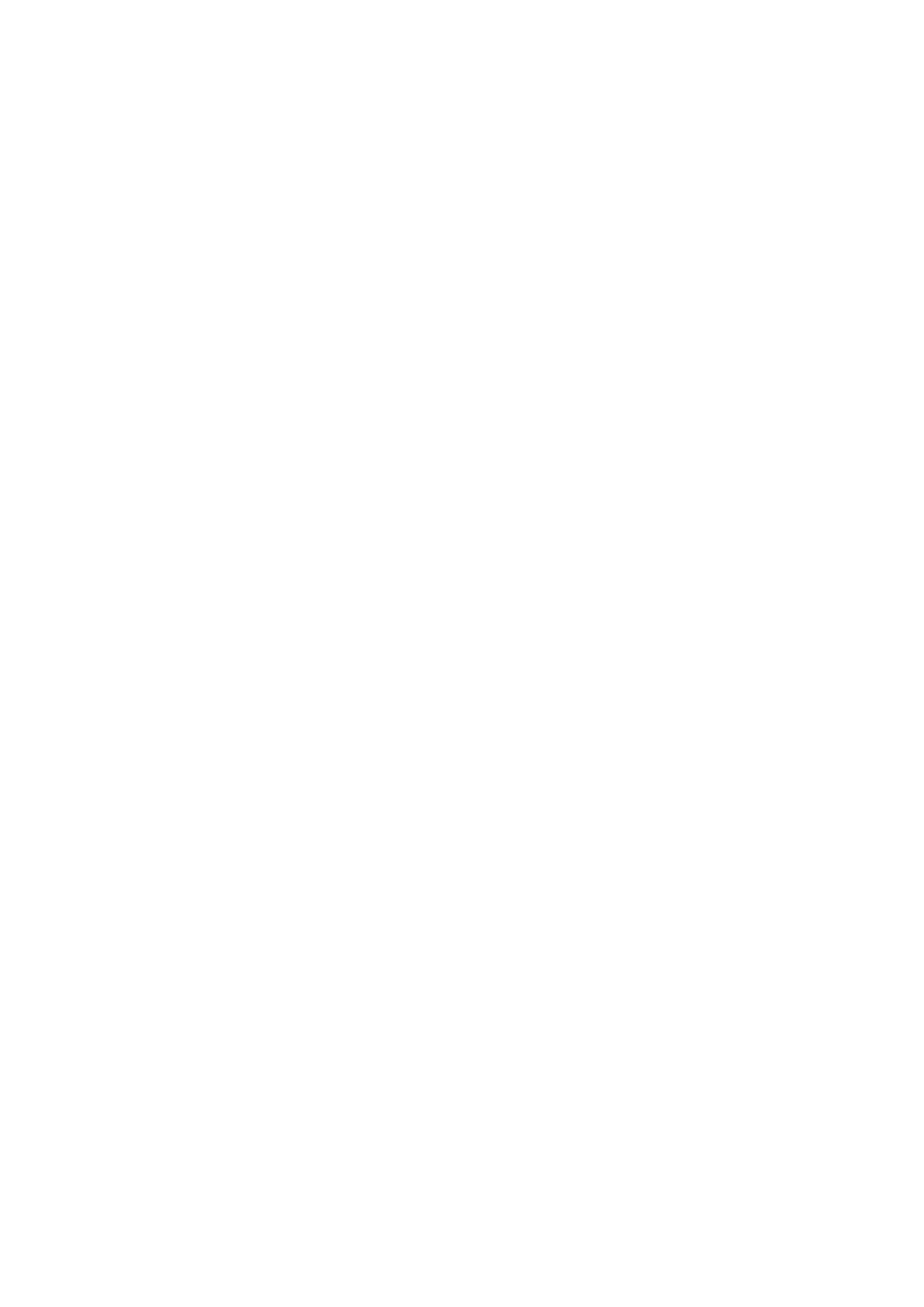# **Patentometrics as Performance Indicators for Allocating Research Funding to Universities**

Peter S. Mortensen<sup>1</sup>

## **Abstract**

 $\overline{\phantom{a}}$ 

This paper is part of a preliminary investigation of potential indicators on the performance of universities and other public research institutions to be used for allocating general and other research funding. The paper will describe and discuss potential patentometrics and how they can be used in different types of analyses and evaluations in general and relating to universities and other public research institutions. Further, the relevance and possibility of including some patentometrics in the allocation of research funding is discussed. Also, other metrics regarding academic linkages with industry and other sectors are considered.

**Keywords:** Patentometrics, university funding, performance indicators, citations **JEL Classification: O31, O34, O21**

<sup>1</sup> Danish Centre for Studies in Research and Research Policy, University of Aarhus, Finlandsgade 4, DK - 8200 Aarhus N. Corresponding: Tel.: +45 89422397, fax: +45 89422399, email: [psm@cfa.au.dk.](mailto:psm@cfa.au.dk)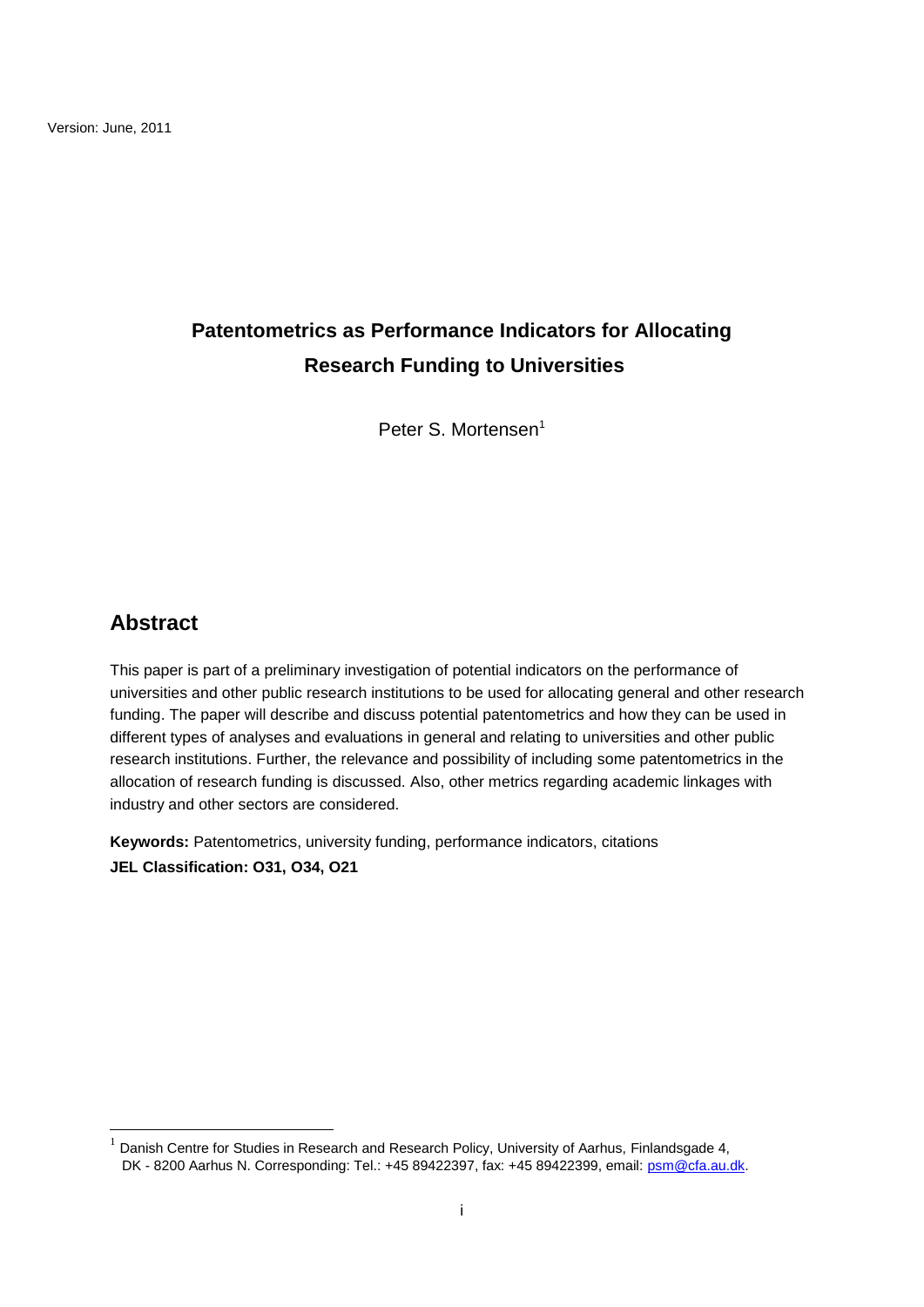## **List of contents**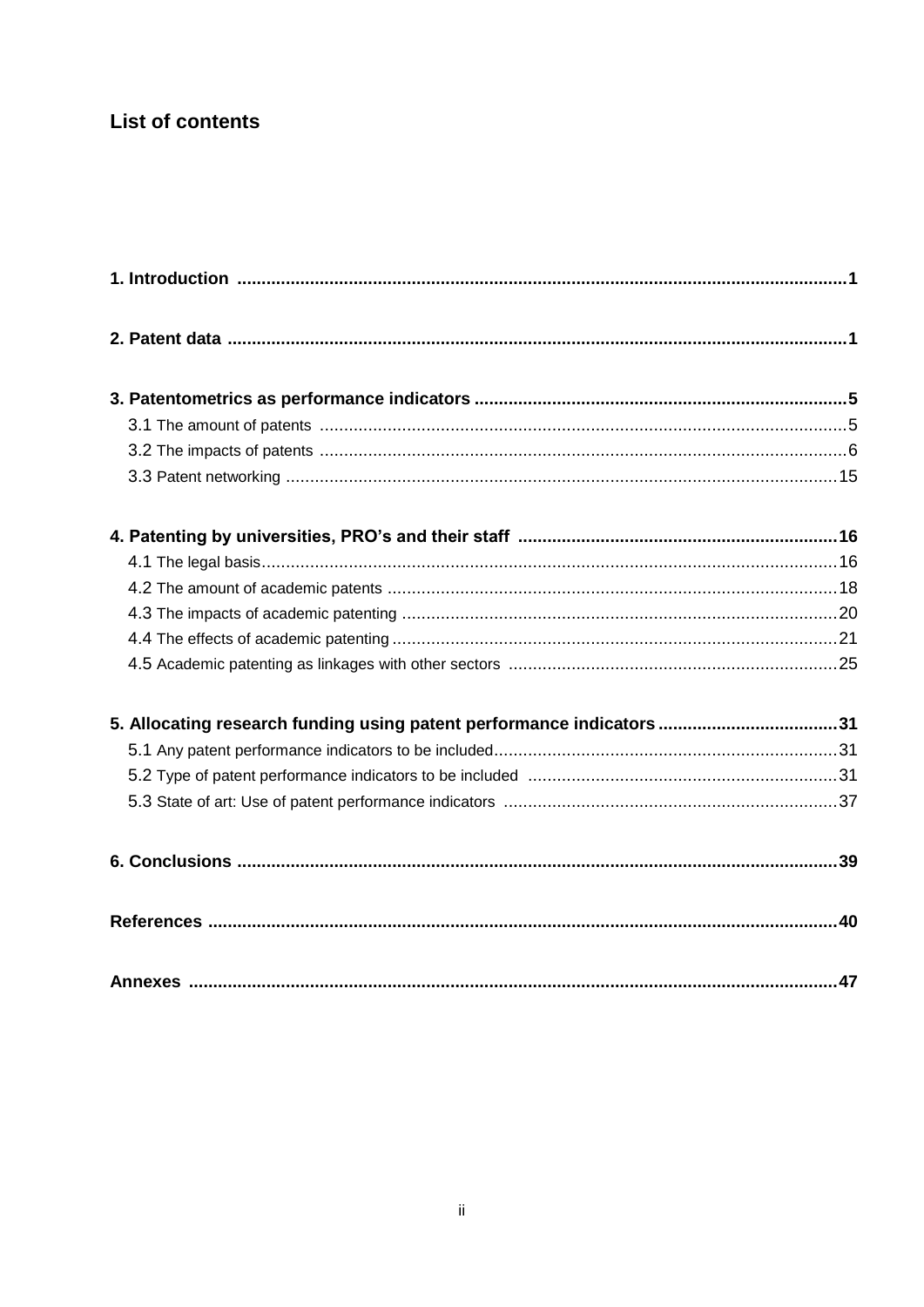### **1. Introduction**

When allocating general university funding for research some criteria are needed. This may also be the case, when other types of funding are to be allocated. In a later paper a typology of potential performance indicators will be presented, including peer reviews, bibliometrics, webometrics and patentometrics. This paper deals with patent metrics as performance indicators, while other review papers will deal with webometrics and bibliometrics.

The paper is organised in 5 parts excluding this introduction. Part 2 describes the patenting procedure and the data that can be extracted from this process from the registers of patent offices and other sources. Part 3 evaluates in detail these data in relation to measuring the amount and impact of patents and co-operation through patents. Part 4 is focusing on the role of universities, public research organisations (PRO's) and their faculty members in patenting and the type of indicators described in Part 3 and from other sources that may be relevant. Part 5 discusses the possibilities of including some indicators of patenting in academia as performance indicators when allocating general and other research funding. Lastly, some ideas of the further investigations of the possibilities of including patent metrics in performance indicators are presented.

This paper does not discuss more general issues about patents and patent metrics. Here, the OECD Patent Statistics Manual (OECD, 2009) can be recommended.

### **2. Patent data**

Information on patents is stored in huge databases in National, European and International patent offices all over the world. These databases have been the basis for extracting relevant statistical information on patents for a long time, OECD(1994). The most prominent examples are the NBERdatabase of patents from the US Patent Office (USPTO), see Jaffe;Trajtenberg(2002,2008) and Hall(2010), and the PATSTAT-database of patents worldwide, see EPO(2011). Also, larger surveys like PatValEU(2005), have included supplementary data for a given period and a given number of countries, while smaller surveys, e.g. Reitzig(2003a), concentrate on delimited parts.

These statistical databases include different kind and amount of information, partly because the patenting procedure differs significantly between patent offices, see OECD(2005). In the description in this paper the potential patent data are identified based on a standardised patenting procedure, described in Figure 2.1.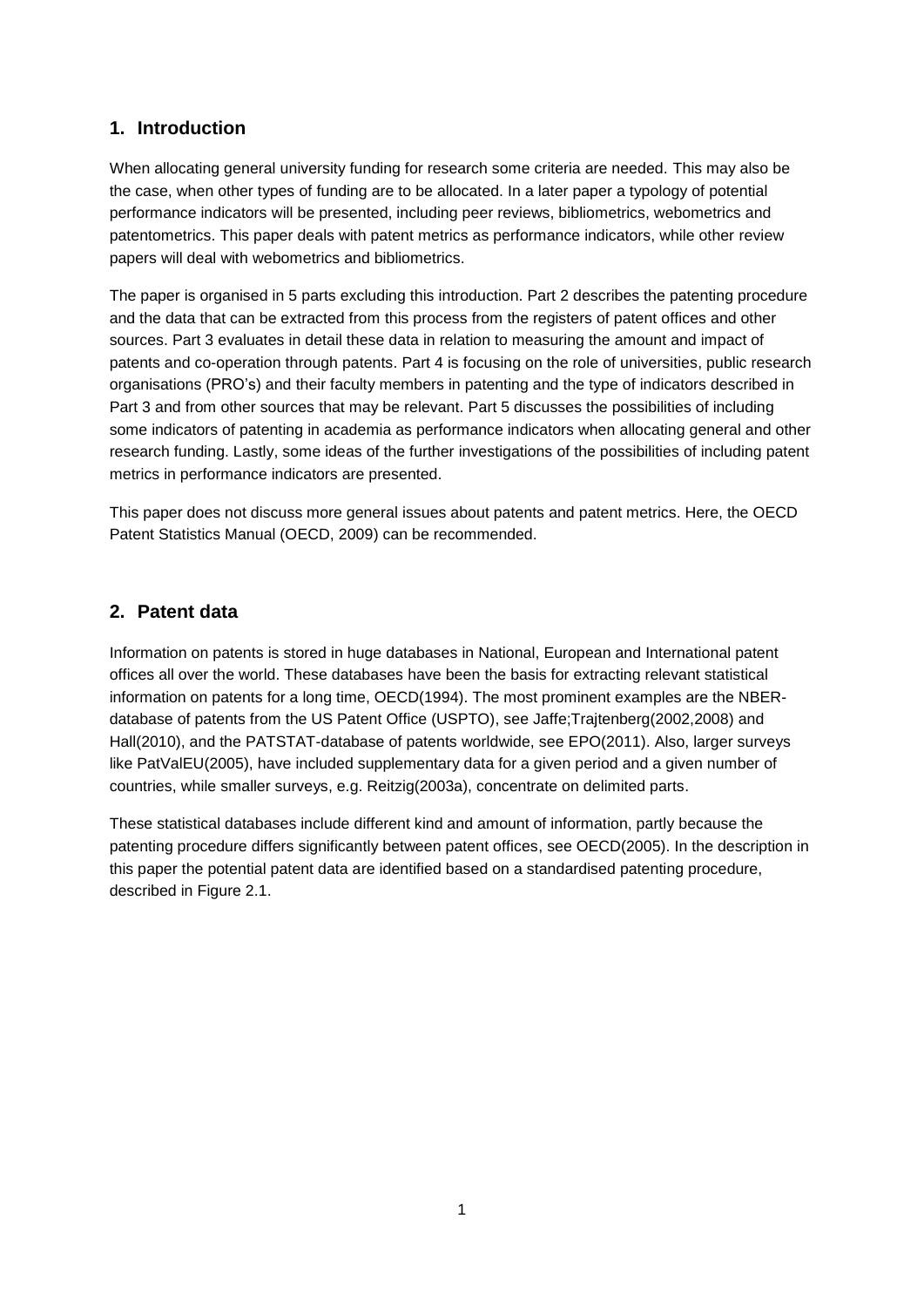



#### **Filing applications**

When patent applications are sent to a patent office, they need to include information on a number of elements to be accepted for filing and examination. Some of this information is suitable for statistical uses directly or indirectly (transformed and/or combined). The number and type of designated countries have been suitable as a qualifier of patent, see Lanjouw;Pakes;Putnam(1998), and also the filing strategy, that is where, how and when a patent is handed in for filing, see Stevnsborg;Potterie(2007) regarding the EPO-office.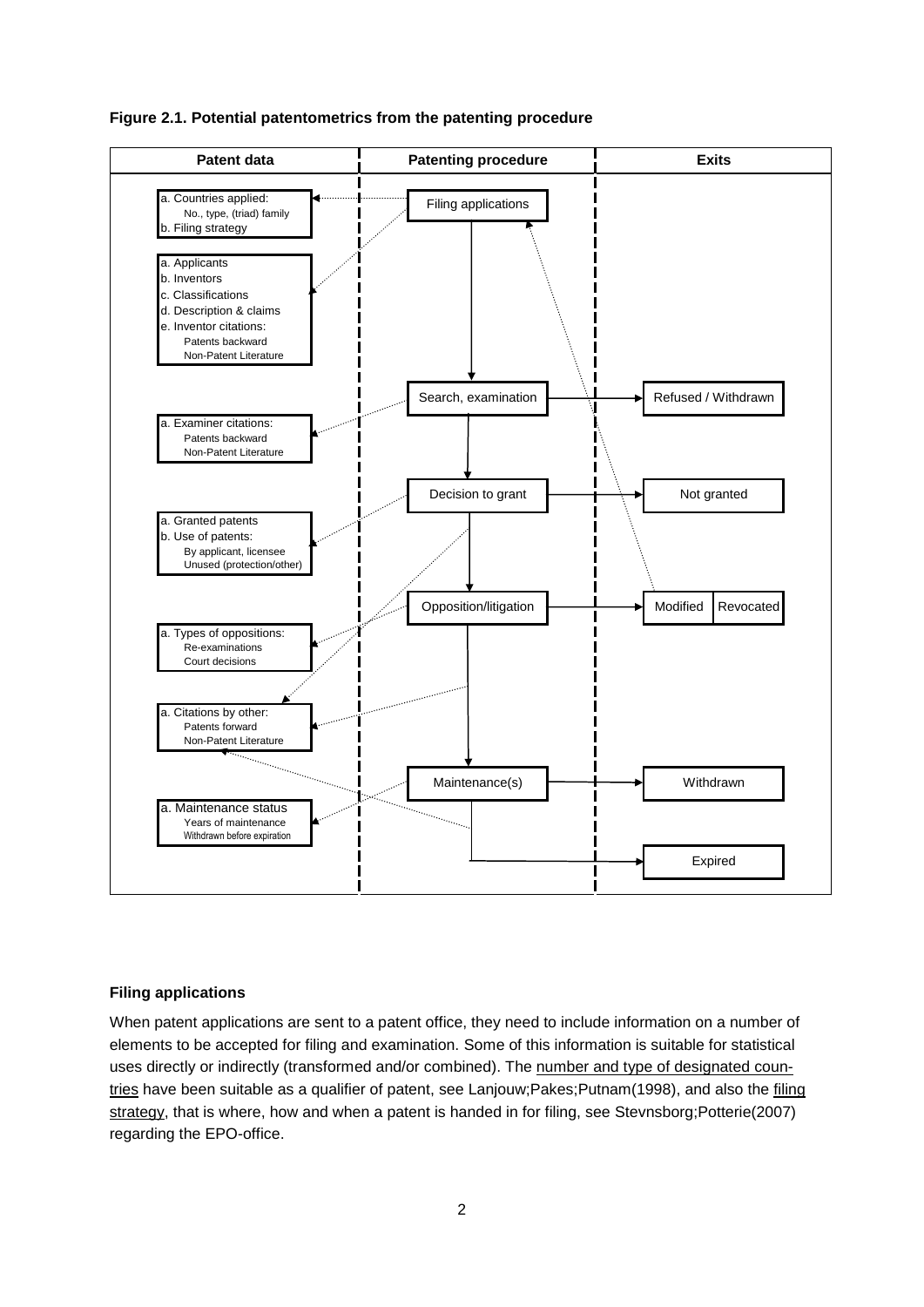In an application one or more applicants can be identified and also one or more inventors, one of them eventually being the (provisional) applicant. Much work is needed to make this information valid for statistical use. Names may be spelled differently, different legal units of a group may be used as applicants, and individuals may move or change name or have unknown affiliations. For both the NBER and the PATSTAT database such work has been carried through for the applicants, see i.e. OECD (2010a). For inventors, it has seemingly only been done for smaller groups, i.e. faculty members, see Lissoni;Sanditov;Tarasconi(2006). For applicants the relevant information for statistical purposes is sector/industry, group, Nationality and also affiliation for individual applicants. For inventors the relevant information is affiliation and Nationality. The applicants and inventors combined are the basis for statistics on cooperation between companies and industries, between science and technology, and across borders.

Applications for patents are classified according to one or more technical classes, in which the patent belongs. The *IPC-classification<sup>2</sup>* is used in most countries, while the *USPC-classification*<sup>3</sup> is used in US. Concordance tables between these classification systems do exist. The technical classes are very detailed (USPC has more than 160,000 subdivisions), so main groups may be needed in the forming relevant statistical indicators. However, newer technologies like biotechnology and ICT include classes across the main groups, so detailed specifications of technical classes have been set up to cover these subjects, see OECD (2008a). The main class(es), but also the number of technical classes claimed, may be used in patent statistics for the type and scope of patents.

More straightforward information in the application is the claims. They define the scope and the boundaries of the protection applied for/granted in a standardized way in single-sentence format and numbered 1,2, .... Most patents contain about 10-20 claims, although there are some patents with only one claim and others with hundreds of claims. Each claim includes three parts: the preamble, a transitional word or phrase, and the body. An example could be: *"An apparatus for catching mice, said apparatus comprising a base for placement on a surface, a spring member..."* The validity of a patent is judged by comparing the claims against the prior art, containing all information relevant to a patent's claims of originality that is available to the public in any form before a given date. The number of claims may be used as an indicator of the expected impact of a patent. Other ways of using the claims are possible. The description of the claims may be used in a latent semantic analysis to identify *technology spheres*, see Gibbs(2005), and other aspects of the claims may also serve as indicators, see Barney(2006a).

The inventors may specify part of the prior art by including one or more references to former patents applications or granted patents – inventor citations of patents backwards – and by including one or more references to scientific or technical articles – inventor citations of non-patent literature. The number of such citations may be used as statistics for the scope and quality of patents, see Lanjouw; Schankerman (2004). However, the requirements to inventor's citations differ between the main patent offices, and more applications may relate to the same invention and thus have overlaps of citations, see OECD(2009).

<sup>&</sup>lt;sup>2</sup> See <u>http://www.wipo.int/ipcpub/#refresh=page</u>

<sup>&</sup>lt;sup>3</sup> See<http://www.uspto.gov/patents/resources/classification/index.jsp>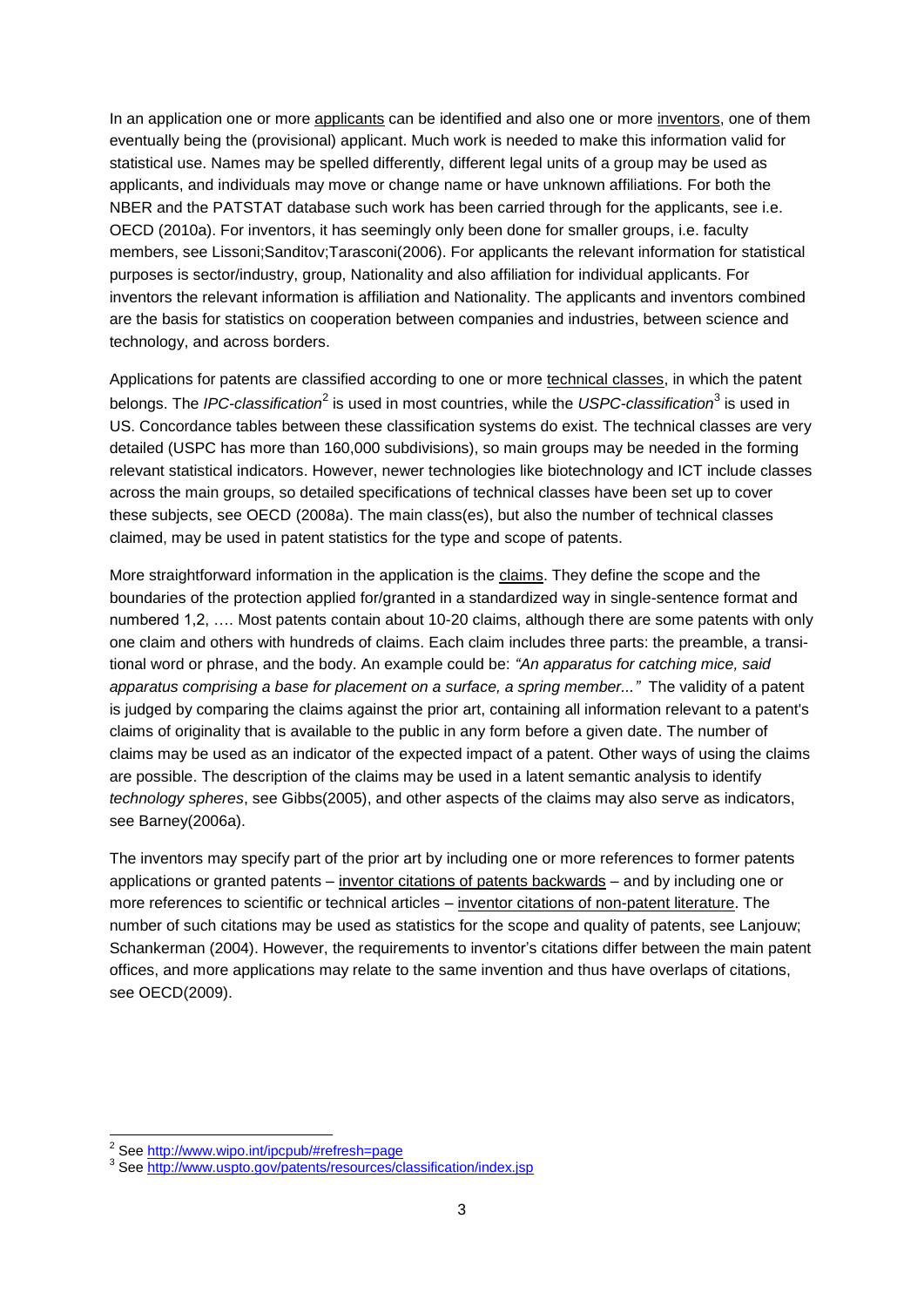### **Search and examinations**

Applications are examined in one or more steps before granting are decided. During the examination a search for more references is included, however in different degree in different patent offices, see Lemley; Sampat(2010) for USPTO. This results in examiner citations of patents backwards and in examiner citations of non-patent literature. These citations may be added to the inventors' citations as statistics for the scope and quality of patents, see i.e. Alcácer;Gittelman(2006).

### **Decision to grant**

The decision to grant patent applications is a statistics in itself, indicating accept of the content of the applied patent as an invention and thus a qualifying indicator, see Zeebroeck(2009). Also, information on whether the patents are utilised – by the applicant, a licensee or new owner – or are unused – for protection or because of low/no value – would be a relevant statistics, but only partly registered as patent data.

### **Opposition/litigation**

A third party may oppose the granting of a patent when it has been published. This opposition may be tried at the patent office through a re-examination or as litigation at a court. Patents that have passed through such a process have on average a higher impact, see Harhoff;Scherer;Vopel(2003,2004), making this information a candidate for an impact indicator of patents. There is, however, a timeliness problem, if only settled oppositions are to be included. In average, EPO-oppositions lasted 7 years (in the 1990's), see Reitzig(2003b).

### **Citations by third party**

After the publication of a patent it will be possible for new patent applications to refer to the patent and it will also be possible for non-patent literature to refer to the patent. These forward citations of patents by other patents (Narin,1994) and by non-patent literature (Glänzel;Meyer,2003) are important as impact indicators of patents.

### **Maintenance/renewal**

After patents have been granted they need to be renewed (US: maintained) by paying a fee every year (US: every 4 year) until they expire. The fees increase year by year at some patent offices. Patents may be withdrawn before they expire, signalling an expected value, lower than the fee. Thus information on how long patents have been maintained or when they were withdrawn may be used as an indicator of the value of a patent, see Lanjouw;Pakes;Putnam(1998).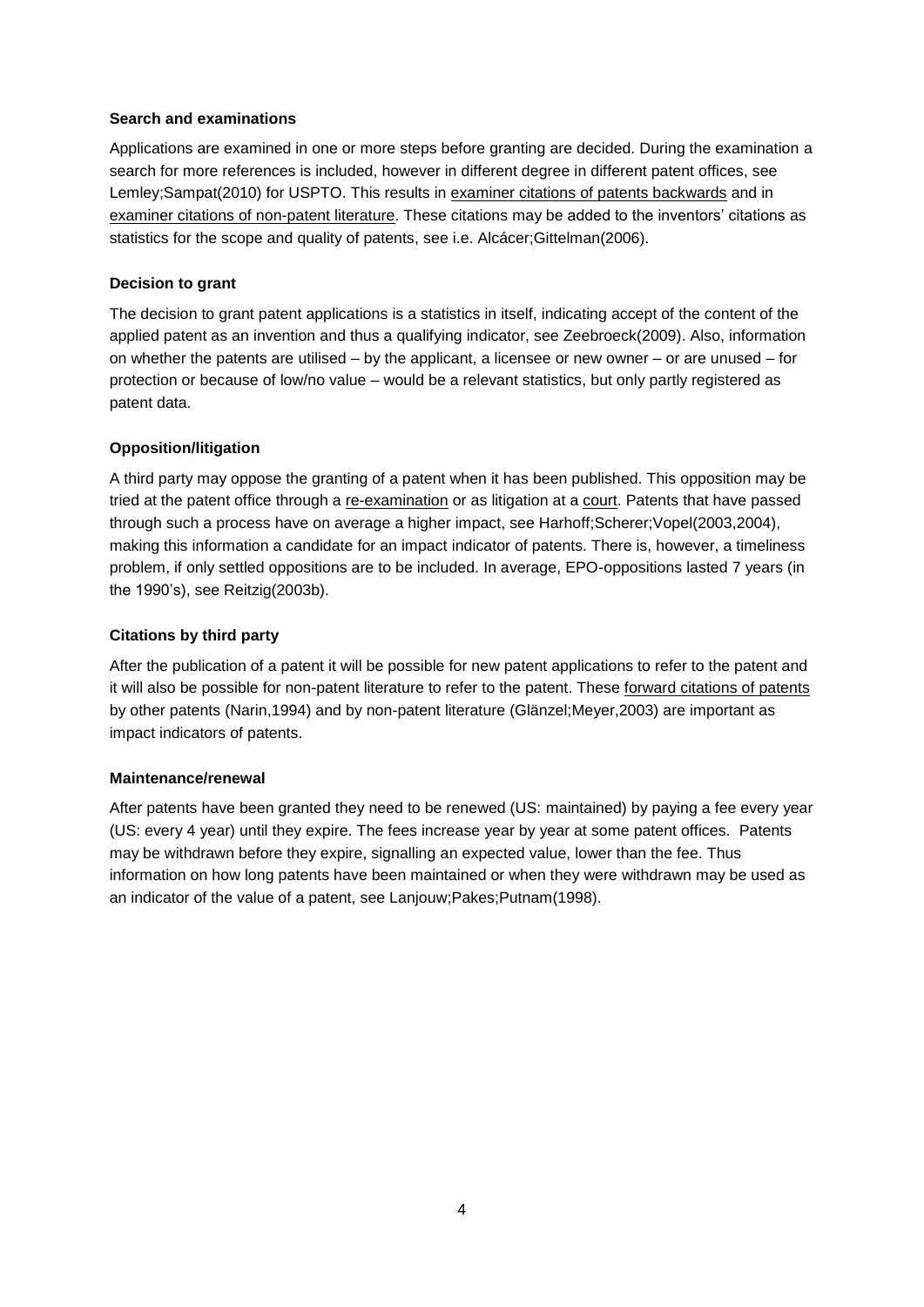### **3. Patentometrics as performance indicators**

The rich information on patents, described in the former Chapter, makes it possible to consider indicators for many aspects related to patenting. In this paper the aspect is *performance*, that is how well one or more groups of individuals or legal units are performing regarding patenting. The general indicators for that would be the amount and impact of their patents and the networking through patents as output. Here, the usefulness of the patent information described in the former Chapter will be evaluated regarding these general indicators.

The impact of a patent may be some kind of a quality indicator or an estimate of some kind of value of the patent. While the quality indicator may be estimated using the patent data from the patent offices, this can not be done directly for the value. Instead, one may either conduct surveys to get estimates of the value of samples of patents, see i.e. the PatValEU survey described in Giuri;Mariane et al.(2005), or predefine one or more of the patent data in Chapter 2 as substitute(s) for the value of patents, see Zeebroeck (2009). In both cases models may be set up to estimate the relation between the estimated values of patents and the characteristics of the same patents.

### **3.1. The amount of patents**

### **Who are patenting**

Depending on the purpose of a performance study either the applicants or the inventors – or both – might be of interest. Performance studies on applicants would tell, how well the groups (industries, Nations, universities …) perform regarding getting the rights to use or license inventions. Performance studies on inventors would tell where inventions take place (sectors, Nations, institutions …).

Both for applicants and inventors there are problems harmonizing the names, either of legal units or individuals, see Chapter 2. Also, it may be quite a task to identify the sector and affiliations of the inventors and this information may be crucial in a performance study. If possible, a manual verification procedure may be established when using automatic assignment of sector and/or affiliation.

When counting the number of inventors or applicants belonging to a group one has to decide how to count patents with more inventors or applicants. In official patents statistics fractional counting is used, i.e. a patent having 5 inventors of which 2 are from the group/country in question will count as 2/5.

The number and characteristics of the inventors themselves seem also to have an influence on the impact of a patent. Gay;Latham;LeBas(2008) has shown that foreign inventors and inventors with more than 10 patents produce patents of higher value – in average. Gibbs(2008) included the number of inventors in his model of value as a measure of *technical sophistication* and *sustainability in opposition* based on the analytical results of Reitzig(2003b).

### **Patent office**

Patents may be applied for at one or more patent offices. However, the procedures differ between the offices, so seemingly alike information from two or more patent offices cannot be added without caution and even corrections. Also, the probability of being granted seems to vary between the main patent offices, according to an econometric model by Webster;Paralangkaraya;Jensen(2007).

Furthermore, the procedures for patenting have continuously been changed and the structure of European and international patent offices have changed too, see OECD(2009). This means that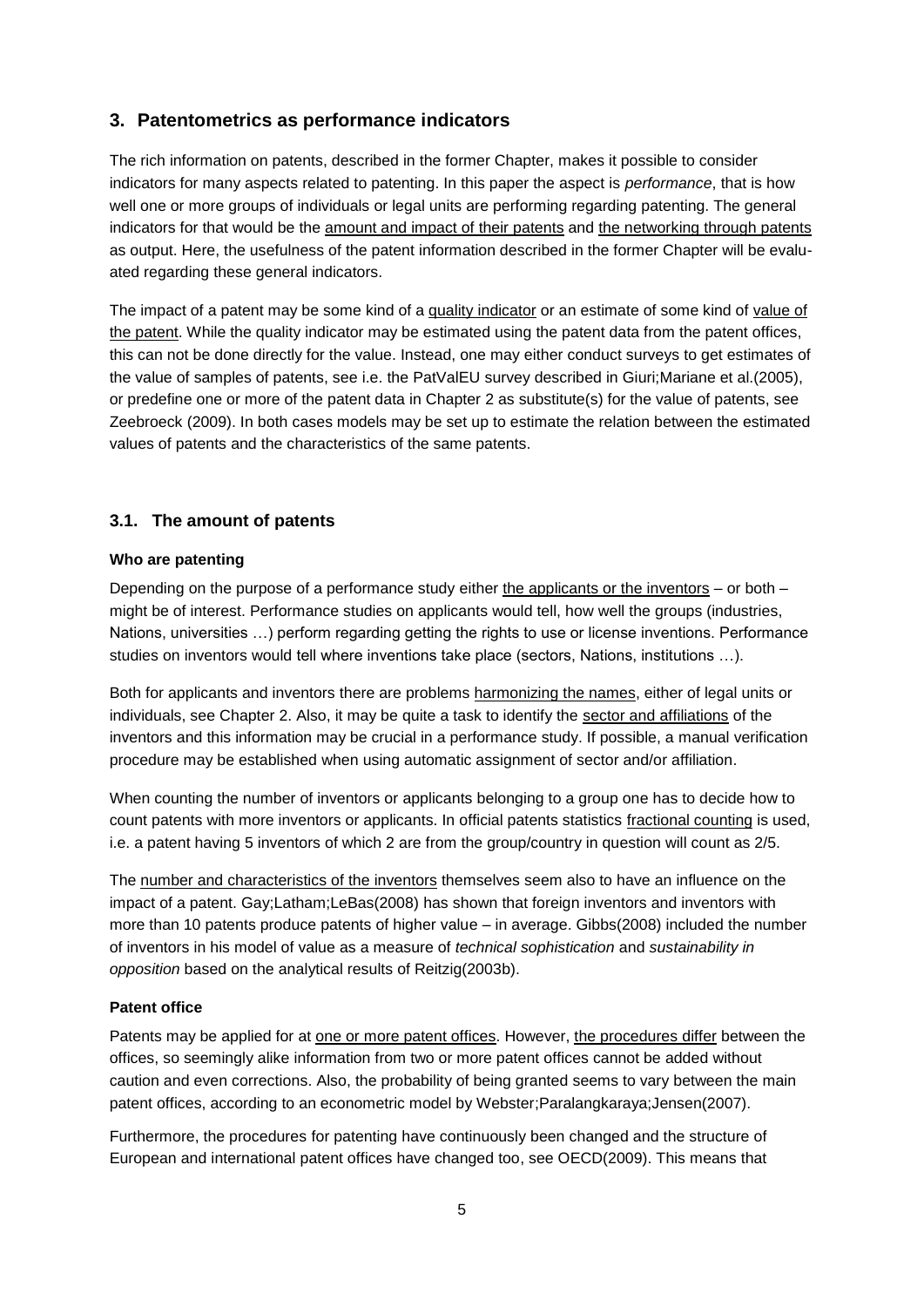adding patent information over the years may also require some reservations and even corrections. The decision on which patent offices to include should also include considerations regarding the group(s) to evaluate – i.e. is it only groups from one country – and whether and how the information on *No. of countries applied* should be included in the patent metrics used.

The patenting procedure, see Figure 2.1., involves activities from sending the application to the first patent office until the patent final has expired (or withdrawn for some reason) at all patent offices. This makes it necessary to decide, when to include patents in the performance study and when to exclude patents. The time from the first application until the first granting of a patent may last more years and granted patents will thus not give much impression of the performance during the last 3-4 years. So, like in official patent statistics, patents would often need to be included as soon as they are published – at most offices 18 month after filing. The decision regarding when to exclude patents still maintained should be made in the light of the purpose of the performance study.

In continuation of this, one also has to take into considerations that often there are more patents referring to the same invention. The closest ones are those with exactly the same priorities, called *equivalents of a patent*, see Webb;Dernis(2005). A wider concept is *patent family* which includes the set of patents that share one or more priority applications. There are more ways of defining patent families, see Martinez(2011), and the definition may influence the impact of the families. However, the *Triadic family* has been accepted as a way to identify valuable inventions. To be a triadic family the patent family should have been applied at EPO and the Japanese patent office (JPO), and granted at USPTO, see Dernis;Guellec;Potterie(2001).

This means that one has to decide which patent offices to include in the performance study and also how to handle patent equivalents and patent families. The importance of this is stressed by the fact that the impact of a patent seems to increase as one moves from a patent just being National applied, to also being applied at EPO or USPTO, to being a member of a Triadic family, see Zeebroeck(2009) and others.

### **3.2. The impacts of patents**

Like with bibliometric and webometric indicators it is necessary to include data on the impact of each item (here: patents) to get a more accurate estimate of the total performance for some group (here: of inventors or applicants) of the metric in question. However, with patents we are in a more complex situation due to the larger amount of data regarding each patent. Also, the potential impact of patents has more dimensions. The impact may be through (forward) citations and usage (i.e. access to homepage of patent office) like in bibliometrics and webometrics, or may be through economic value generated to the applicants from licensing or protection of own production until expiration or to society (social value). Gibbs(2005) includes two more value-dimensions, legal value and technical value, determined by a multitude of variables from the patent documents. For universities and PRO's a fourth type of value, the scientific value, would be of relevance, see Freedman(1987) for a definition.

No comprehensive data on usage of patent information has been found yet, but will probably be available some day, using webometrics.

The economic value of a patent can only be investigated through surveys, and this is seldom possible in a performance study due to cost constraints. Instead, samples of patents have been drawn and information of the value of the patents have been collected using questionnaires or interviews, lately in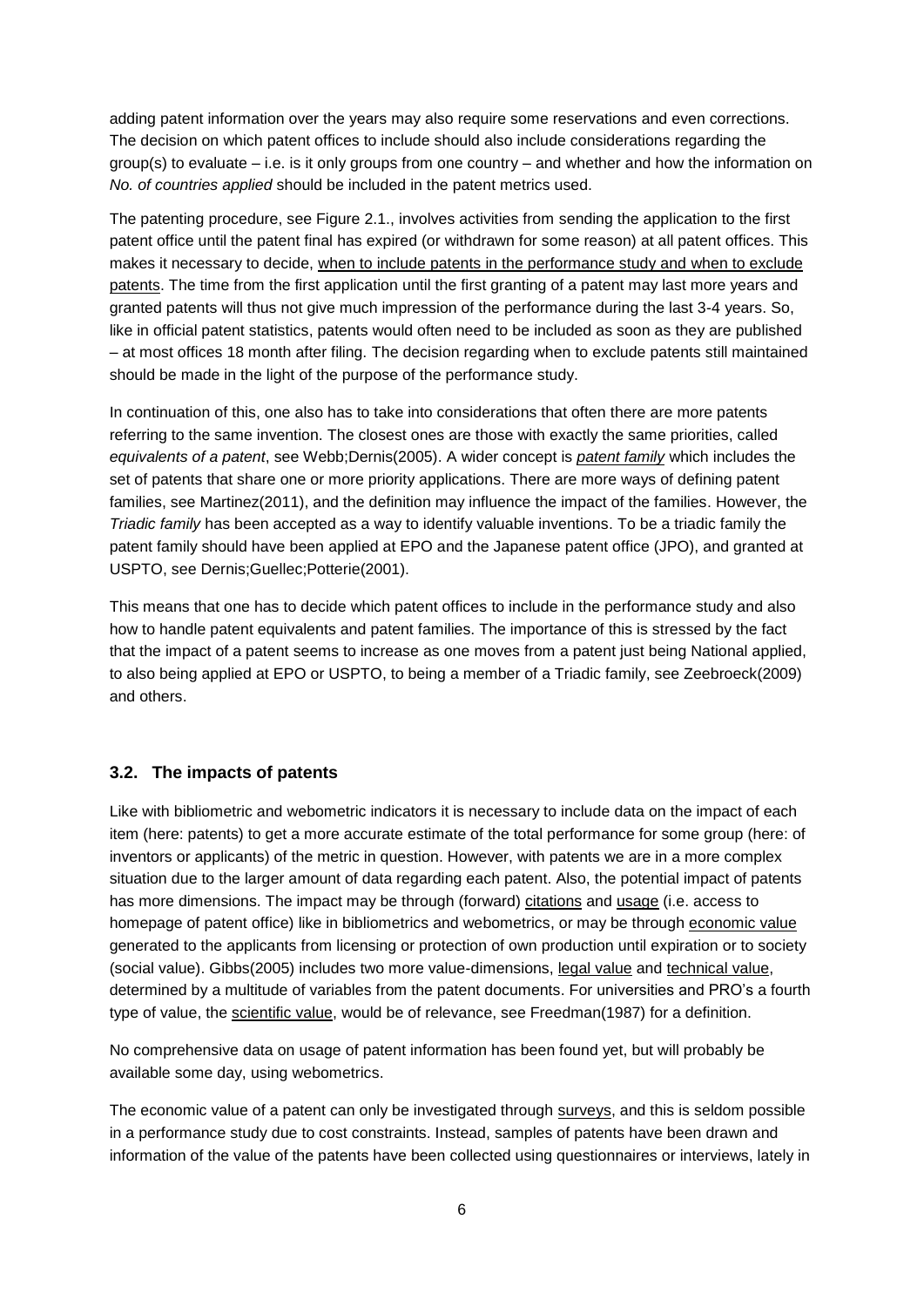an EU-financed project, PatVal, see Giuri;Mariani et al.(2005) and Kaiser(2006). By merging the information in the patent databases with the surveys one may disclose the correlations between the economic value and the patent data listed in Chapter 2.

Below, candidates for being part of indicators of patent impact are being discussed, ending up with examples of compound indicators for patent impact.

### **Citations**

In the patenting terminology there can be more types of citations connected to a patent. First, a patent application will refer to former patents and non-patent literature (backward citations = references), and next an examiner will include more former patents and non-patent literature citations before granting the patent. The patent itself may be cited after the publication, either by new patent applications or by new non-patent literature (forward citations). The latter is parallel to citations in bibliometrics. All these types of citations have been proposed and used as indicators of the impact of patents.

The use of citations is full of pitfalls. A number of these will be discussed. First, the rules for including citations in applications differ between patent offices. At USPTO a full list of prior art is required by the applicants, while this is optional at EPO. At USPTO the examiners may supplement the citations, but at EPO the examiners are responsible to include all relevant information within a minimum number of citations. Callaert et al.(2006) has analysed the number of references (backward citations) for granted patents in 1991-2001 at USPTO and EPO:

| Patent office         | <b>USPTO</b>            | EPO                     |  |
|-----------------------|-------------------------|-------------------------|--|
|                       | Average / Pct with none | Average / Pct with none |  |
| Patent references     | $11.3 / 10\%$           | $4.09 / 2\%$            |  |
| Non-patent references | $2.20 / 66\%$           | 0.86/62%                |  |

Source: Callaert et al.(2006)

These figures tell that backward citations from the two patent offices cannot be compared directly. This is also documented by Michel;Bettels(2001), who included more patent offices. On top of this the procedures and practices are changing over time, so comparisons over time should also be conducted with care.

Citations are a mix of *inventor<sup>4</sup>* and examiner citations. In analyses of patent data from USPTO Sampat(2005) found significant lower shares of non-patent citations and of citations non-USPTO patents by examiners and Alcácer;Gittelman(2006) has shown that including examiners citations in descriptions of inventors knowledge are biasing the metric as a performance indicator and overinflating its significance. Criscuolo;Verspagen (2005) found in a regional analysis of knowledge spill-over that 63 % of the inventor citations in EPO-patents related to the same region, while only 31 % of the examiner citations did. Also Jaffe;Trajtenberg;Fogarty(2000a) found in a survey among inventors that citations added by attorneys or examiners seldom have had any influence on the invention. These types of citations may thus be included in an indicator of impact of the patent, but it will be more problematic to include them in a knowledge flow indicator among inventors, see Part 4.5. This was also concluded by Meyer(2000b), who called the examiner citations an indicator of the technological relevance.

l  $<sup>4</sup>$  or the inventor's patent attorney.</sup>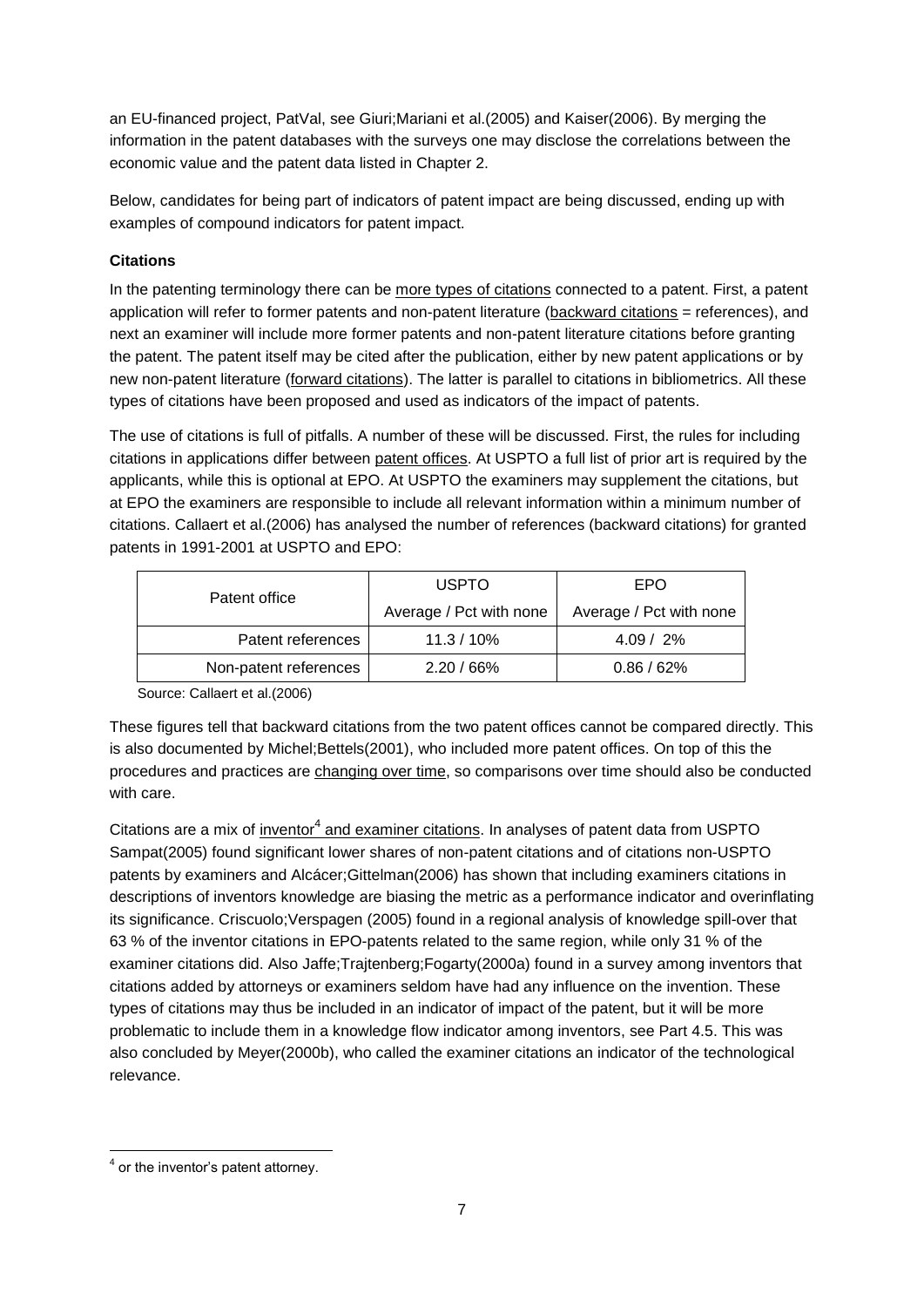Some of the citations may be self-citations, being citations to one of the inventors of the patent or to the same legal unit/group. First of all, it may be difficult to identify self-citations, unless names have been harmonized and groups of companies identified, see Chapter 2. Next, the question is whether to include or exclude self-citations or to handle them in some other way when defining indicators based on citations. Not surprisingly, Criscuolo;Verspagen(2005) found that more self-citations from a sample of EPO-patents came from inventors than examiners. Hall;Jaffe;Trajtenberg(2001) concluded after preliminary analyses of USPTO-patents that the motive of self-citation may be to increase "the patent thicket" or to appropriate downstream impacts. In all, these two opposite motives of self-citations end up with a positive significance with a higher coefficient than that for other citations when modelling the impact of USPTO-patents, see Hall;Jaffe;Trajtenberg(2005). The same result is obtained by Sapsalis; Potterie(2007) for self-citation of non-patent literature in EPO-patents from universities, while backward self-citations correlated negatively with the impact. Alcácer;Gittelman (2006) and Sampat(2005) found that there are more motives for self-citation, i.e. the mobility of inventors and little devotion to searching for prior art (at USPTO). In all, the conclusion seems to be that self-citations cannot be excluded when forming citation-based indicators of impact.

Both backward and forward citations have been found to be indicators of impacts of patents. The backward citations give an indication of the novelty of the invention and this would correlate with the impact. This may be rather unreliable, see Gibbs(2008), also depending on the type of citation (patent/non-patent) and type of EPO-class of the citation, see Harhoff;Reitzig(2004). A large number of analyses on the influence of backward citations on various direct or indirect aspects of impact of patents have been published $5$ .

One advantage compared to forward citations is the timeliness, as the backward citations are available when the patent application is published. If impact indicators are to be used as short-term measures it is only possible to include forward citations partly. This could be ensured by using a fixed period after publication, in which citations are counted, i.e. 3 years, see Reitzig(2003b) or 5 years, see Lanjouw; Schankerman(2004), Wang(2007) and Mariani;Romanelli(2007). Further, the expected forward citations could be estimated based on truncation, see Hall;Jaffe;Trajtenberg(2005). Sapsalis;Potterie; Navon(2006) used time-dummies to correct for age differences of up to 15 years! Finally, the citations could be calculated per year since publication.

In all analyses reviewed, forward citations are a significant indicator, whatever direct or indirect aspect of impact studied, i.e. Harhoff et al.(1999). However, one still needs to include more indicators of the impact to get reliable estimates i.e. by using model-based estimation. Wang(2007) has documented this in a case-based approach.

The two types of citations – citations to other patents and to non-patent literature – have different influence on different types of impact. Broadly spoken, citations to other patents reflect technology, while citations to non-patent citations reflect science. Most non-patent citations are to journals and conference proceedings (see Callaert et al.,2006), so more information on the citations may be brought in from bibliometric databases like Web of Science or Scopus<sup>6</sup>. When the two types of citations are separated in multiple estimations of impact, they both are significant, but at different levels and depending on technological class, see Harhoff;Scherer;Vopel(2003,2004).

 5 Value at company level: Lanjouw;Schankerman(2004). Patent value/importance: Harhoff;Scherer;Vopel(2003); Jaffe;Trajtenberg;Fogarty(2000). Opposition: Harhoff;Reitzig(2004). International knowledge diffusion: MacGarvie(2005).

<sup>&</sup>lt;sup>6</sup> Web of Science[: http://thomsonreuters.com/products\\_services/science/science\\_products/a-z/web\\_of\\_science](http://thomsonreuters.com/products_services/science/science_products/a-z/web_of_science) and Scopus[: http://info.scopus.com/](http://info.scopus.com/)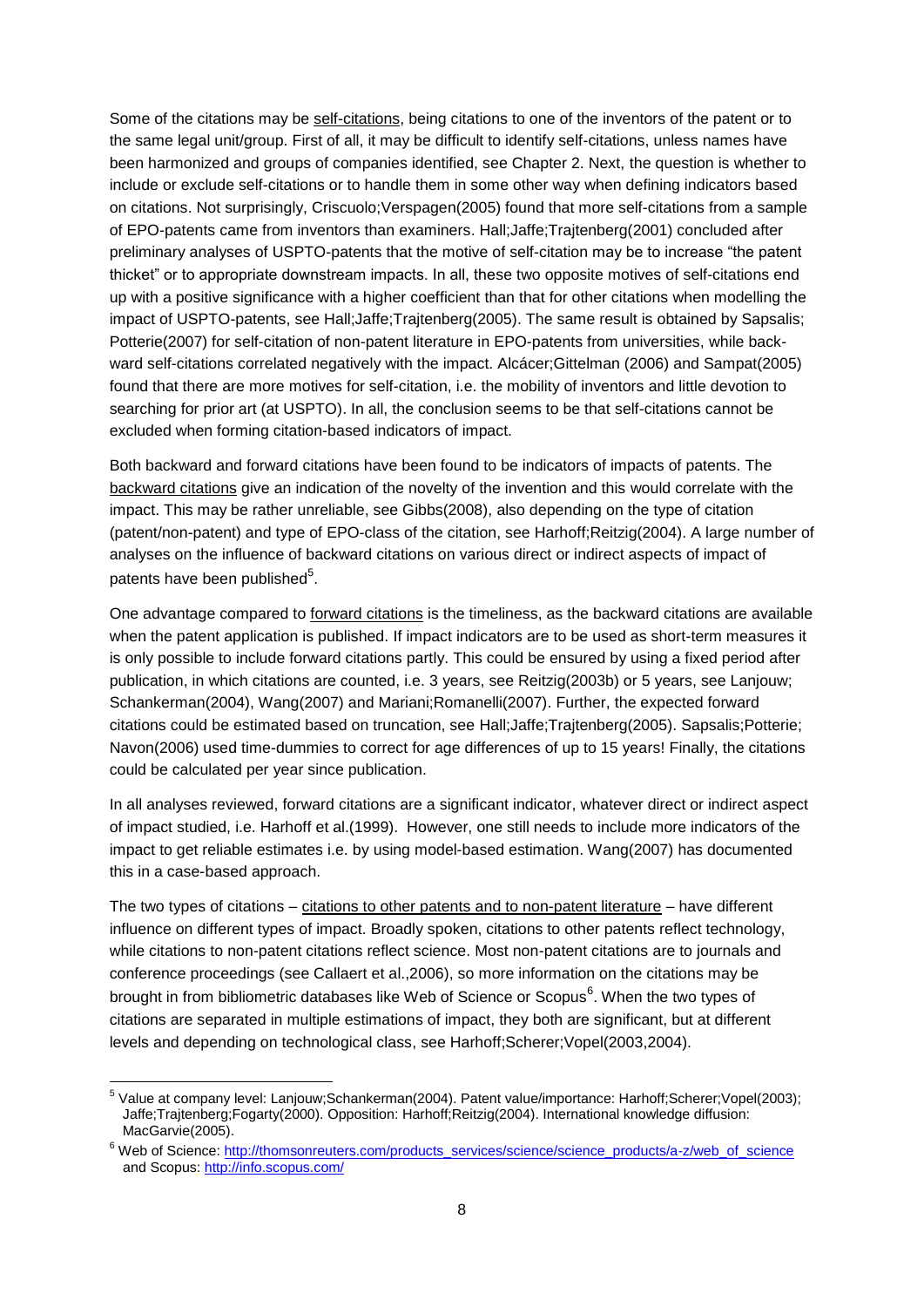The raw citation counts per patent may be sophisticated in different ways to make them more valid when used as (part of) indicators for impact. When using the counts directly in multiple estimation of impact, most analyses transform the counts by log +1. Also, an originality index and a generality index of a patent can be calculated like a Herfindahl concentration index on technological classes, the originality index referring to the backward citations and the generality index to the forward citations, see Trajtenberg;Henderson;Jaffe(1997). The relation of a patent to science can be measured as the share of non-patent citations of all backward citations, being called an index of basicness (ibid).

The level of most citation measures – from the very raw to i.e. the generality index – depends on some of the other characteristics of patents. This means that using citations as the single indicator for impact would be biased. Most discussed is the influence of the year of the application, as the number of citations to patents has increased over a longer period of time, see Hall(2004). Also, the number of citations has different levels depending on the main technological class of the patent, see Hall;Jaffe; Trajtenberg(2001). This means that part of the explanation of differences in citation levels would be differences in the distribution of technology and time when comparing citations across technological classes and over medium to long-term periods. One way to overcome this would be to normalise the citations in groups of classes and time periods (fixed effect approach), while another way would be to estimate the effect of year and technology in an econometric model, see Hall;Jaffe;Trajtenberg(2001).

The *Citation ratio* uses both backward and forward citation as it is calculated as the ratio of forward to backward citations, see Webster;Paralangkaraya;Jensen(2007). It is seen as a proxy for nonobviousness (though the arguments for this have not been found).

Of course, not all relevant citations can be expected to be included in an application. There may be prior art, either in the same class or in different classes disclosing similarities and there may be copending patents – "concurrent art" – with similarities, see Gibbs(2005).

In all, patent citations are the most important indicators for the impact of patents, but there are a number of challenges to overcome transforming – and supplement – them to unbiased estimates of impact.

### **Claims and specification**

The number of claims has been used as an indicator of "size" of a patent by Tong;Frame(1994) and as a major part of a quality index for patents by Lanjouw;Schankerman(1999,2004) and a model of perceived value by Jaffe;Trajtenberg;Fogarty(2000b). Neifeld(2001) argued that both breadth and strength of the claims need to be included when valuating a patent. To achieve that, Neifeld included length, type and number of claims, classified by independency of each claim. *Ocean Tomo*(2006), another commercial provider of patent ratings, has also included these dimensions of claims plus "*specific limiting language"* in their patented method (Barney;Barney;McLean,2003), while Wang(2007) only investigated the number of words in the first claim. Both commercial providers have included the length of the specifications and number of figures (ibid). Due to the inflation in the number of claims over time and deviations between technological areas Stevnsborg;Potterie(2007) has suggested using the log of the number of claims relative to the median number in that year for that technical class.

A third commercial provider, PatentCafe(2006), has investigated the full text of the claims in a *Latent Semantic Analysis*, see Landauer;Foltz;Laham(1998), to identify the 100 patents most close to the claims of the patent being analysed. In this way, some of the un-cited and concurrent prior art can be identified and be included in the estimation of the impact of the patent.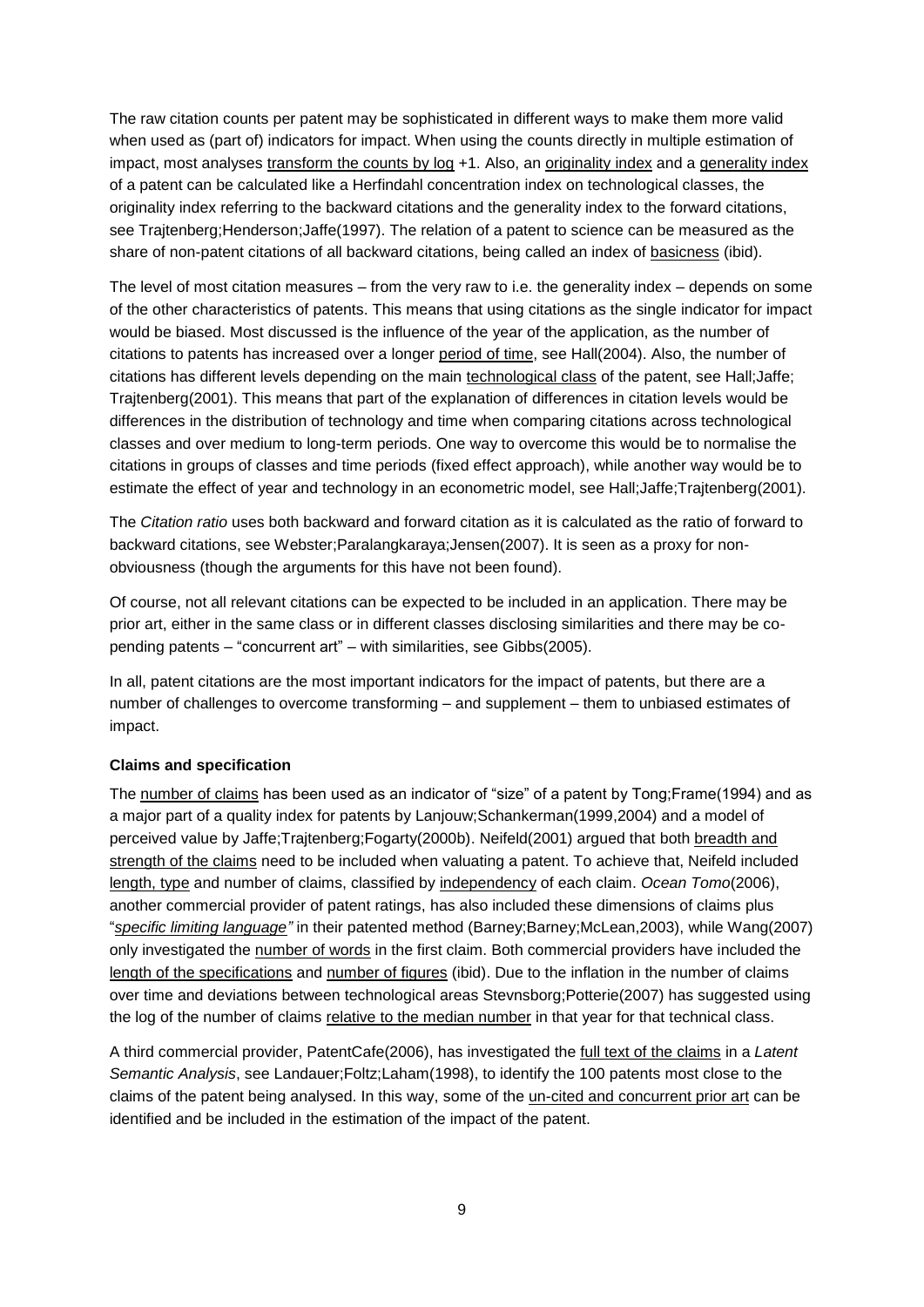### **Technical classes**

The technical classes of patents can be used in two ways, either to estimate the scope of a patent or to fine-tune the impact of a patent. The scope of patents is measured by the number of subclasses of a patent, see Lerner(1994). However, Harhoff;Scherer;Vopel(2003,2004) found the impact of scope non-significant when included in an econometric model with other indicators and Guellec;Potterie (2000) even found a slightly negative correlation with granting.

The main technical class has been used by Harhoff et al.(1999), Barney(2006b) and Gay;Latham; LeBas(2008) in econometric modelling of impact, and most of the dummies representing the technical classes were found to be significant. Sampat(2005) found different patterns of citations depending on technical class, so one needs to include the technical classes somehow as citations are an important indicator of impact. Gibbs(2005) has created a detailed ad-hoc classification where each patent belongs to a group of 100 neighbour patents, according to a latent semantic analysis of the claims, see above.

### **Designated countries/families/filing strategy**

Counts of equivalents of a patent from different patent offices or counts of patent families (see the difference in Part 3.1) have been used as measures of impact. Early modelling of USPTO patents suggested a linear (Lanjouw;Pakes;Putnam,1998) or log-linear (Harhoff;Scherer;Vopel,2003) correlation with some impact measure, while Lanjouw;Schankerman(2004) simplified the representation of family to "*only domestic"* vs. "*also applied abroad"*.

For EPO patents, Reitzig(2003b) included the number of families in the construction of one of a number of latent impact factors, while Sapsalis;Potterie(2007) found no correlation (with forward citation as dependent variable); instead they successfully used dummies for equivalents to USPTO and to JPO. Guellec;Potterie(2000) found an inverse U-shape relation - with granting as dependent variable – even when qualifying the counting of family members (qualifiers: DE+FR+UK). Zeebroeck (2009) disclosed that the number of family members depend on the technical class and on the year of application (due to changes in conditions for patenting). As a consequence he made a fixed-effect correction of the family size, before using it for calculating a latent variable of the impact of an EPO patent. Also, he included a dummy for being member of a triadic family.

The filing strategy was included by Guellec;Potterie(2000) in the form of dummies for National priority, EPO priority and PCT<sup>7</sup>, Chapter 1 or 2, see technical details in OECD(2005). The *EPO* priority and *PCT, Chapter 1* were found to have a significant lower probability of being granted. Zeebroeck; Potterie(2008) included filing speed (*accelerated search requested*) and drafting style<sup>8</sup> to cover patent strategies more broadly – from "*good will & fast track"* to "*deliberate abuse of the patent system"* – inspired by an analysis of Stevnsborg;Potterie(2007).

### **Applicants and inventors**

The inventors and applicants may influence the impact of patents. Regarding organisation(s) applying for a patent, PatVal-EU(2005) found an influence depending on company size (the smaller company, the larger value) and sector (lowest for universities and government institutions). The number of applicants – being mostly one – has no significant influence on the value, see i.e. Reitzig (2003b), but

<sup>–&</sup>lt;br><sup>7</sup> See <u>http://www.wipo.int/pct/en</u>/

 $^8$  Included are: Excess and lost claims relative to the median number (year/technology); the mix of priorities and equivalents (patent thicket); divisionals (the split of one application in more).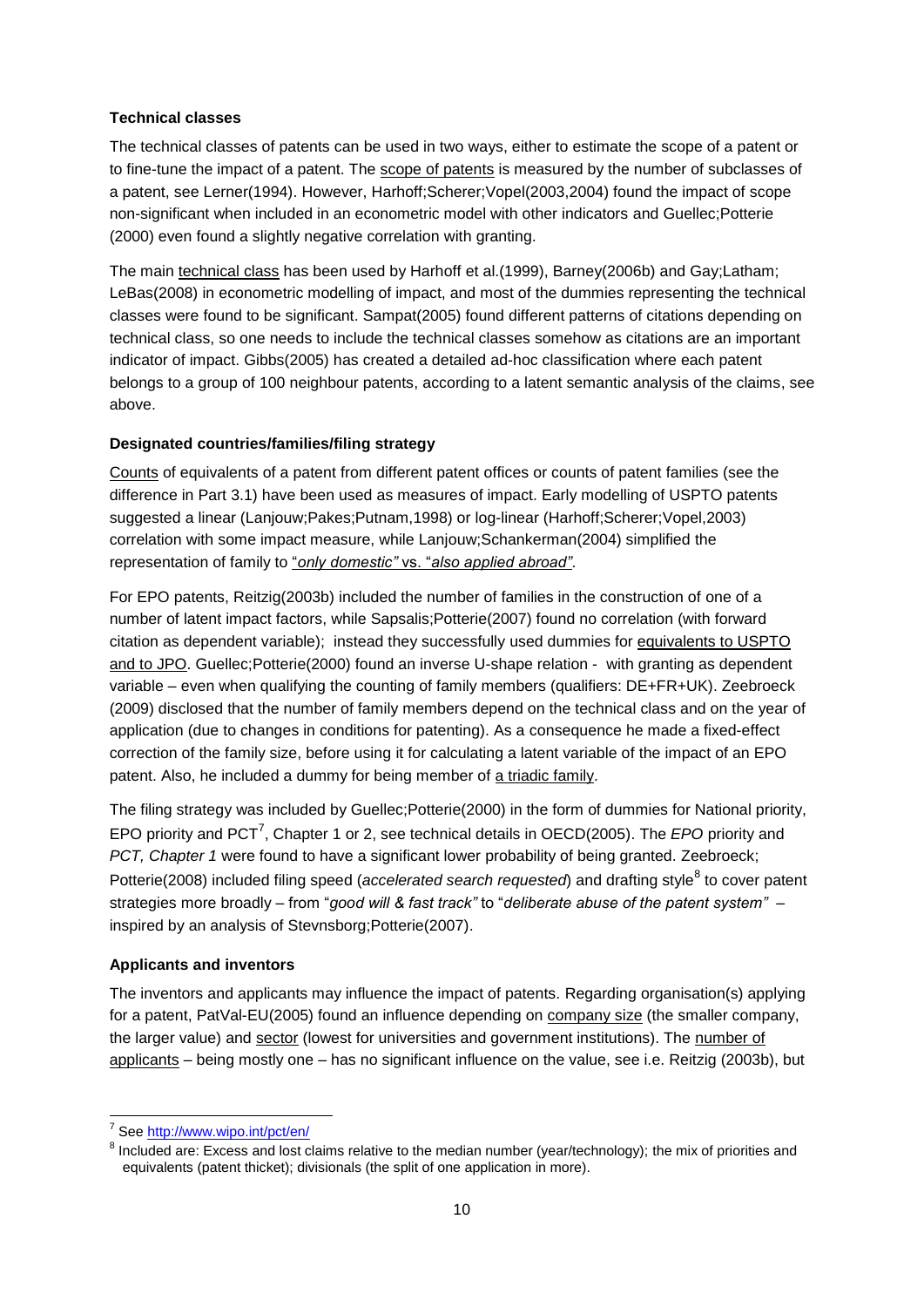Sapsalis;Potterie(2007) found that the type of a co-applicant influenced the impact, highest for public research institutions.

The number of inventors has been regarded as a potential indicator of impact. Gibbs(2005) included the number in a dimension of technical impact and Reitzig(2003b) also tried, but found no significant influence when explaining technical and non-technical "value drivers". Gambardella;Harhoff;Verspagen(2008) and Zeebroeck;Potterie(2008) found significant influence of the log of the number of inventors in comprehensive models of the value of patents (estimated by the main inventor and by a composite indicator), while Gay;Latham;LeBas(2008) found a quadratic form being significant in a model with forward citations as dependent variable.

Ernst;Leptien;Vitt (2000) found a significant influence of the number of patents that the inventor has been involved in, using a composite impact measure with {citations, US in the family, granted, still valid}. Gambardella;Harhoff;Verspagen(2008) found that the log-value of the number of inventors had a significant influence on the value of the patent. Gay;Latham;LeBas(2008) further confirmed this using a dummy variable which was switched to ONE when the inventor had listed at least 10 former patents. They also found a significant influence regarding foreign inventors, coded as a dummy variable. In an earlier study by Guellec;Potterie(2000) this was investigated in more detail, revealing a significant higher probability of granting when inventor and applicant were from different countries and when more nationalities were represented in the group of inventors.

### **Granted patents**

An obvious impact indicator is whether a patent application has been granted or not. Granting has been used by Ernst;Leptien;Vitt(2000) as part of a quality indicator for inventors, and Guellec;Potterie (2000) has used granting as a proxy for the value of patent applications.

The use of granting as an impact indicator becomes more complicated when investigating a portfolio of patents over more years and including all published patent applications, because the time from publication to granting/refusing may vary significantly. One way to overcome this has been to view the non-granted patent applications as "truncated" and then estimate the probability that they will be granted. This will be as a function of the time from publication of the application. More or less sophisticated models may be used, see Hall;Jaffe;Trajtenberg(2000, 2005). The probabilities of granting may be used as an extra weight for patent applications, i.e. if the probability of 3-years old non-granted patent applications being granted has been estimated to 25%, a weight of 0.25 will be assigned to the indicator "*granted*" for each of these patent applications.

The time from applying to granting has also been used as an indicator of quality and complexity, included in a model of opposition, see Harhoff;Reitzig(2004).

### **Opposition / litigation**

Any opposition, be it to the patent office or the court, are costly, so opposition may be seen as an indicator of a valuable patent, see Chapter 2. This is confirmed in the studies by Harhoff;Scherer; Vopel(2003,2004) and Gambardella;Harhoff;Verspagen(2008), where patent values were reported in surveys of inventors and patent holders. In the study of Harhoff;Scherer;Vopel litigations at the Central German Patent Court are isolated from oppositions to the patent office. The coefficient of the indicator for litigation is much higher than that of the opposed patents.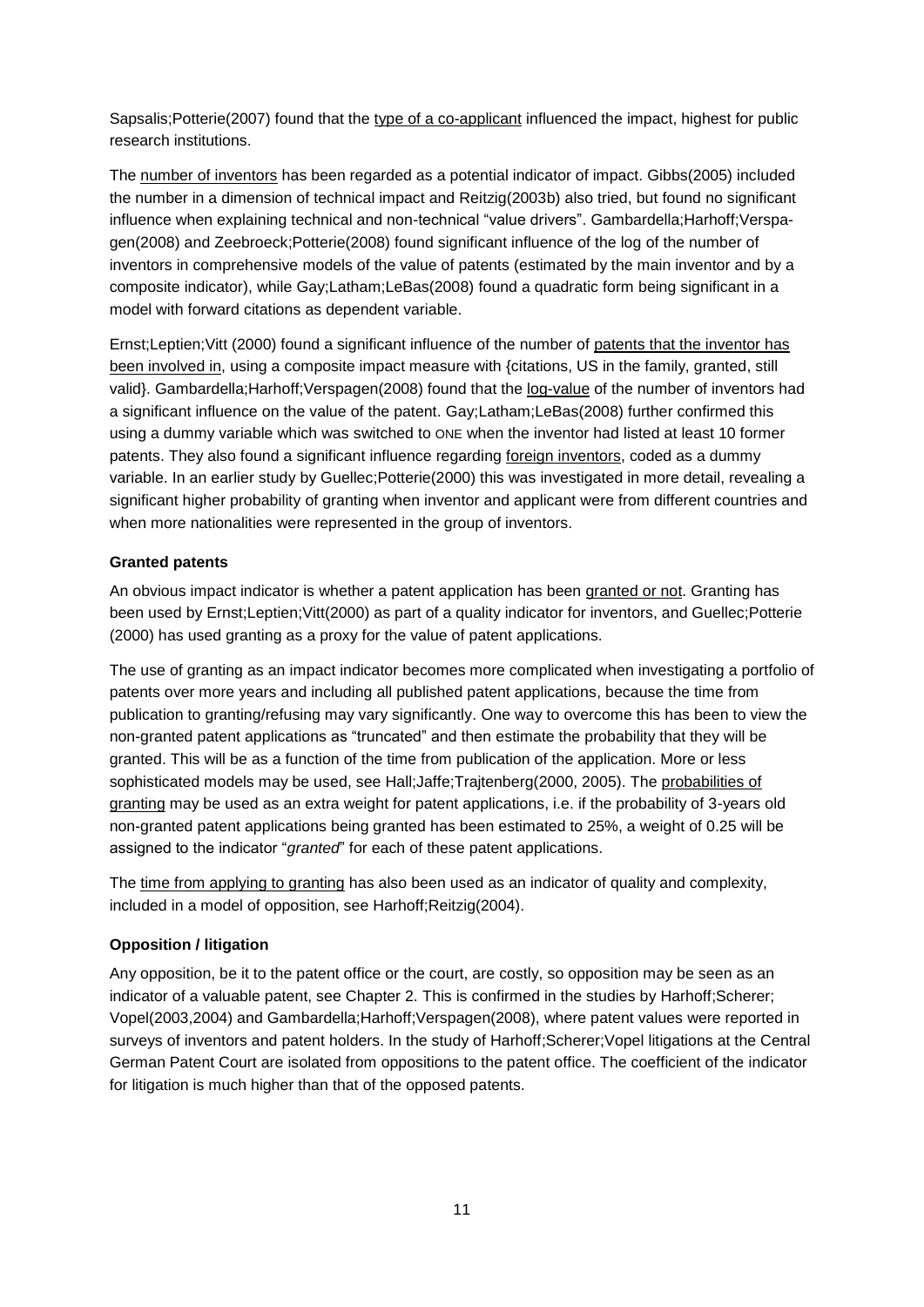Zeebroeck(2009) has performed a factor analysis with 5 indicators of impact and found that opposition seems to form its own dimension<sup>9</sup> and Gibbs(2005) used proxy indicators for opposition and litigation.

Lanjouw; Schankerman(1998) indirectly showed that litigated patents at USPTO were more valuable. They sat up a model for the probability of a patent to be litigated. The probability increased with the number of claims and the number of forward citations, being indicators of impact (see above). In the same way Harhoff;Reitzig(2004) found for EPO-patents the same indicators to increase the probability of opposition, but also the family size had a positive influence on the probability.

In all, opposition and litigation are significant indicators of a more valuable patent. However, the indicator is dichotomous and may thus only be used as one among more when measuring the impact of patents.

### **Renewal / maintenance**

The renewal of a patent signals that the patent still has a value – and even a higher value if the fee is increasing. For this reason renewals may be used as an indicator of the value of a patent, either measured as the number of periods that the patent have been renewed or as the fee paid, be it in  $\$, \in$ or DKK.

The renewals are included in composite indicators for impact in a number of proposals. Gibbs(2008) used the term *enforceability* and included renewals in an indicator for *legal value*, Potterie;Zeebroeck (2008) constructed a *scope-year index,* that is a combination of renewals and designated countries. Finally, Zeebroeck(2009) has constructed a composite ranking index using a number of indicators including renewals and correcting for technical classes and time.

Barney(2006b) has used the renewal information as dependent variable in a survival analysis with 35 individual indicators, while Pakes(1986), Lanjouw;Pakes;Putnam(1998) and Bessen(2006) all have used the renewal fees as dependent variables in econometric models to estimate the value of patents  $-$  in \$,  $\in$  or DKK.

### **Composite indicators**

As described above there are a number of indicators which are correlated with some kind of measure of impact. Also, it seems that some indicators ex ante can be assumed to be indicators of impact. The substance of impact may be economic value, but also other types of values or more loosely aspects of quality could be the substance, eventually in more dimensions. All this suggest the need of using some composition of measures to set up an indicator of impact.

Different approaches have been used to estimate the impacts of patents, see Zeebroeck;Potterie (2008). The first once looked at the economic value, see also Griliches(1990):

1. **Surveys** have been used a few times to measure the **economic value** as a type of impact for patents. The method is by nature restricted to be a sample – consisting of granted patents of a certain age. The results may subsequently be used to estimate which mix of the "early" patent data from Chapter 2 that best fit the economic values from the survey, using some econometric model.

Examples:

 $\overline{\phantom{a}}$ 

 About 1,000 German patent owners of full-term renewed patents made an estimate of the asset-value of their patents. Harhoff et al.(1999) estimated a model with forward citations and

 $^9$  The other indicators were forward citations, grant decisions, families and renewals.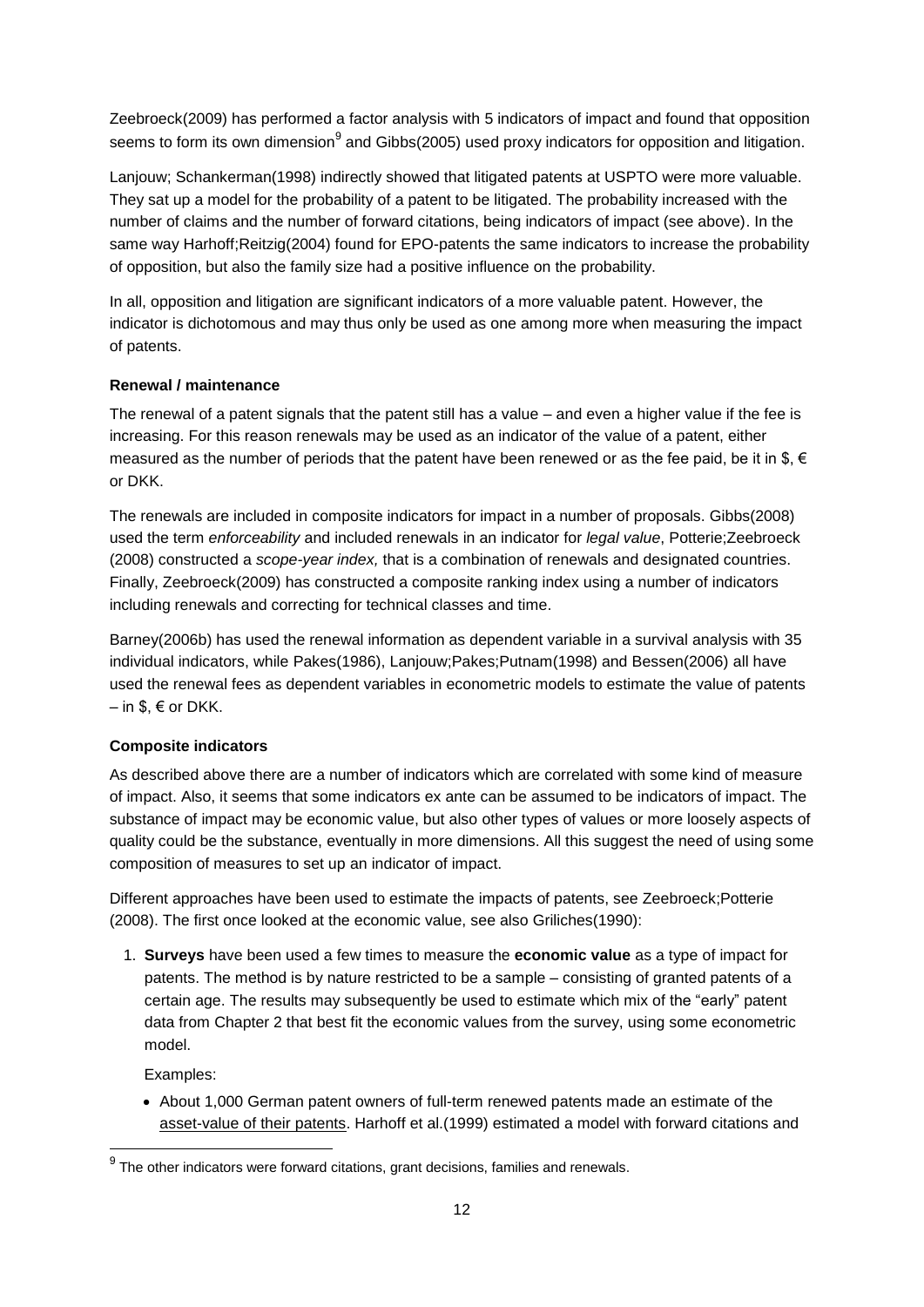technical classes as independent variables, while Harhoff;Scherer;Vopel(2003,2004) estimated models for each technical class and included scope, family size, backwards and forward citations, and outcome of oppositions and litigations.

- About 9,000 owners<sup>10</sup> of EPO-patents granted 6-10 years ago made an estimate of the assetvalue of their patents, see Giuri;Mariani(2005). Gambardella;Harhoff;Verspagen (2008) sat up more models. One included forward and backward citations, claims, opposition, family size, 30 technology classes, country dummies, and year dummies. Another model included characterristics of the inventor(s) and the applicant, the type of knowhow (basic, technical, customerbased), the funding and the location.
- 2. **Renewal fees** have been used in several ways as a proxy for the **economic value** or **quality**, letting the renewal fees being the dependent variable in an econometric model where the best mix of the "early" patent data from Chapter 2 were included as indicators. The information on renewal fees is typically based on all or most of the lifespan of the patents.

Examples:

l

- Advanced econometric modelling was used to estimate the economic value of patents on the basis of renewals/withdrawal and renewal fees, see Schankerman;Pakes(1986) and Baudry;Dumont(2006). Also, Schankerman(1998) included technological fields and Nationality of ownership, while Lanjouw;Pakes;Putnam(1998) included designated countries and Bessen(2006) included backward and forward citations, claims and litigations.
- Survival analysis of the renewal with 35 individual indicators organised in a number of factors like technology, prior art, claims, prosecution and ownership, is used by OceanTomo (2006) to estimate the quality of patents.
- 3. **Other indicators used in econometric models** have been granting and oppositions. Some examples:
	- The probability of a patent application to be granted has been modelled by Guellec; Potterie (2000,2002) based on EPO-patents. The designated countries, the scope and characte-ristics concerning the inventors and applicants (co-operation; multi-national) were included. Different forms of representing the type and number of designated countries were used.
	- The probability for EPO-patents of being opposed was modelled by Harhoff;Reitzig(2004). Other quality indicators like citations, designated countries and a dummy for PCT-application<sup>11</sup> were included, but also the scope, the number of claims, the country of the applicant, the size of the applicant's patent portfolio and the crowdedness (the cumulative number of patents within the main four-digit IPC-class) were included.
	- The probability for USPTO-patents of being litigated has been modelled by Lanjouw; Schankerman(1998), merging court data with patent data. They included citations, but measured in more ways: per claim in a quadratic function, as self-citations in separate variables and as "crowdedness", being the share of citations from the same technology class. Also, log of the claims and the type of owner (whether individual; whether foreign) were included.

 $^{10}$  The owners were from 6 EU-countries. Later, the survey was also conducted in Denmark, see Kaiser(2006).

<sup>&</sup>lt;sup>11</sup> A PCT-application is a type of broad international patent protection under the Patent Cooperation Treaty, see footnote 7.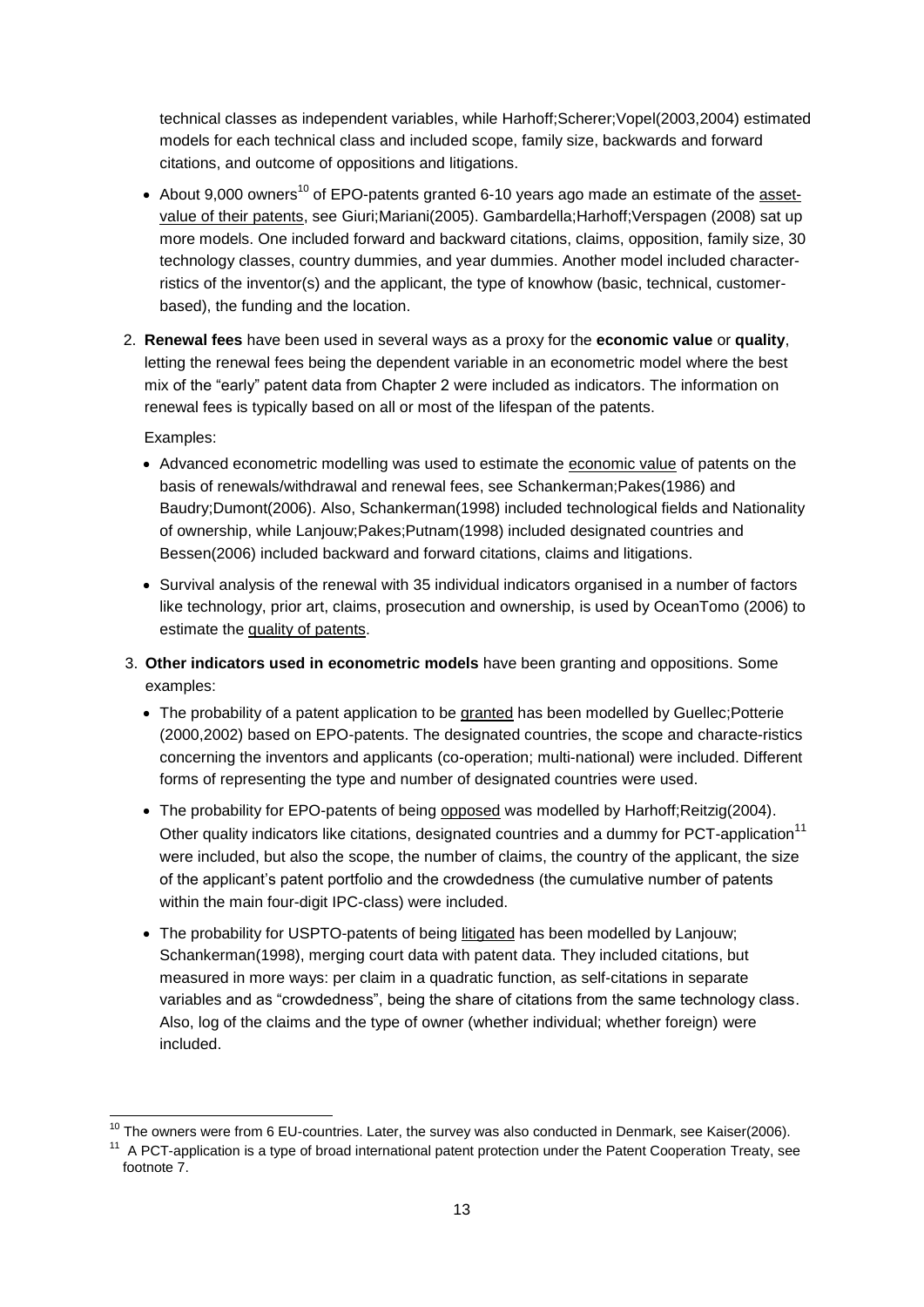- 4. **Composite indicators** for the **quality or value** of patents have been constructed in several ways based on more or less solid ground. Some examples:
	- A Patent Quality Index was estimated as a latent variable based on the logs of claims, family size, backward and 5-year forward citations conditioned on the technology class. The loadings were recalculated to weights, adding to 1, see Lanjouw;Schankerman(1999, 2004). The index was included in an econometric model with the patent value as dependent variable by Gambardella;Harhoff;Verspagen(2008), also including 30 technology classes and country dummies. The index was highly significant.
	- The patenting quality of a portfolio of European patents was estimated by summing the share of patents granted, patents still valid and patents also applied in US. Also, the average citation ratio was added, see Ernst;Leptien;Vitt(2000).
	- In a macro economic model Neifeld(2001) used "*the strength and breadth of the claims*" , being a function of characteristics of the claims and specifications, the references, the inventors "*etc.*". It is not described how these measures were combined to one single compound indicator. The indicator is determining the value of the patents valuated by this method. Neifeld(2004) also argued that using asset value for single patents may be misleading.
	- Potterie;Zeebroeck(2008) has proposed a simple indicator of patent value, the scope-year index. The index is based on the number of designated countries and the number of years of validitv<sup>12</sup> in each country relative to the maximum value (all potential countries in all years). Each country could be weighted with the market size, the GDP or the population size.
	- "*The confidence that you may have on the existence of some market for the patented invention*" has been estimated by Zeebroeck(2009) using 5 indicators which each are ranked conditional on technology class and time. The indicators are forward citations, grant decisions, family sizes, renewals and oppositions. The 5 indicators – supplemented with dummies for triadic family and survival of opposition – are united in a composite ranking of patent value, still conditional on technology class and time. An earlier version did not include granting, but more details on the outcome of any opposition, see Zeebroeck;Potterie (2008).
	- Reitzig(2003b) tried to set up latent variables of technical and non-technical value drivers, but in vain – for more reasons.
	- The quality of patents are measured in three dimensions by PatentCafé, see Gibbs(2008), being a legal, a commercial and a technology quality dimension, based on 20 computed indices. These are estimated by transforming available patent data, including a latent semantic analysis of the claims to find the 100 most relevant patents to compare with.

Also, the coefficients of the explanatory variables in the econometric analyses may be used to estimate the impact of new patents / patent applications.

5. **Single indicators** for the **quality or value** of patents have been suggested, too. In the models of 2-3 renewals, oppositions/litigations and granting were used as proxies of quality or value.

Most used are the forward citations, extensively studied in a book edited by Jaffe;Trajtenberg (2002), with articles like Trajtenberg(1990). In Hall;Jaffe;Trajtenberg(2000,2005) the forward citations were more significant than the number of patents in a model of the financial market valuation of firms. In Gay;Latham;LeBas(2008), forward citations are used as "*the imputed value of patents"* in an econometric model of the effects of different types of inventors.

This is another way of observing the renewals.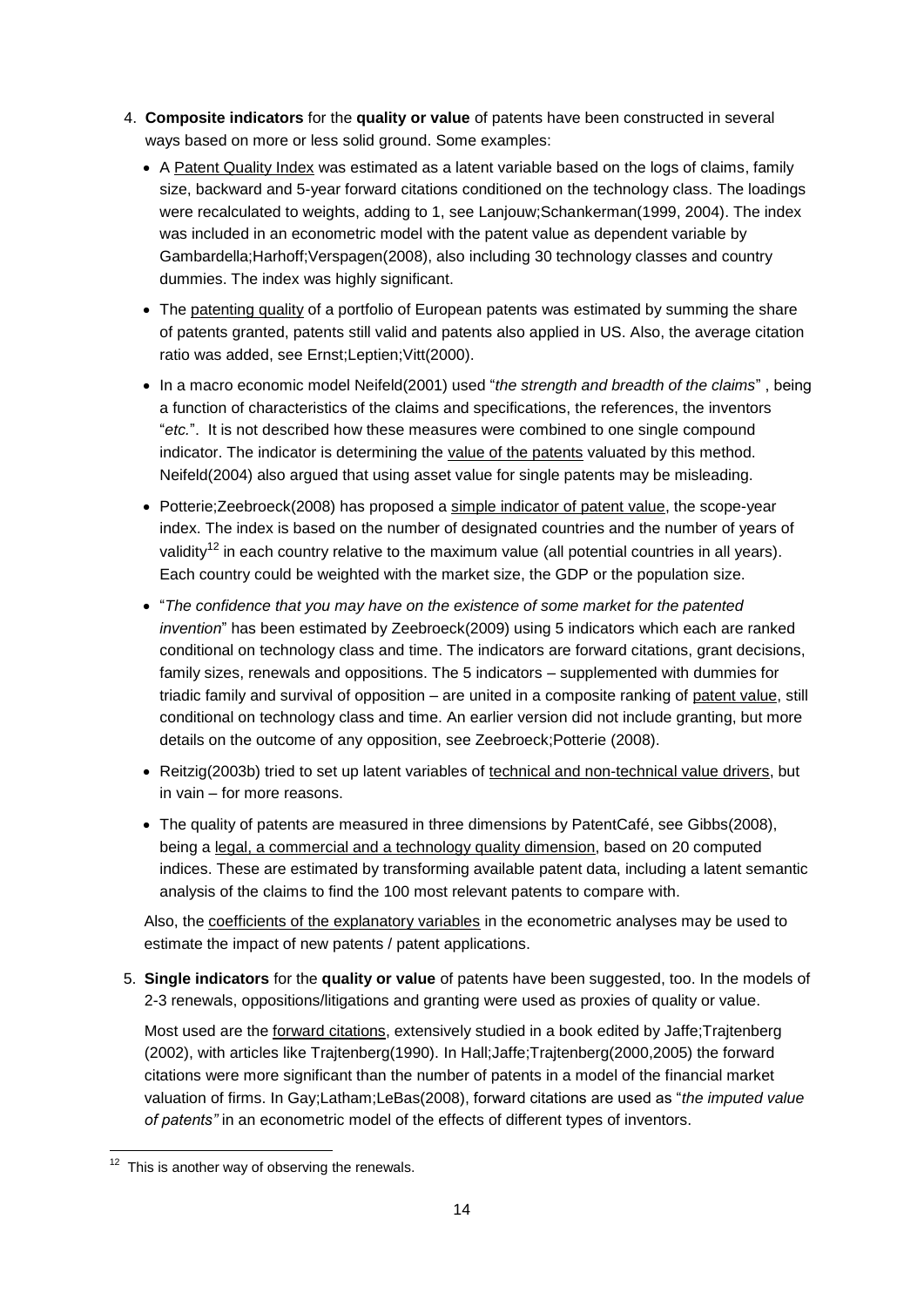In all, this comprehensive amount of studies – and more can be found – tell that more indicators correlate well with the impacts of patents, but also that more is needed to fully take into account the different influences of these indicators on impact.

### **3.3. Patent networking**

It is possible to form indicators of cooperation and net-working with patents as focal point using the information of each patent application on applicants and inventors and on backward citations of patents and non-patent literature. Also, forward citations from newer patent applications would contribute to that. Further information on cooperation and networking regarding patenting can only be revealed through supplementary surveys like the PatValEU survey, see Giuri;Mariani et al.(2007). The first level of co-invention is when there are more inventors. These may be affiliated to different organisations, eventually from different countries. In the PatValEU survey two third of the patents surveyed had more than one inventor, but only 21 % with other organisations. A foreign inventor among the inventors is a sign of international cooperation and a larger inventor group, see Gay;Latham;LeBas(2008). Also, the experience of the inventors, measured as the number of previous patents, has an impact on the value of the patent (see Gambardella;Harhoff;Verspagen,2008) and is thus an indicator of the quality of the co-operation.

Patents with more applicants may also be a sign of co-operation. The share of patents with more applicants is, however, low – in the PatValEU survey just 3.6 % among independent organisations (Giuri;Mariani et al, 2007). In the modelling of Gambardella;Harhoff;Verspagen(2008) this type of cooperation does not increase the value of the patent and Hagedoorn;Kranenburg;Osborn(2003) does neither find any relations except with former patent cooperation, while Guellec;Potterie(2000) estimates an increased probability of granting if there are applicants from more countries involved in a patent application, but also if applicant and inventor is cross-border. Finally, Fontana;Genua(2009) described 3 types of patent networking, through co-applicants, through co-inventors only and through non-registered co-operation only (from the PatVal-EU survey); "any cooperation" and "type of cooperation" is modelled. The probability of *Any Cooperation* depends on country and technology class, firm size and public involvement (information, funding, university participation), while the *type of cooperation* depends on characteristics of the inventors, the breadth and complexity of the patent and also country and technology class.

Both backward and forward citations are traces of knowledge diffusion and thus a looser type of networking or information sources, either between inventors (patent citations) or between science and technology (non-patent citations). When defining indicators for this kind of networking, one should, however, take into consideration that some of the citations are self citations, thus describing another dimension. Also, some of the backward citations may have been included by the examiner of the patent office and thus not being an indication of information source or networking between inventors. Indicators of these types are of special relevance when they include faculty staff or employees at other public institutions. This is addressed in the next Part.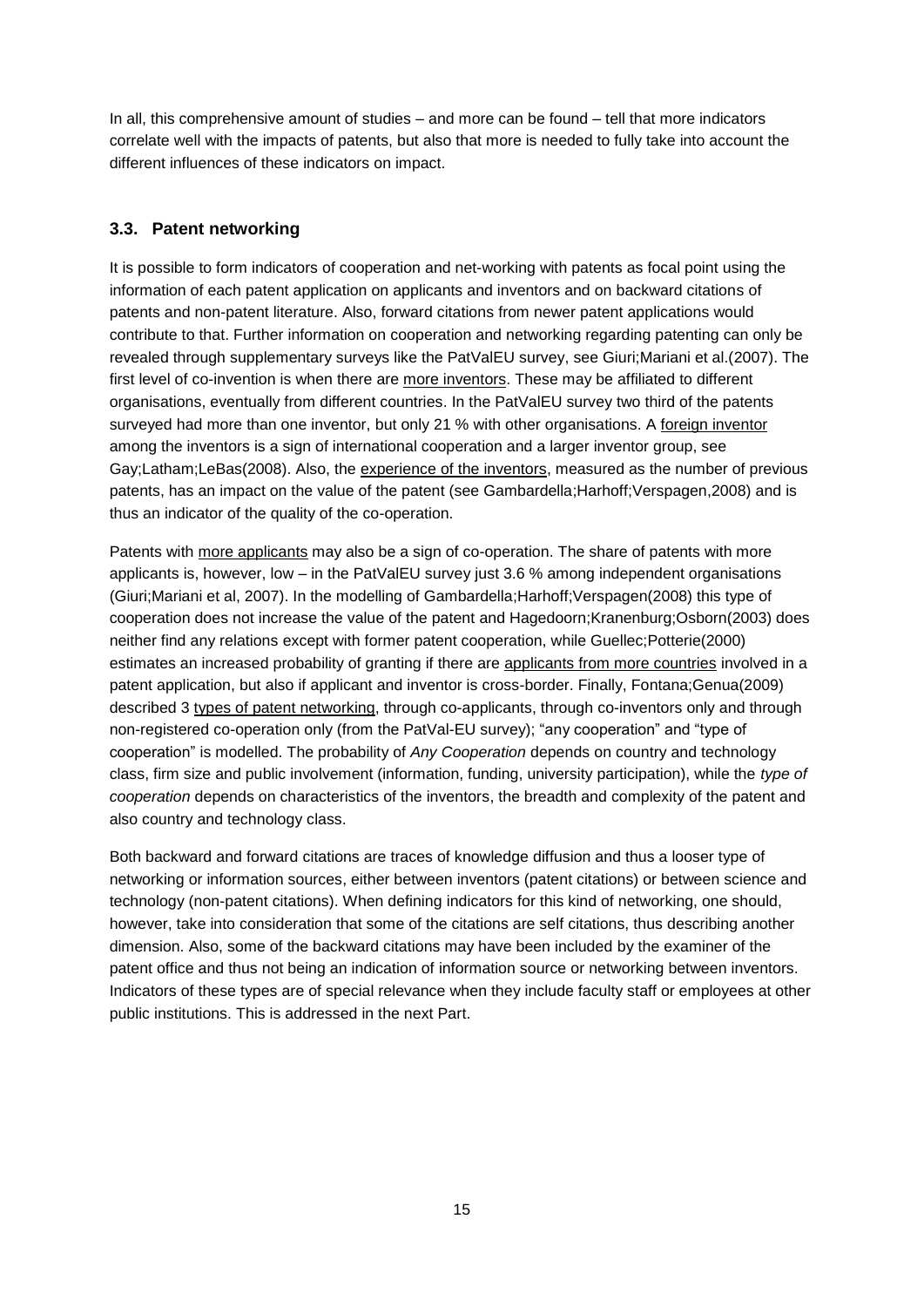### **4. Patenting by universities, PRO's and their staff**

Any legal unit may apply for the patenting of a novel, non-obvious and industrial applicable invention. This means that the potential applicants (US: assignees) include public units like universities, public research organisations (PRO's) and individuals e.g. faculty members. The latter may also be stated as inventors of patents. This Part will include all patents applied by universities, public research organisations or their employees as applicants and patents with faculty members as inventors, whoever the applicants are. Crespi;Geuna;Verspagen(2006) concluded on the basis of the PatVal EUsurvey that there are no significant differences between the two types (university-owned vs. (only)university-invented) when correcting for observable patent characteristics, but that two-third of the European university-related patents belonged to the latter type.

### **4.1. The legal basis**

The first question is who is going to be the applicant/assignee of a patent application for an invention where faculty members of a university are involved as inventors. As a general rule it depends on the funding of the research leading to the invention. If the funding is non-governmental, a (contractual) agreement would normally include rulings between the external funder and the university or faculty member and these rules would often be in favour of the funder. If the funding is governmental, the rules would be included in some Governmental law or executive order. More types of rules have been in force in different countries at different times:

- 1. One or more government agencies retain title to the patentable innovations that they wish (US up to 1980).
- 2. Inventors retain title to patent their inventions (often called "the professors' privilege"). (Denmark: 1955-1999; Germany: up to 2002; Norway: up to 2003; Sweden: still like that<sup>13</sup>).
- 3. Universities retain title to the patentable innovations that they wish (US: since 1980; Denmark: since 2000; France: since 1982; Belgium: since 1995<sup>14</sup>).

In most sets of rule the other part may retain title if the first one refrains.

The set of rules in force affects the pattern of applicants and the level of patenting. The change in US from 1) to 3) in 1980 entailed a dramatic growth in university assignees, see Henderson; Jaffe; Trajtenberg(1998). They also concluded that the quality of the patents had been declining after 1980, but this was later rejected by a thorough analysis of Sampat;Mowery;Ziedonis(2003). However, Rosell;Agrawal (2006) has been able to show that there was a better *breadth of knowledge flows* in US-academic patents before 1980 compared to firm patenting, but this declined by over half during the 1980s. Also, Shane(2004) shows that it is only after 1980 that patents correlates with the effectiveness of licensing in US (measured by line of business), meaning that license opportunities have become an incentive for universities to increase patenting.

A sample of patents from US-faculty inventors revealed that in 1994-2002 the share of "unassigned" patents (held by inventors themselves) was 5.3 % and the share assigned by firms was 26.4 %, see Thursby;Fuller;Thursby(2007). These patents were less basic according to the measure of basicness (Trajtenberg;Henderson;Jaffe,1997) than those held by universities. Also one-third was applied by

l

<sup>&</sup>lt;sup>13</sup> In 2007, see Lissoni et al.(2009), Kilger;Bartenbach(2002), Iversen et al.(2007) and Valentin;Jensen(2007).

<sup>14</sup> Thursby;Fuller;Thursby(2007) and Looy et al.(2003)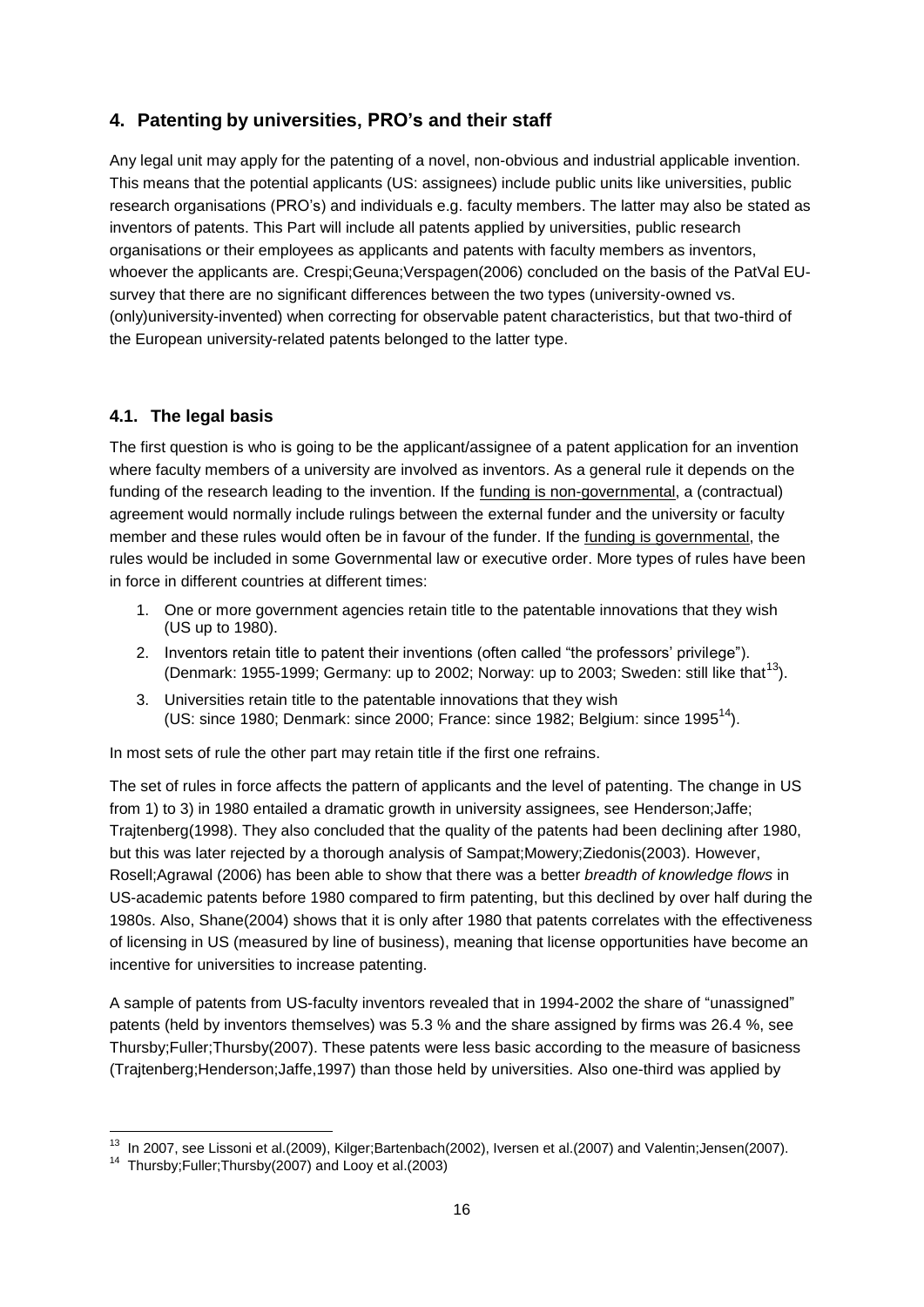companies, where the inventor was a principal. Many of these patents are thus expected to be bypassing the rules.

In Denmark the new set of rule (from 1. to 3.) increased the number of applications from universities to Danish and international patent offices from 3.5 per year in 1996-99 to 33 per year in 2000-03, see Baldini(2006) – and 130 in 2009, see to FI(2010a). In the Danish extension of the KEINS database of EPO-patents<sup>15</sup>, invented by academics (professors in 2001 or 2005), one find larger numbers – 1996-99: 32.5 per year; 2000-03: 51.3 per year – but a much lower increase, even though the sample underestimates the former figure. The changes in the distribution of applicants are more striking, see Figure 4.1.





As expected the universities' share of applied patents with academics as inventors increased with the new rules. The increase was more than 12 percentage points. Also the companies' share increased – by close to 10 percentage points. The inventors' share declined comparably, however still leaving close to 6 percent to the inventors. Whether these figures can be interpreted like the US-figures is difficult to say without further investigations of the 340 EPO-patent applications, but the aim of the new rules cannot say to have been fulfilled yet in 2003.

An analysis by Valentin;Jensen(2007) of the patenting of dedicated biotech companies had the focus on academic inventors in the applications. They compared Denmark with Sweden (still with the professors' privilege) before and after the new rules using a difference-in-difference methodology. The main conclusion is that *"…part of the* (Danish) *inventive potential of academia … seems to have been rendered inactive as a result of the reform … with a simultaneous substitutive increase of non-Danish academic inventors"*. For this specific field the new set of rules has decreased the amount of company patents with academic inventors. This may mean that the academic inventions are filed by the universities and licensed by the companies or that cooperation between (Danish) academics and biotech companies has been reduced – or both.

Source: Lissoni et al.(2009)

 15 The original database included France, Italy and Sweden, see Lissoni;Sanditov;Tarasconi(2006)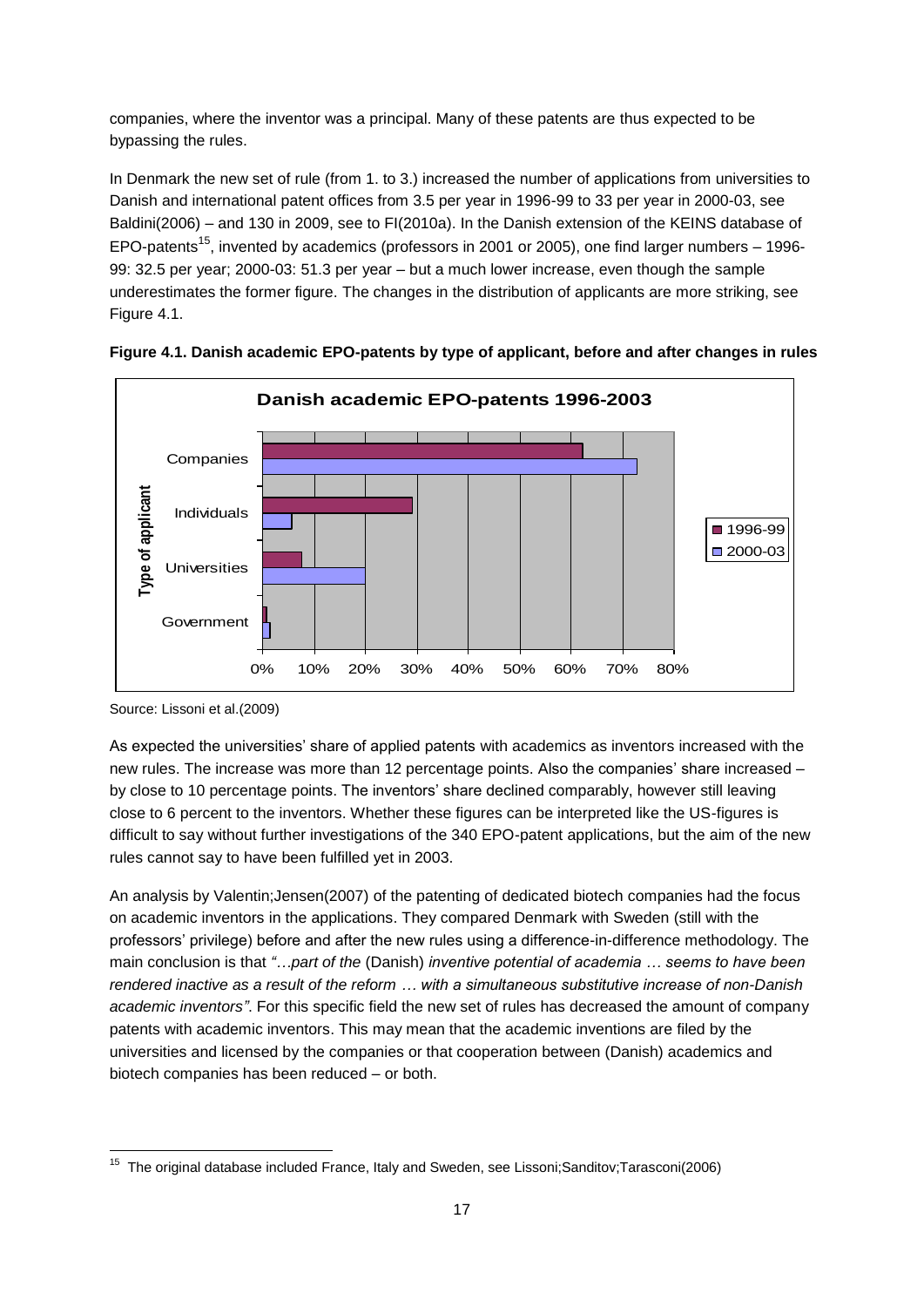However, one ting is the legal basis; another is the attitude of the academics. A survey among life science researchers in Denmark 5 years after changing from professors' privilege to university patenting revealed that a substantial proportion were sceptical about the impact, mostly among basic researchers and the less productive ones, see Davis;Larsen;Lotz(2011).

### **4.2. The amount of academic patents**

When describing the amount of patents from universities one may either look at universities – and other public research institutions – applying for patents or at inventors being faculty members. In both cases one needs to identify the group in question, and that is not a trivial work.

The harmonisation of applicant names has former been done on an ad hoc basis, but now there have been developed algorithms to harmonise the names both for USPTO- and EPO-patents, see Hall(2010) and OECD(2010a). Still, when coding the harmonised names into sectors like business sector, non-profit sector, government sector and households – and further split the government sector into universities, public research institutions and other – then a non-negligible part cannot be identified or identified correctly. As an example of the latter, some universities have set up limited companies or non-profit institutes to take care of patenting, licensing and spin-offs (see Looy;Callaert;Debackere, 2003), and thus it may be difficult to identify the sector of the patents correctly.

In spite of these shortcomings, classification according to sector gives a good impression of the differences among countries in different periods. The most comprehensive patent statistics by sector comes from OECD(2008a), where EPO-patent applications from 1995-97 is compared with 2003-05 for a number of countries, see Annex, Table 1 and Figure 4.2.



**Figure 4.2 Share of patents with universities as applicants by country, 1995-97 and 2003-05**

In both periods, 4 percent of the EPO-patent applications in the world can be identified to be applied by a university, and 1.8 percent by other governmental institutions, see Annex. In EU-27, the share of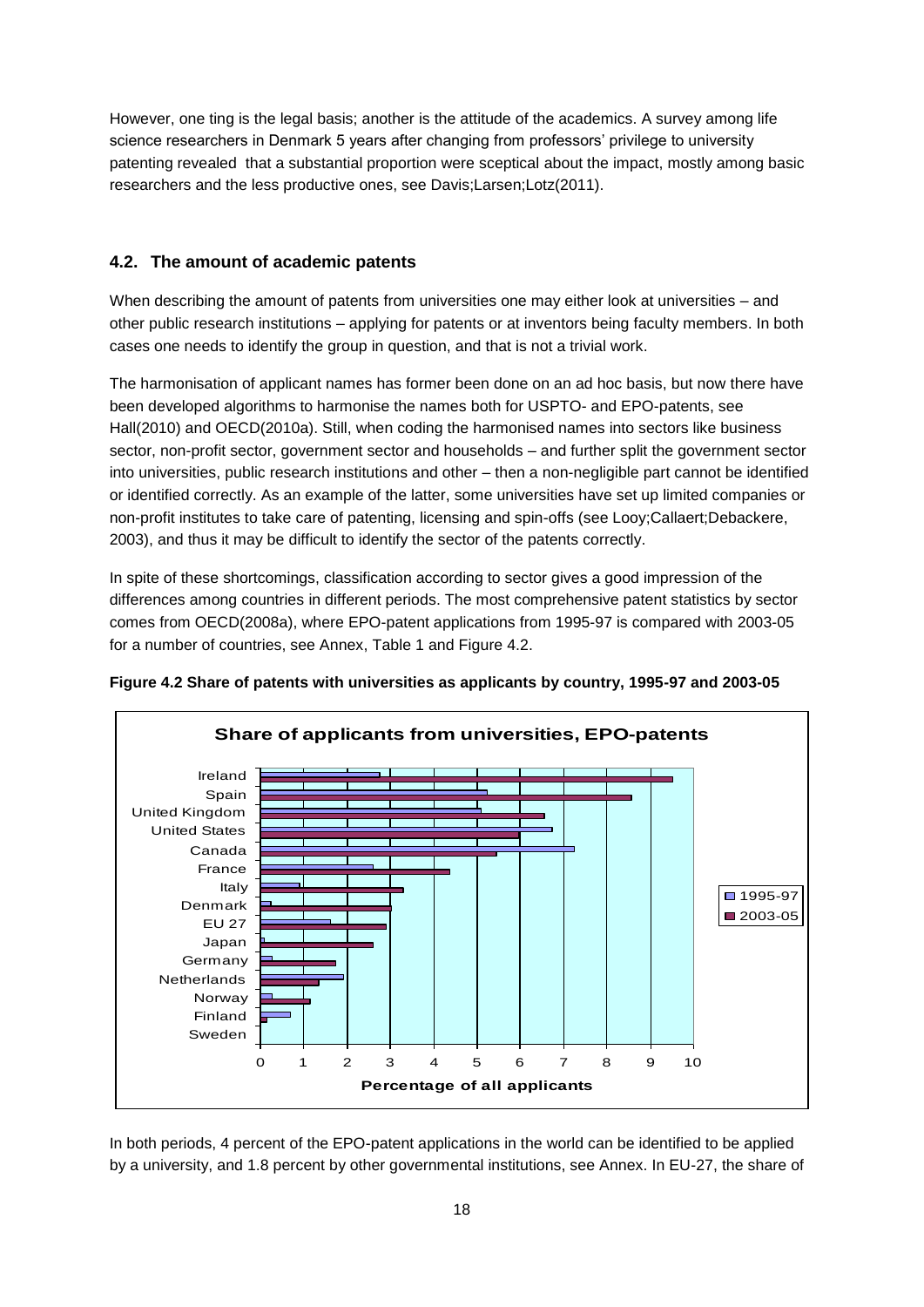universities has nearly doubled from the first to the second period, while the share of other governmental institutions has decreased by 1/3. The reason is the abolition of *professors' privilege* in a number of European countries like Germany, Denmark and Ireland, but obviously also in Japan. However, this is not the case in Sweden and Finland by 2005. There is a huge variation in the share of university-owned patents even taking the different rules in consideration, e.g. Spain and Ireland with around 9 percent and Germany with 1.7 percent. Also, the share of *Other Government*-owned patents varies a lot, from 5.3 percent in France to none in more countries. For US-patenting at USPTO Mowery;Sampat(2005) reported that the share of patents applied from research universities increased from 0.8 percent in the late 70's to 3.6 percent in 1999. No newer figures have been found.

There are more reasons to include all patents with faculty members as inventors as academic patents: The different set of rules among countries and over time for ownership of publicly funded inventions; the problem of identifying all applications from universities; the independent influence on the research of the faculty; and the potential cooperation with the business sector, see Saragossi;Potterie(2003) and Azagra-Caro (2009).

The main obstacle for valid figures of patents with faculty members as inventors is the identification of inventors, having been faculty members during the relevant time period. No systematic work on setting up algorithms to identify academic inventors has been found. Instead, databases of academic employees at universities have been used to identify potential academic inventors in the patent databases, followed by a verification procedure, see Meyer;Utecht;Goloubeva(2003). Examples of country-based estimations are Italy (Balconi;Breschi;Lissoni,2004) with 3.8 percent of EPO-patents (1978-2000) having academic inventors involved and Norway (Iversen;Gulbrandsen;Klitkou,2007) with close to 10 percent of Norwegian patents (1998-2003) with Norwegian academic inventors. Both figures are underestimates, as some inventors cannot be verified. An international example is the KEINS database of French, Italian and Swedish academics, see Lissoni;Sanditov;Tarasconi(2006). The share of patents verified to have at least one academic inventor was 2 percent in 1985 and 4 percent in 2000, see Lissoni et al.(2009). These figures are clearly underestimates due to the sampling procedure. Later KEINS was supplemented with Denmark, but the share has not been published, see Kaiser(2006).

Another way is to perform a survey like the EU-funded PatVal-EU survey, which included DE, ES, FR, IT, NL and UK. Here, 3.2 percent of the patents granted in 1993-97 by EPO had a faculty member as inventor. Further 2 percent were employed at a public research institution. These figures are to some degree underestimates, as only one inventor of each granted patent was contacted in the survey.

At the level of the individual university one finds large differences in the amount of patenting. The main factor is the fields of science and thus the main technological classes which each university cover. In the Norwegian example (see above) 21 percent of the patents in *Chemicals & pharmacy* included a faculty member, while the share was 7.7 percent for *Electronics* and only 0.4 percent for *Consumer goods*. In a parallel study in Finland, see Meyer(2003), the top 4 areas among a more specified classification were *Telecommunications; Analysis, measurement, control; Pharmaceuticals;* and *Biotechnology*. Also, more individual conditions may determine the amount of patenting from universities. Foltz;Barham;Kim(2000) has analysed a number of these factors using US-data. They end up with a model of the number of university patents including significant factors like total Government R&D funding, rating of the graduate schools at the university and the number of employees at the office of technology transfer (quadratic relationship). In a parallel model by Azagra-Caro;Lucio;Gracia (2003) for Portuguese data the R&D funding from industry is also significantly influencing the level of university patenting.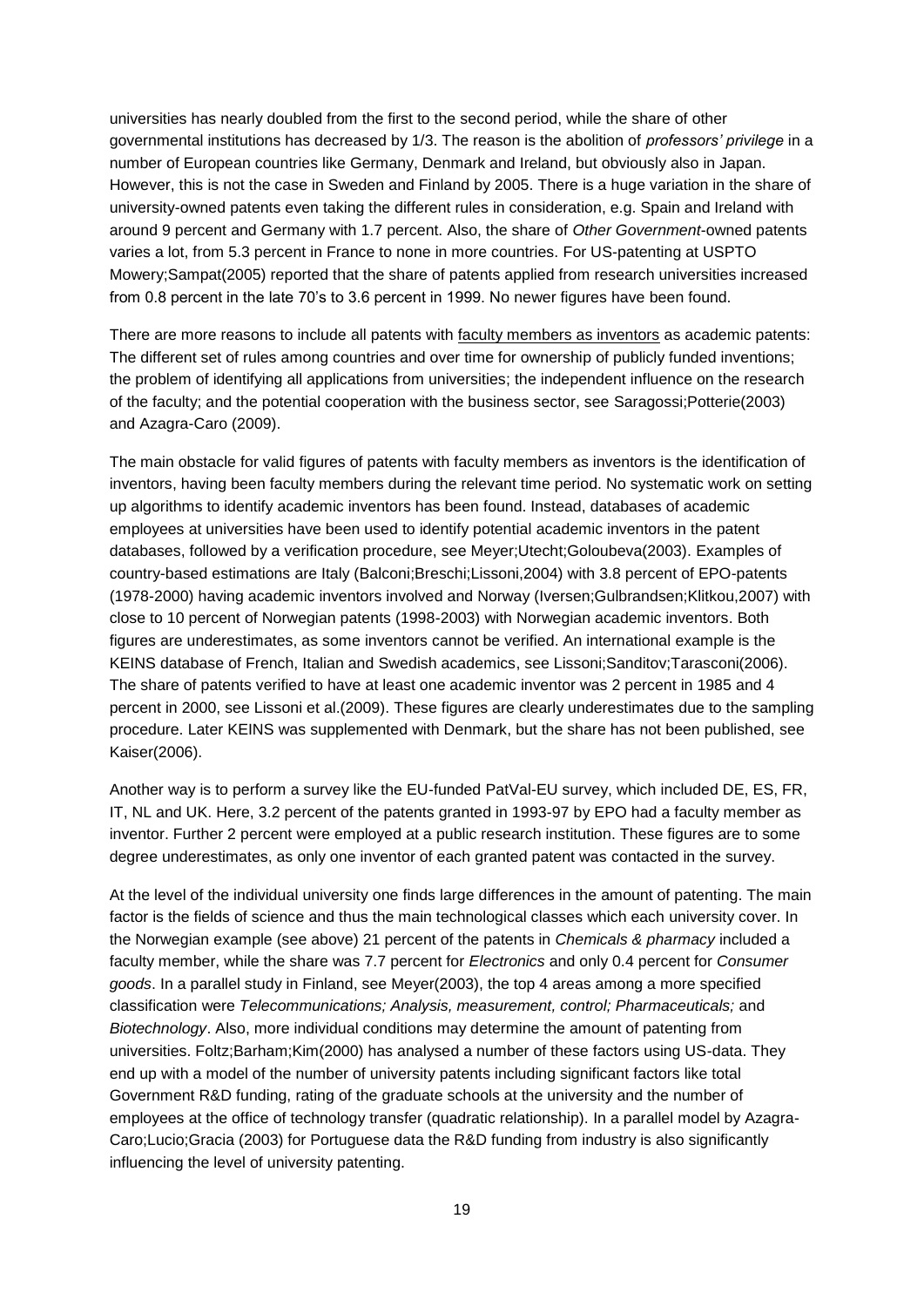### **4.3. The impacts of academic patenting**

 $\overline{a}$ 

The possible impacts of patents were discussed in Part 3.2. The impacts were classified as values either of economic, legal, technical or scientific nature. The contents of these value change somehow when academics are involved in a patent, either as applicant or inventor:

- For academic applicants **the economic value** would primarily come from licensing or spin-off companies<sup>16</sup>, while academic inventors would get some monetary or promotional reward and/or get better access to government and industry funding of new long-term research, according to Azagra-Caro;Lucio;Gracia (2003). In fact, Lach;Schankerman(2003) found that when academic inventors were paid a larger share of the royalties, the total royalties increased, as more and better inventions were generated by the academic inventors.

In the models of patent value, based on the PatVal-EU survey, there were marginal declines in the value, when the inventor was employed in a university or public research institution, while there were marginal increases when university-labs or non-patent literature have been involved and when public funding has been involved, see Gambardella;Harhoff;Verspagen(2008). Also, Sampat;Ziedonis(2010) have found a positive correlation between the number of forward citations and whether a university-owned patent is licensed. For the probability that patents lead to spin-offs, Shane(2001) has set up a model, where the importance, radicalism and scope of the patents<sup>17</sup> were significant indicators. Sapsalis: Potterie(2007) have estimated a model for the value of university-owned patents, using forward citations as proxy for value and selecting proxies for technical knowledge (self and other public backward patent citations), scientific knowledge (self non-patent citations), cooperation (co-assignees by sector) and protection (applied at USPTO; at JPO). This model has been estimated with similar corporate patents by Sapsalis;Potterie;Navon (2006) and the structural differences are few.

The understanding of economic value in the paragraph above is purely the profit of the owner of a patent. Trajtenberg(1990) tried to broaden this by introducing the social value, defined as the increments in producer and consumer surplus. In later years, the social value is seen as one part of economic value, the second being the private value, see i.e. Bessen;Meurer(2008). While the social value is a very relevant extension for public funded patent applications, it is very hard to get a proper estimation of the benefits for consumers and society. A more qualitative assessment would be needed, see the general discussion by Mazzolini(2005).

- The elements of **legal value** comprise in general *enforceability, scope breadth, validity confidence, sustainability in opposition proceedings,* and *litigation avoidance* according to Gibbs(2005). The importance of these elements depends on the use of the patents. According to the PatVal-EU survey (Giuri;Mariani, 2005) universities and public research institutions use a higher share of their patents for licensing and for stock holding (i.e. unused) and lesser shares for internal use and for blocking competitors than other applicants. When licensing the quality of the claims is important, but – according to Meyer;Tang(2007) – normally the licensees of university patents are expected to involve in any litigation (or take part in it). Also, if patents in

<sup>16</sup> A new company expressly established to develop or exploit IP or know-how created by the PRO and with a formal contractual relationship for this IP or know-how, such as a license or equity agreement. Include, but do not limit to, spin-offs established by the institution's staff. Exclude start-ups that do not sign a formal agreement for developing IP or know-how created by the institution.

 $17$  Time-invariant measures of number of forward citations (=importance), number of other 3-digit patent classes in backward cited patents (=radicalism) and number of international patent classes in the patent itself (=scope).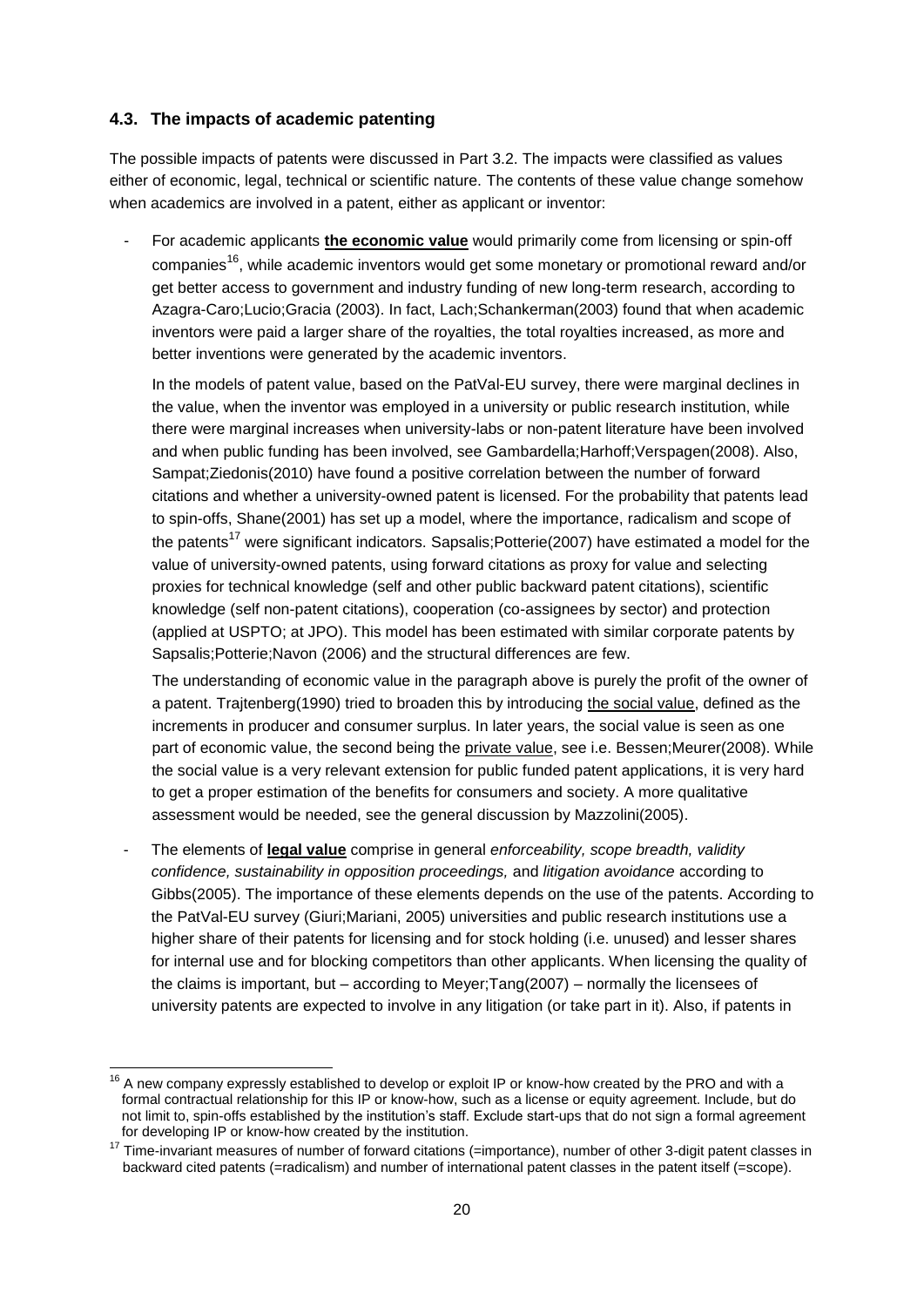the portfolio of unused university patents are threatened with litigation, universities typically try to make a license agreement.

The technical value comprises of *technological advancement, technical sophistication, coupled technologies* and *cogency* according to Gibbs(2005). These concepts can only partly be measured by available patent data. Suggestions are backward patent citations, (advancements), forward citations (sophistication), differences in IPC-classes (coupling), and number of inventors/applicants (cogency) – all measured relatively within some technical class. Gibbs used technical classes based on latent semantic analysis.

Trajtenberg;Henderson;Jaffe(1997) have suggested a couple of measures which describe the technical value. From the backward citations they suggest:

- $\circ$  ORIGINAL, a Herfindahl index of concentration of the backward citations on IPCclasses subtracted from 1, so higher values represent a broader coverage.
- $\circ$  TECH<sub>B</sub>, a measure of the distance in the technology space<sup>18</sup>

The same measures are defined, using the forward citations. They are named GENERAL and TECH<sub>F</sub>. Estimations on basis of patents granted in 1975 and 1980 showed only few differences between university patents and corporation patents.

At applicant-level Guan;Gao(2009) suggests using the *h*-index<sup>19</sup>. A value of *h* for patents would mean that *h* of the patents from the applicant (e.g. a university) have received at least *h* citations from later patents. Kuan;Huang;Chen(2011) refines the measure by taking the full curve of the ranked *h*-index vs. total citations in consideration.

- For public research institutions and universities a fourth type of value, **the scientific value**, has been introduced, see Freedman(1987). Trajtenberg;Henderson;Jaffe(1997) has suggested a couple of measures which may be used to describe the scientific value:
	- $\circ$  SCIENCE, the share of non-patent citations among all backward citations.
	- $\circ$  IMPORT<sub>B</sub>, the sum of the backward citations and their citations, discounted by 0.5, that is the base of previous important innovations for the patent.
	- $\circ$  IMPORT<sub>F</sub>, the sum of the forward citations and their citations, discounted by 0.5, that is the follow-up advances partly build on the patent.

For universities higher values are expected for SCIENCE and IMPORT<sub>F</sub> and lower for IMPORT<sub>R</sub>, compared to corporations. This is also the case with the 1975-80 US-patents analysed by Trajtenberg;Henderson;Jaffe(1997).

### **4.4. The effects of academic patenting**

As illustrated in the former Part there has been a massive increase in patenting by universities and faculty members. This has been caused by a number of factors, starting with a political will to ease the way from scientific findings to inventions and commercial use by changing the set of rules and the funding systems. Most universities and faculty have accepted these changes of priority and have

 18 0=3-digit in common; 1/3=2-digit in common; 2/3=1-digit in common; 1=no common digits.

<sup>&</sup>lt;sup>19</sup> Developed by Hirsch(2005) for bibliometrics.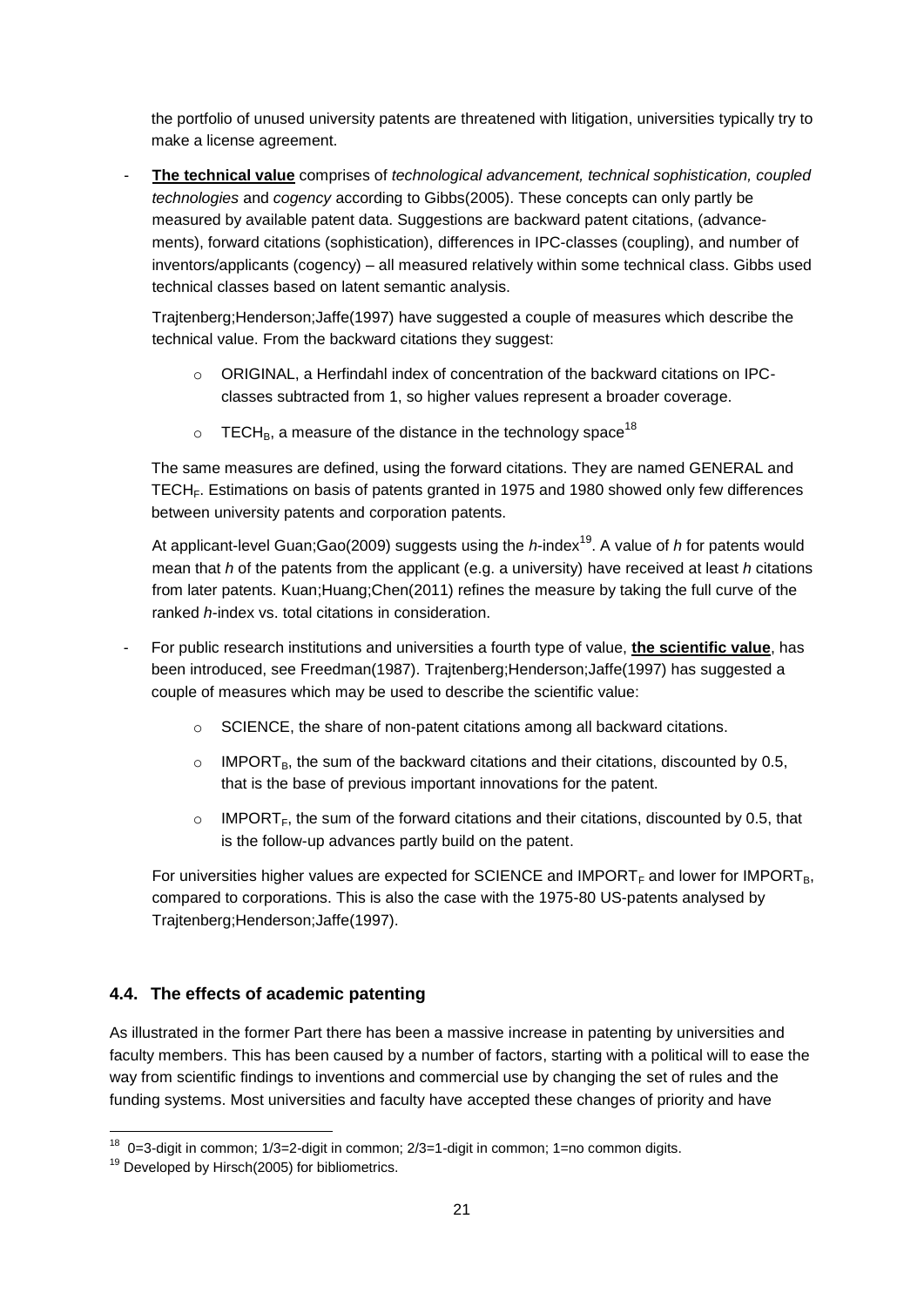established or expanded Technological Transfer Offices (TTO's) with the aim of evaluating innovations, patenting and licensing or establishing spin-offs. In Denmark, e.g. both the number of patent application and the signed license agreements involving universities and public research institutes were more than doubled from 2000 to 2009, see FI(2010a).

The effects of this increased academic patenting are vigorously debated at academic and policy level, see e.g. Leaf(2005). An actual case – the entrepreneurial transformation of Chalmers University of Technology – has been described by Jacob;Lundqvist;Hellsmark(2003): the role of uncertainty, the controversial stance of exploiting public funded research, and taking care not to be too successful, as that might perhaps reduce the public funding.

On the one hand, a number of benefits for the universities, the industry and society have been pointed out and investigated (see Murray;Stern,2007 including references). Summarizing they conclude that

*IPR (*Intellectual Property Rights*) may facilitate the creation of a market for ideas, encourage further investment in ideas with commercial potential and mitigate disincentives to disclose and exchange knowledge which might otherwise remain secret. … In other words, IPR may enhance the ability of society to realize the commercial and social benefits of a given discovery.*

On the other hand, a number of negative effects of academic patenting for science, teaching, industry and society have been pointed out and heavily investigated. In a review article by Baldini(2008) the arguments and evidence from 82 papers up to 2006 are sorted and presented. Much of the evidence is, however, related to a specific field of science like life science and biotechnology or a specific university/country. This could be one of the reasons for the differing conclusions observed. Baldini categorized the negative effects in 4 groups: Threats to scientific progress, changes in the characteristics of the research performed, threats to teaching activities, and threats to industry.

### **A. Threats to scientific progress**

The main threat to scientific progress is disclosure restrictions during the progress of researching and developing some that might become patentable. This is even contractual in most cases, when projects include cooperation with industry, see a survey by Lee(2000). Of the same reasons there may also be restrictions on data sharing and research tools.

A more complex threat is that the expansion of patents and other IPRs is "privatizing" the scientific commons, often ending up with fragmented ownership. This effect is called anti-commons as it inhibits the free flow and diffusion of scientific knowledge and the ability of researchers to build cumulatively on each other's discoveries, see Heller;Eisenberg(1998). Murray;Stern(2007) found evidence for a general, modest anti-commons effect by pairing patent-paper and use a difference-in-difference methodology. Bahn;Hansen(2009) has conducted a survey among Danish biotech companies and found some evidence of an anti-commons-effect. Maurer(2006) conducted a case study in biotechnology (human mutation) and found a heavy anti-commons effect that affected around 100 academic biologists. They even tried to make a mutual agreement, but ended in a deadlock-situation.

### **B. The characteristics of the research activities performed**

The characteristics of the research activities performed may also be changing due to more focus on patenting and spin-offs. This effect has been investigated in a large number of analyses. The most direct effect is the potential substitution between basic and applied research, or by the words of Nelson(2001): *patenting crowding out basic research*. Azoulay;Ding; Sturart(2009) found that among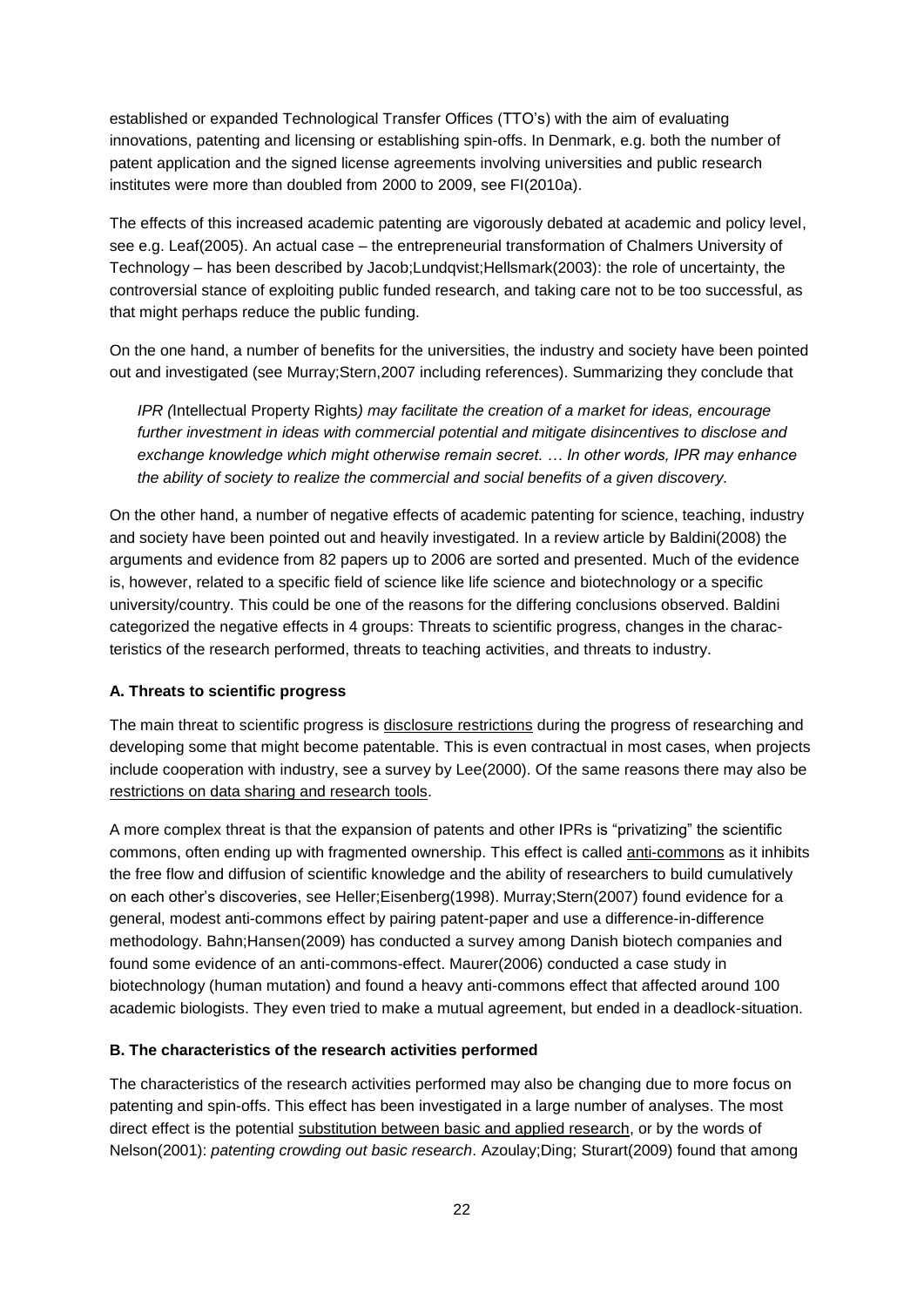4,000 US life scientists some of the patentees were shifting their focus, while Looy et al.(2004, 2006), Breschi;Lissoni;Montobbio(2007) and Thursby;Thursby(2002) could not find evidence for such a hypothesis based on researchers at University of Leuven in Belgium, Italian academics and selected US universities. Gulbrandsen;Smeby(2005) modified the findings by showing that industrial funded scientists in Norway were involved in more patenting and did more applied research than the rest. Also Thursby;Fuller;Thursby(2007) showed that the group of academic innovators having firms as the applicants of their patents did less basic research.

Another obvious effect would be a substitution between publications and patents. This has been investigated in a numerous number of analyses, see the review of Larsen(2011). Gulbrandsen; Smeby(2005) did not find any correlation between publications and patents (or entrepreneurial activities) for inventors, Agrawal;Henderson(2002) could not make patent volume predict publication volume for MIT-inventors.

This is contradicted by Breschi;Lissoni;Montobbio(2007), as they found a rather a strong positive relationship between publishing and patenting, and also in basic science, meaning complementarity instead of substitution. However, Crespi et al.(2011) found a substitution effect above a certain level of patenting output, while below this level patenting complemented publishing. More findings on complementarity is found by:

- Stephan et al.(2007) in the form of strong correlation between number of patents and publication in the US survey of doctorate recipients;
- Renault(2006) in a logistic regression where an increase in publications yielded a 6 percent increase in patenting;
- Looy et al.(2004,2006);
- Klitkou;Gulbrandsen(2010) conditioned on field, university, age and gender;
- Carayol;Matt(2004) with French laboratories as units (highly publishing labs also patent much);
- Meyer(2006a,b) in European nanotechnology where patenting scientists outperformed the solely publishing peers in quantity of publications;
- Looy et al.(2011) in a model with European universities, and neither with trade-offs to contract research or spin offs;
- Thursby;Thursby(2011) in models of invention disclosures of faculty members.

The relation between patenting and publishing seems to be dependent of the sector of the applicant. Czarnitzki;Glänzel;Hussinger(2009) found a negative correlation with the quantity of publication output when corporations were applicants and a positive correlation when others were. Wang;Guan(2010) found for Chinese nanotech-researchers a negative correlation when they them-selves were assignees. Fabrizio;Minin(2008) found for a broad US-sample a positive correlation between publishing and patenting when the university of the inventor is applying, but no correlation when companies or themselves are applying. However, Breschi;Lissoni;Montobbio(2007) found that the relationship between patenting and publication was even stronger when the patents were applied by companies, probably caused by the advantage and inspiration to research from solid linkages with industry. Finally, Calderini;Franzoni;Vezzulli(2007) found no difference between firm applicants and universities, or inventors themselves.

These findings are expanded in other studies: Noyons et al.(1994) found for academic laser medicine patenting that when an academic was preparing a patent application, the activities in science were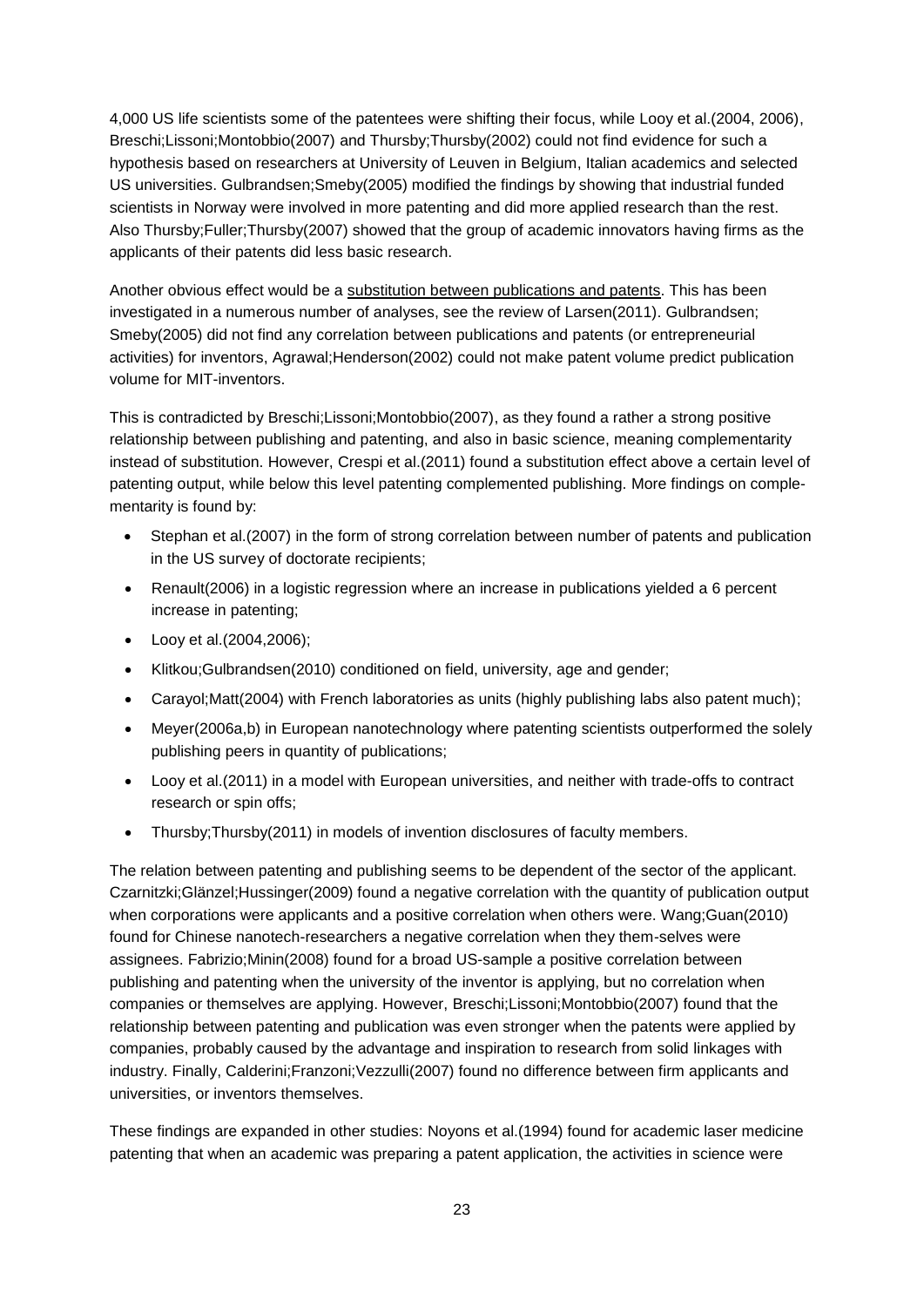increased and there were more cooperation with companies. Azoulay;Ding;Stuart(2007,2009) found for academic life scientists that patenting events were preceded by a flurry of publications, so patenting behaviour was also a function of scientific opportunities. This is supported by Calderini; Franzoni;Vezzulli(2007) for Italian academics in Materials Science. They found that when scientists that were moving along applied research trajectories performed more academic research, it lead to more exploitable results, compared to their colleagues engaged in the quest for very fundamental understanding. More academic research by them only made it more unlikely that they would find the time to produce industrial applications. Azagra-Caro;Luico;Gracia(2003) estimated a production function for patents including costly and long-term elements, indicating that patenting is the outcome of research at the frontiers of science. Looy et al.(2004) concluded that there also is a Matthew-effect (see Merton,1988) over time with more and diverse resources available for those combining entrepreneurial and scientific performance.

Another aspect of the characteristics of the research activities performed is the quality of publications<sup>20</sup>. The simplest indicator of the quality of an article is the citations in a given period. Breschi; Lissoni;Montobbio(2007) used that and found a positive relationship with patenting. So did Azoulay; Ding;Stuart(2009), describing the effect as weak and positive, and Agrawal;Henderson(2002) which could not make patent volume predict publication volume, only publication citations. Meyer(2006a,b) observed a bend in the linear relation between patenting and citation of publications at the very top. This is confirmed by Fabrizio;Minin(2008), using an econometric approach: repeatedly patenting faculty members received fewer citations to their publications, and that could be a sign of a re-focusing of their research and of property rights inhibiting the use of their published research in follow-on studies.

Czarnitzki;Glänzel;Hussinger(2009) found a positive effect when the inventors themselves or NPI's are the applicants, but found a negative effect to the citations of publication output when corporations are applicants. They introduced the *Journal Impact Factor<sup>21</sup>* as a measure of quality and used this as weights of the publications. This reduced the effects some, but still they were significant. Calderini; Franzoni;Vezzulli (2007) also used the Journal Impact Factor as measure of quality of publications. In their econometric model the impact factor was only significant, when interaction with the number of articles was included. This means that patents are more likely to come from medium-to-high impact research, but less likely from very high impact research – and especially not if they also were very productive.

### **C. Threats to the teaching activities**

There are four threats to the teaching activities according to Baldini(2008). Firstly, Geuna;Nesta(2006) has argued that teaching activities are likely to suffer the highest time and commitment reduction when engaged in patenting. Secondly, students may be directed into topic areas useful for the patenting activities and even transfer students unpublished works or ideas to own patenting. Thirdly, graduate or PhD-students may receive funds from industry on the condition of keeping emerging proprietary information confidential. Fourthly, work in laboratories and informal discussions with faculty could be hampered by the commercial involvement of faculty.

 $\overline{\phantom{a}}$ 

 $^{20}$  The quality of patents was addressed in Part 4.1.

<sup>&</sup>lt;sup>21</sup> Definition: JIF(X) = the average number of citations in a given year of all articles, published in a journal during the preceding X years.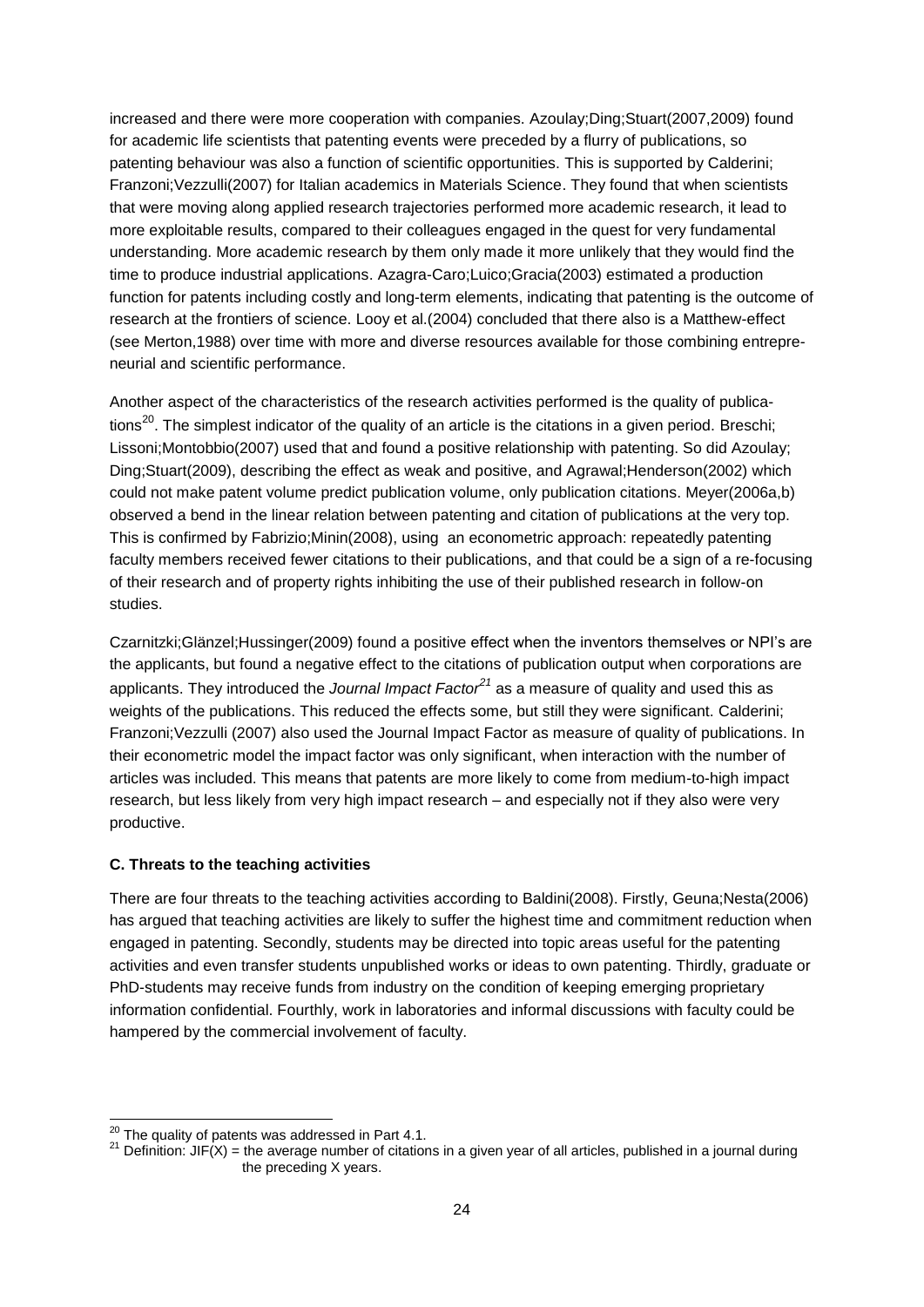The evidence of these threats are weak, see the references in Baldini(2008), and one should not forget the positive effects of involving students at all levels in applied research activities including contacts to industry.

### **D. Threats to industry**

The first type of threat to industry of an increased patenting activity by universities is the risk of restrictions and delays on knowledge diffusion. Mowery et al.(2001) concluded that other types of knowledge diffusion to industry are being hampered by the patenting activities – and this may be enforced through administrative emphasis on licensing by TTO's at universities. The second threat regards the industry-university cooperation. Hall;Link;Scott(2001) found that barriers from universityindustry partnership were much about appropriability.

The evidence of these threats are weak, see the references in Baldini(2008). Crespi et al.(2011) only found them where much patenting were taking place, while a positive correlation between patenting and other types of cooperation with industry was found with more modest stocks of university patenting. One should not forget the positive effects for industry and society of academic patenting and licensing, ensuring that inventions are made applicable and better spread through the disclosure of patents and thus promoting cooperation with industry.

### **4.5. Academic patenting as linkages with other sectors**

The most important political motive to promote academic patenting is to increase and improve the diffusion of knowledge from public funded science to technology, i.e. from universities and PRO's to society and industry. The possible linkages to enhance this diffusion through patenting will be described along with potential indicators and evidence of their measurability and magnitude.

It is important to stress that patenting is only one of more ways to diffuse knowledge from public funded science. Other ways are (see a more detailed list in Tijssen,2006):

- a. Publications (articles, proceedings, and reports)
- b. Conferences and meetings
- c. Consultancy (informal and formal) and contract research
- d. Hires, training and exchanges
- e. Joint ventures and spin-offs

Cohen;Nelson;Walsh(2002) reported from a US-based survey on industrial R&D in 1994 that a-c were much more important for knowledge diffusion than patenting, while d-e had the same importance. Roughly the same results were found by D'Este;Patel(2007) in a UK-survey, by Murray(2002) in biomedicine and by Ramos-Vielba et al.(2010) in Andalusia. Still, many academics are involved in patentrelated cooperation and also, some of the other five types of cooperative activities may indirectly promote patenting in industry. In all, patenting is an important dimension of knowledge diffusion, related to spin-offs and joint R&D projects according to a factor analysis by Ramos-Vielba et al.(2010). Two other dimensions refer to *training of HR* and *consultancy/common project work*.

There are more options when considering indicators for patent-based linkages between academia and industry. This is described by 14 boxes in Figure 4.3. The headline implies that all boxes relate to situations with both academics and industry involved, e.g. "*1. Co-application*" implies that a public and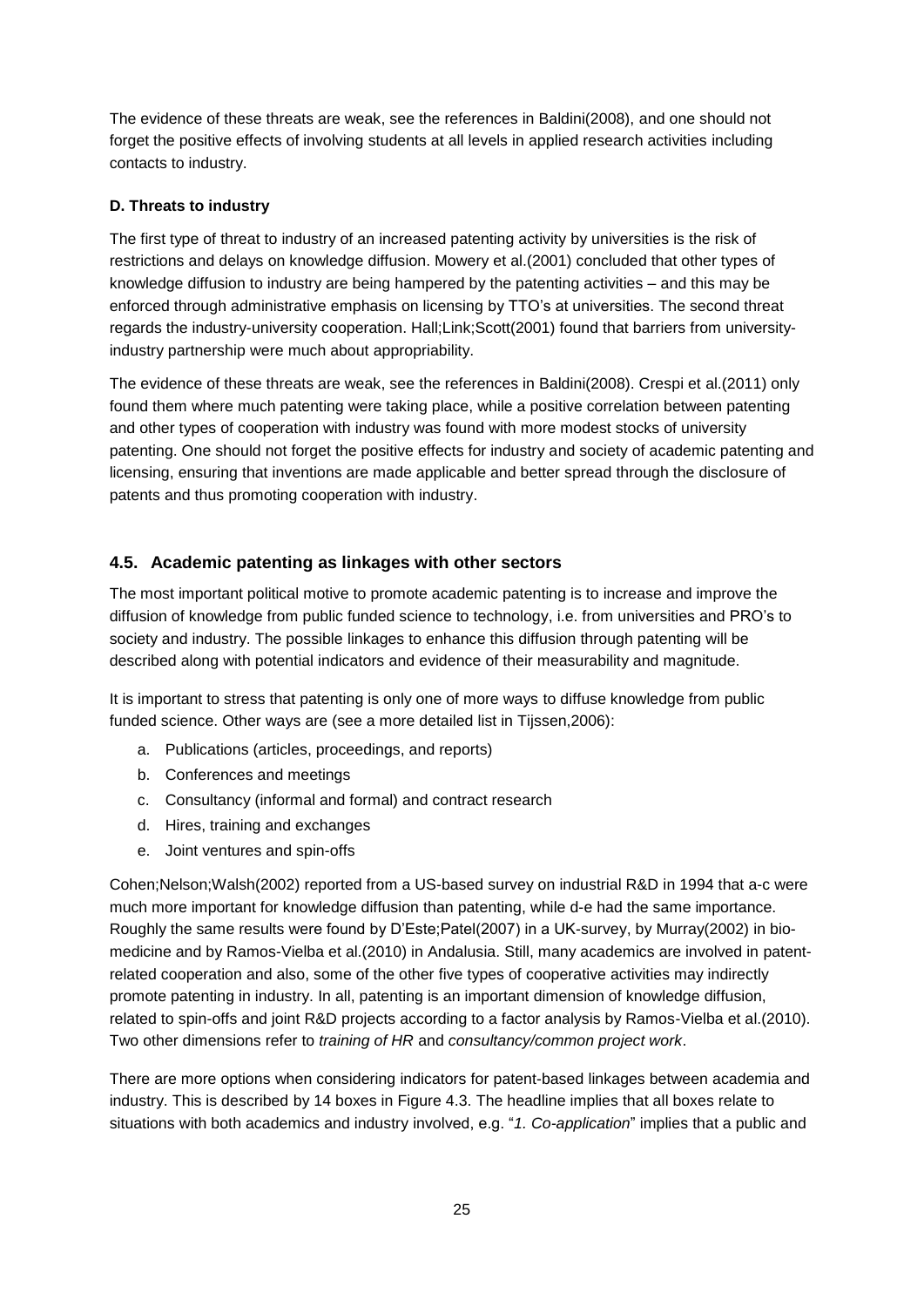a private unit are among the applicants. Also, it is implied that non-patent literature mentioned in the prior arts are produced by academics, though some are not, see Callaert et al.(2006)<sup>22</sup>.



**Figure 4.3: Linkages between public research and industrial R&D through patents**

First, the potential indicators are divided into two groups, those related to the creation of a patent (1-9) and those related to existing patents (11-15). Next, they have been sorted according to the degree of commitment that is associated with the linkage. Also, boxes in **bold** frames indicate that the

 $\overline{a}$  $^{22}$  In two samples from USPTO and EPO covering 1991-2001 at least 74 % and 92 % were classified as scientific citations, though some may be produced by scientists from the private sector.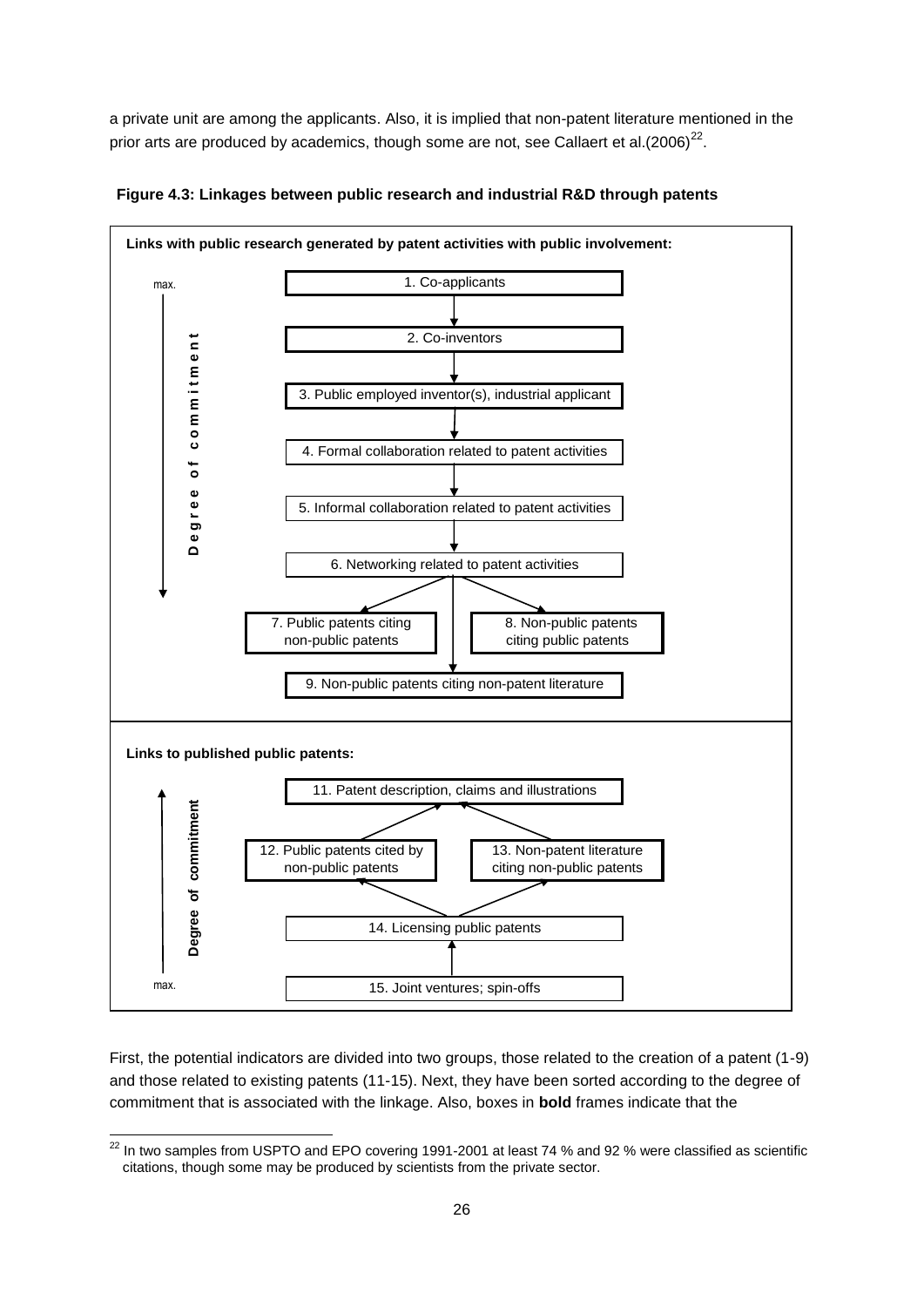information is available form the patent applications, given the applicants and inventors can be classified as public/ non-public where needed. This is not a given thing; see the discussions and references above.

Some comments to each potential indicator, based on investigations so far are given below:

*(1) Co-applicants.* The sector of most of the applicants can be identified after a name harmonization, so valid figures for co-application may be retrieved from patent databases. However, no examples of this have been found. Instead, examples using surveys can be found.

From the results of the survey of European inventors (PatVal-EU) published by Giuri;Mariani et al. (2005) and Fontana;Geuna(2009) one finds that among the public applications 9 % were co-applied with some other independent organisation (which could also be public!). For the subgroup *Universities*, 5.5 % of the applications were co-applied, while for non-public applicants (mostly firms) the share of co-application was only 3.3 %.

*(2) Co-inventors*. As described in Part 4.2 much patenting involving public employed inventors do not include a public organisation among the applicants. A large part of these patents would include cooperation between public employed scientists and non-public employed staff (scientists or technicians). Information on sector of inventors is not available in the patent databases. Ad hoc identification of academic inventors has been employed either based on surveys or on matching databases of university staff.

In the PatValEU-survey, see above, 44 % of the patents with public employed inventors had coinventor(s) from another organisation – which could be another public unit. For the other patents, only 13 % had co-inventors, see Fontana;Geuna(2009). This survey-finding is confirmed by an Italian register-based study by Balconi;Breschi;Lissoni(2004) of networks using graph theory. The average number of inventors is 3.0 for academic teams and 1.7 for teams without academics. The average *degree centrality*, that is the number of connections through co-inventors, is 3.9 for academic inventors and 2.0 for non-academic inventors, but like the PatValEU-survey some connections would be with other academic inventors.

The co-invented patents with public employed inventors can be used to form a mapping of coinvention in a specific technical field, see Meyer;Bhattacharya(2004) for *thin films* and Klitkou; Nygaard;Meyer (2007) for *fuel cells*. One or more of the measures from graph-theory could then be used as indicators.

- *(3) Public inventor/non-public applicant*. Another type of patenting involving public employed inventors is patents which only have non-public applicant(s). The same problem as in (2) on identifying sectors of inventors exists here – and the same methods have been used, see the references in Part 4.2. An example was the register-based KEINS-project, revealing e.g. that 73 percent of all Danish academic EPO-patents in 2000-03 were applied by firms, see Figure 4.1.
- *(4-5) Formal and informal collaboration*. There may be partners involved in the research leading to a patent but without having them included as inventors. They may be involved in a formal manner including some contract between the parties or they may be involved in a more informal manner. This information is not included in patent applications, so the information has to be collected through surveys.

The PatValEU-survey included a question on formal and informal collaboration. 16 percent were involved in formal and 5 percent in informal collaboration among all surveyed. Fontana;Geuna (2009) did split this up according to sectors, but did only provide the sum of formal and informal collaboration. For patents with public employed inventors there was reported collaboration for 53 percent of the patents, of which some could be with other public-related collaborator. For other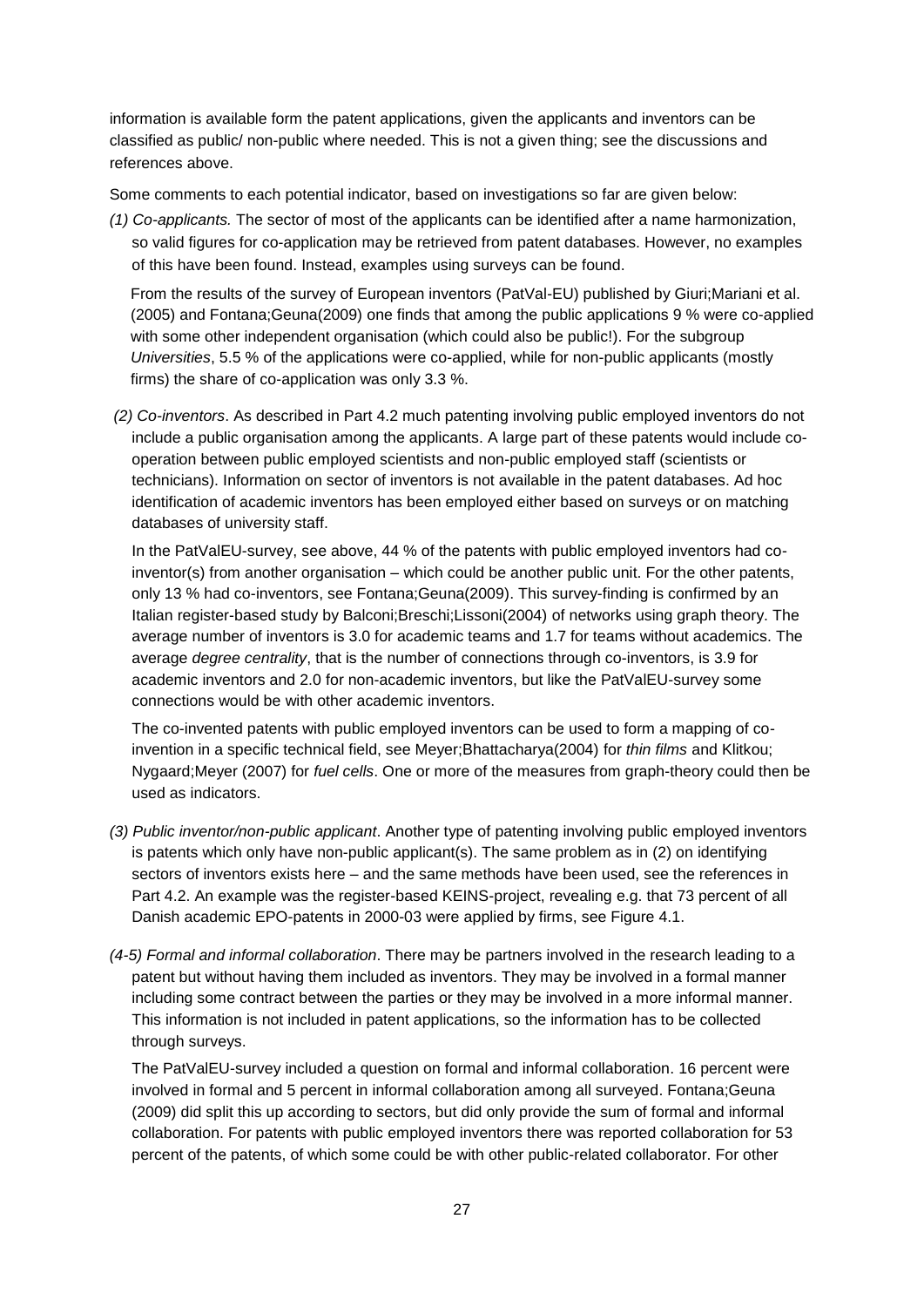patents only 19 percent reported formal or informal collaboration. Cohen;Nelson;Walsh (2002) found that 36 percent of R&D-performing companies in a US-innovation survey expressed importance for their R&D from informal interaction with academia and 21 percent for contractual research. However, this importance may not have been implemented in patents.

*(6) Networking related to patent activities*. Inventors may get hold of further information to support their patent-related research in a more loose way. Inventors may be inspired by academia through conferences and workshops, through personal contacts and through the use of university labs and libraries. This type of information can only be collected through surveys – and even that is not without problems. The PatValEU-survey asked about the importance of a number of sources for the patent-related research, among them *technical conferences and workshops* (important for 38 percent) and *university labs* (important for 22 percent). Cohen;Nelson;Walsh(2002) found that 35 percemt of the R&D-performing companies expressed that meetings and conferences have importance for their R&D. However, this importance may not have been implemented in patents.

Another way to describe the network of academic inventors in a specific technical field would be to find their co-authors of their scientific papers and make a mapping of the network, see Klitkou; Nygaard;Meyer(2007).

*(7-8) Backward patent citations between public and non-public patents*. Citations are an important indicator of the value of the patent, se Part 4.3, but citations also reveal some type of linkage between two patents. Jaffe;Trajtenberg;Fogarty(2000a,b) found in a survey of 330 patents from all sectors that 18 percent have had direct communication with the inventor of a cited patent and another 18 percent have studied the patent thoroughly. On the other hand, one-third had not learned about the cited patent before the survey, probably because the reference has been put in the application by an attorney or examiner. This tells that backward patent citations are rather noisy indicators of knowledge diffusion between inventors, even if self-citations are excluded. This has been confirmed by Alcácer; Gittelman(2006).

Nelson(2009) pointed to another problem with citations – that they only cover a little part of the knowledge flow. One way to improve that is to include the patents that cited the cited patents, called "two-step" citations by Nelson. In his case – all patents in DNA technology – the two-step citations increased the number of cited public research organisations and universities fourfold. Still, more needs to be included according to Nelson: non-patent literature and licenses see  $(9) + (14)$ .

More levels of citations may be included, forming patent citations networks. These may be described by *Connectivity analysis*, see Verspagen(2005). Some measures of the networks have been defined, and the methodology seems to give good insight in specific areas, see Fontana; Nuvolari;Verspagen(2009) and David;Fernando;Itziar(2011), but one single indicator to be used for a more general purpose has not been defined.

*(9) Non-public patents citing non-patent literature (NPL)*. Most citations of non-patent literature in nonpublic patents would be linkages between science and technology, see Callaert et al.(2006), and according to Pavitt(1998) and Tijssen;Buter;Leeuwen(2000) thus be telling how university research contributes to technical changes. However, not all of these citations would be between public science and non-public technology. E.g. reported Tijssen(2001) about self-citations by Dutch researchers from large companies like Philips. Citations inserted by the examiner is another factor that makes this indicator a noisy one.

Bramstetter;Ogura(2005) found that there was an increase in NPL's at USPTO during the 1990's, but most came from new technologies. Verbeek et al.(2002) found a very skewed citation distribution with 65 percent of the USPTO-patents in the late 1990's without NPL-citations; also they found large differences between technologies. Verbeeck;Debackere;Luwel(2003) described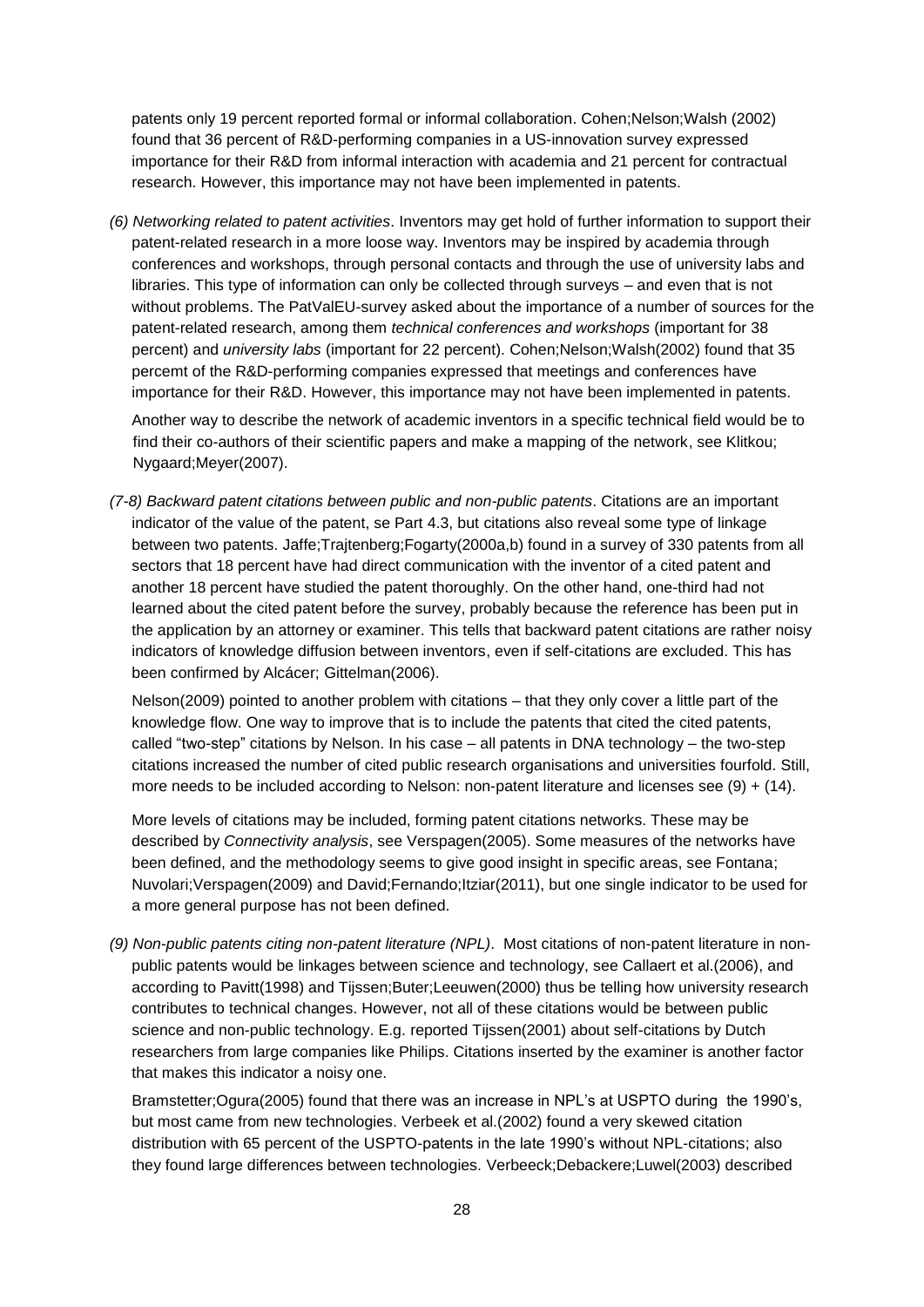how to use NPL's for regional analyses. Thomas;Breitzman(2006) found that one of the indicators for a patent to be an important, high-impact technological invention is citations of governmentfunded scientific papers. From the other point of view, Meyer;Debackere;Glänzel (2010) found that patent-cited papers were cited more than other papers, thus also having a larger scientific impact.

The meaning of the indicator has been discussed, but now there are general agreement that there is no inherent causal interaction from science to technology (the linear model), but much more reciprocal impact. This is argued by Meyer(2000a), and Hicks et al.(2001) found that in some of the new technologies most NPL's in patent applications were *scattered, older set of documentation, much of which is not research related*. Instead, the technology referenced in the patent application was newer than the state of science. Even patenting may be too slow for these technologies, so firms have to rely on lead time and secrecy, see Cohen;Nelson;Walsh(2000).

Nelson(2009) included the NPL's in his combined indicator of knowledge spill-over from patents. In this way he included more universities and other public research organisations which were not included when only looking at patent citations and also when this included two-step citations. In his example the number of universities was doubled when also including the NPL's.

- *(11) Patent description, claims and illustrations*. The information presented in a published patent application is an explorative way of passing on knowledge. When academics are involved as inventors in patent application, this would be an open linkage to the public. At the same time, of course, some propriety rights are reserved.
- *(12) Public patents cited by non-public patents*. These forward citations are mirrors of (8). The survey referred in (8) by Jaffe;Trajtenberg;Fogarty(2000b) also included a parallel sample of the cited inventors. As expected the cited inventors reported a higher likelihood that the citing inventors had been aware of or relied upon knowledge in their patents. This diminishes the noise in this indicator when used to measure knowledge spill-over.
- *(13) Non-patent literature citing non-public patents*. These citations are reverse compared to (9) and thus indicators of science receiving knowledge flow from technology. Glänzel;Meyer(2003) found that almost 30,000 patents (from USPTO) were cited by scientific research papers included in the bibliometric database ISI in 1996-2000. However, a good deal of these patents would probably be public patents and even self-citations by academics. A later study of the biotech field, see Glänzel; Zhou(2011) revealed that the patent-cited papers performed better than other biotech-paper regarding Journal Impact and relative performance.
- *(14) Licensing public patents*. The licensing of publicly owned patents has become a major goal for many universities, most having set up *Knowledge* or *Technology transfer offices* to promote this. Murray(2002) found in in-depth interviews that licensing is an important way of co-mingling between universities and companies and Thursby;Kemp(2002) found that there was an enormous increase in the licensing by US-universities in the 1990's.

In the PatVal-EU survey (see Giuri;Mariani,2005) the use of patents for licensing was much higher for public employed inventors, 23 percent compared to 5.3 percent for other inventors. However, in the analysis of a survey among US manufacturing companies with R&D Cohen;Nelson;Walsh (2002) found that licensing is only of major importance for 10 % of the companies (see the higher shares for (5) and (6)). The absolute number of licenses per year obtained by Danish universities and PRO's can be read from the Danish statistics, see FI(2010a), but not in relation to their stock of granted patents.

The analysis of Nelson(2009) indicated that licensing does identify more linkages on top of those identified through patent citations. The linkages identified by "two-step" citations were nearly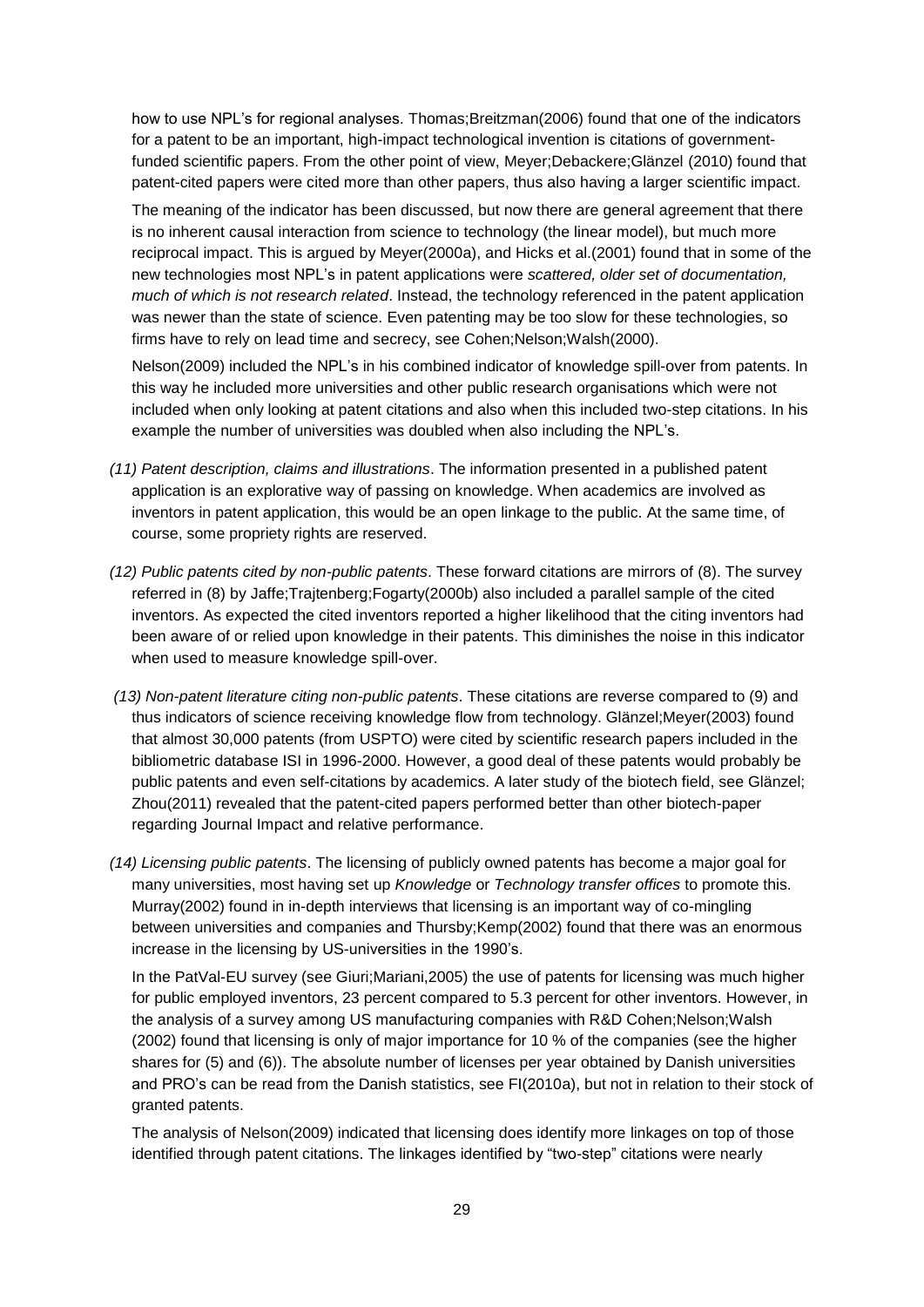doubled when including licensing organisation. Also, Fontana;Geuna(2009) found substitution (negative relationship) between licensing and co-operation, be it either as co-assignment, coinvention or other collaboration.

*(15) Spin-offs*. The creation of a new firm is an alternative to licensing regarding the commercial exploitation of a public-owned patent. The way such firms are formed differs depending on rules, the applicant(s) and type of institution. Still, it is a relevant indicator as it is a main goal to promote spin-offs for most technology transfer offices.

In the PatVal-EU survey (see Giuri;Mariani,2005) 5 percent of the inventors reported that new firms have been created from the patented innovation. This figure includes all sectors. Shane; Kharuna (2003) only investigated patents from MIT in1980-1996, and among these public patents 26 percent were exploited by starting up a new company. In UK, 175 new spin-offs were reported for 2002 (see Davis,2002), while the figures in the Danish statistics are very small, from 2-16 per year in the 2000's, see FI(2010a).

The many types of linkages can be used individually as indicators or some of the linkages may be chosen and even combined in a compound indicator. The only example of this is Nelson(2009) who calculated the union of organisations which had either patent citations (one- and two-step), NPLcitations or licenses common with a portfolio of patents. An EU Expert Group has recommended some core indicators for technology transfer offices, including the number of patent applications, patent grants, licences executed and spin-offs established and license income, see EU(2009) .

All linkages described were supposed to be between universities or public research institutions and industry, though much of the evidence presented did not distinguish between sectors. The linkages between universities/public research institutes themselves could be included, eventually as separate indicators. A further expansion would be to distinguish between regional, national and international linkages.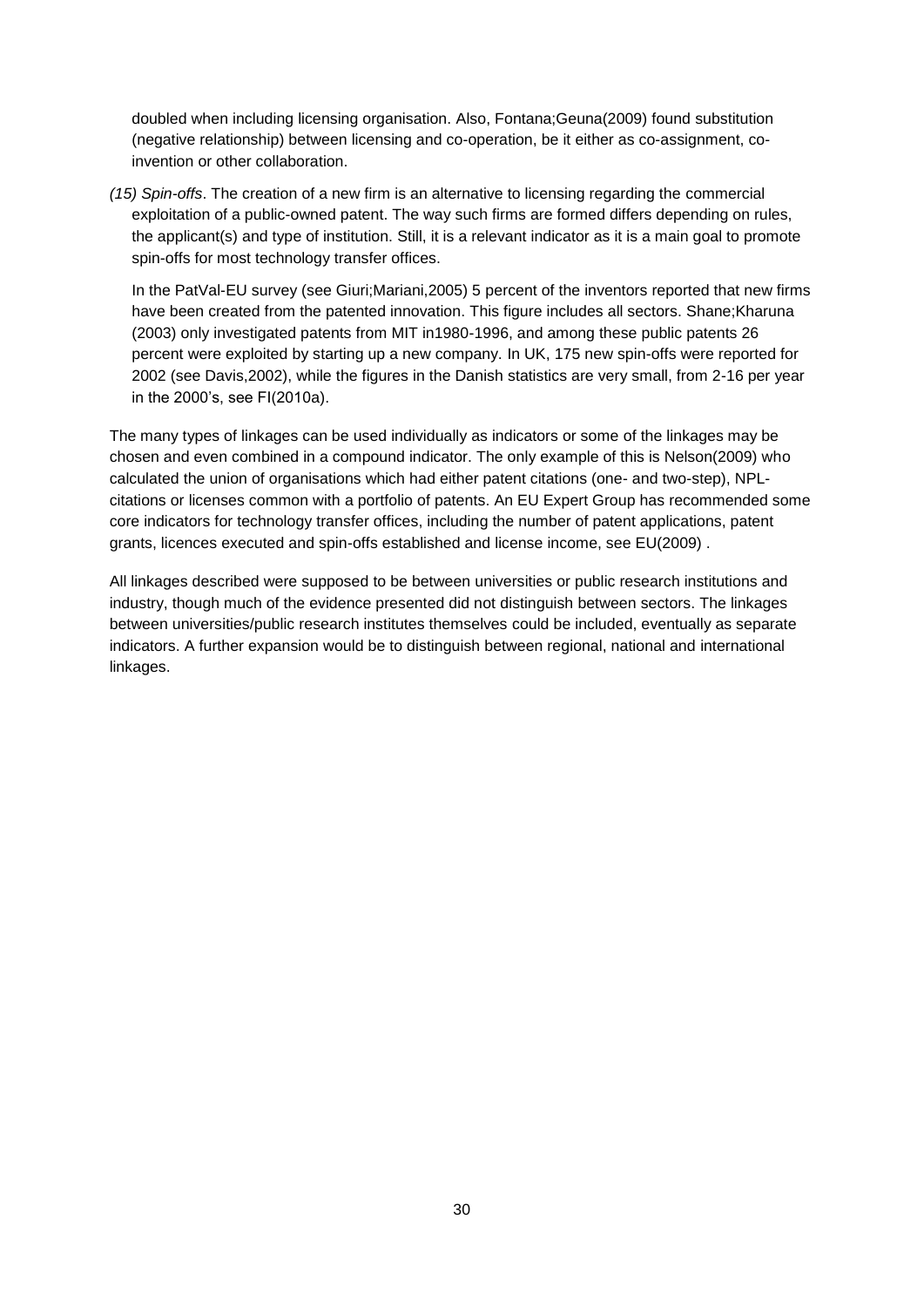### **5. Allocating research funding using patent performance indicators**

In this Part it will be discussed if and how some of the data on academic patenting presented in the last Part could be included in performance indicators of universities and PRO's when the purpose is to let the performance indicators be part of the allocation mechanism of public research funding. The underlying basis for this discussion will be that some performance indicators are needed to ensure a proper allocation of research funding. This will be further discussed in a later paper.

### **5.1. Any patent performance indicators to be included**

Most of the arguments in Part 4 regarding the usefulness and validity of patenting for universities and PRO's also hold good when considering the inclusion of patent indicators in the performance indicators of universities and PRO's for allocating research funding. The main reason is that most countries have accepted the triple-helix concept for universities, the new, third element being the communication and exploitation of research through relations to industry and society.

One part of the policies to promote the triple helix would be to include the level of performance regarding patents in the allocation of basic and other funding. However, as described in Part 4.5 there are other ways of establishing relationships with industry and society, and these are often considered more important, see also Meyer(2009). Also, too much focus on the technological aspects may have a negative impact on research and teaching activities. However, the evidence presented in Part 4.5 did not confirm this in general. Rather, it seems as if scientists moving along applied research trajectories and doing more (impactful) academic research end up with more exploitable results, see Calderini; Franzoni;Vezzulli(2007). Thus, a balance between science and technology is needed as part of an institutional policy, see Looy et al.(2004) and also regarding teaching, see Baldini(2006).

Another point of view is that public patenting often generates funding from licensing and spin-offs, exacerbating the differences in financial resources (Geuna;Nesta,2006), so why increase that further through extra public funding to those patenting. One could ask the same question regarding the inclusion of external non-public funding in the performance indicator for allocating public funding. Both are seen as seals of approval, so more public funding is expected to give good value for the money!

Finally, patenting has a different volume in different fields of science, so one might – like Coccia(2001) when modelling "R&D Performance Score" – exclude patent indicators in some fields.

In all, it seems relevant to include patent indicators, but some caution should be exercised: not making the indicator dominant and also considering including other indicators of the third element in the triplehelix concept. An awareness of the possible risk of distortion of the indicators through misuse – patenting for the sake of patenting – is needed for these and other indicators measuring performance and being used for allocating funds. One way would be not to make the indicators too simple.

### **5.2. Type of patent performance indicators to be included**

In Part 4 a number of potential indicators for public patenting were presented, based on the more general approach in Part 3. These Parts showed that simple counts of patents would be unreliable indicators, as the value of patents is widespread and very much skewed. While patenting may be seen as an object in itself, also obtaining the object of involvement with industry and society through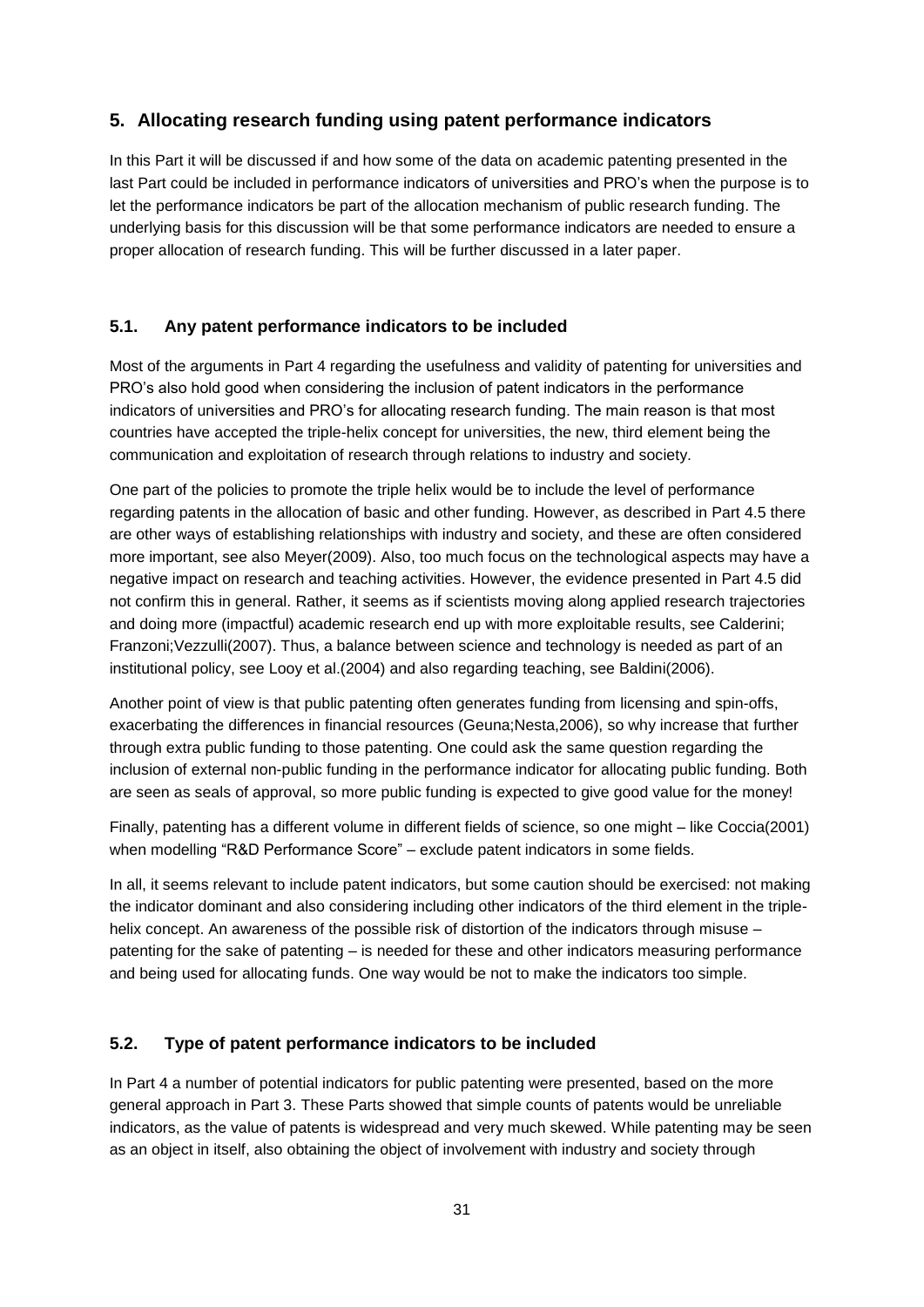patenting would be relevant to measure. The income side – generated by licensing and spin-offs – is a third dimension to take into account.

When the purpose of the performance indicators is to be part of the decision of the amount of funding to universities/PRO's in the coming year/period, then the indicators used should not be too outdated, that is depending on achievements performed years ago. E.g. Daim et al.(2007) calculated an average time lag of 6 years between the research funding and the granting of the derived patents in a USbased survey. The first decision, when designing the indicators, would thus be to delineate which patents to include, time-wise but also regarding patent offices and applicants.

#### **A. The amount of patents:**

Patents might be included in a performance indicator as soon as it is disclosed from the patent office of the first filing. However, the value of a published patent application depends on the office of publication and the filing procedure used, see Guellec;Potterie(2000) and Lanjouw;Schankerman (2004). The latter has to be taken into account, as the filing strategies may differ much between universities, see Meyer;Tang(2007)'s findings through interviews with British TTO's. This means that some weighting is needed if more ways of filing patents are to be included. This would be of further relevance if also patents with academic inventors and non-public applicants are to be included in the performance indicators.

Time-wise, it would probably not be acceptable to include the full portfolio of patents from a university, as some of the patents might be up to 20 years old. Instead, some time limit is needed, e.g. 5-6 years, see Meyer;Tang(2007). This means that published patent applications would need to be the main part of the portfolio. Any granting within the period chosen is known to increase the value and thus be a part of the weight to assign, while the expected value might decrease as the period is running out without any granting. If a patent application is withdrawn or not renewed/maintained, the value would turn to zero – and so should the weight.

In Part 4 it was argued that both patents with universities as applicants and patents with faculty members as inventors could be included in the group of public patents. This needs to be further considered, when the purpose is to construct performance indicators for public funding and the universities as employers hold the first right to the inventions of their researchers. However, when looking at Figure 4.1 from Lissoni et al.(2009) and the arguments of Meyer(2009) one sees that an inclusion would better cover diffusion of knowledge from science and linkages between academia and industry.

The question of identifying patent applications from universities and applications with public-employed inventors has been addressed in former parts. Both sector- and name-identification of public applicants and name-identification of academic inventors are time-consuming activities, the latter so much that other methods are needed like in the KEINS-database, see Lissoni;Sanditov;Tarasconi (2006) or by asking the faculty members to make reporting.

Another option would be to use the surveys on *University Commercialisation Activities,* which are conducted in more countries. In USA and Canada they started in 1991 as a *Licensing Activity Survey*, see AUTM(2010), in UK in 2001 (Binks;Vohora,2003) and in Denmark in 2000, see FI(2010a). These surveys include data on patents (applications and grants), licenses, spin-offs and revenue from the activities for each university and other public research organisation. The surveys would need to be extended regarding the identification of each patent and regarding patents with employees as inventors and another legal unit than the university/PRO as applicants.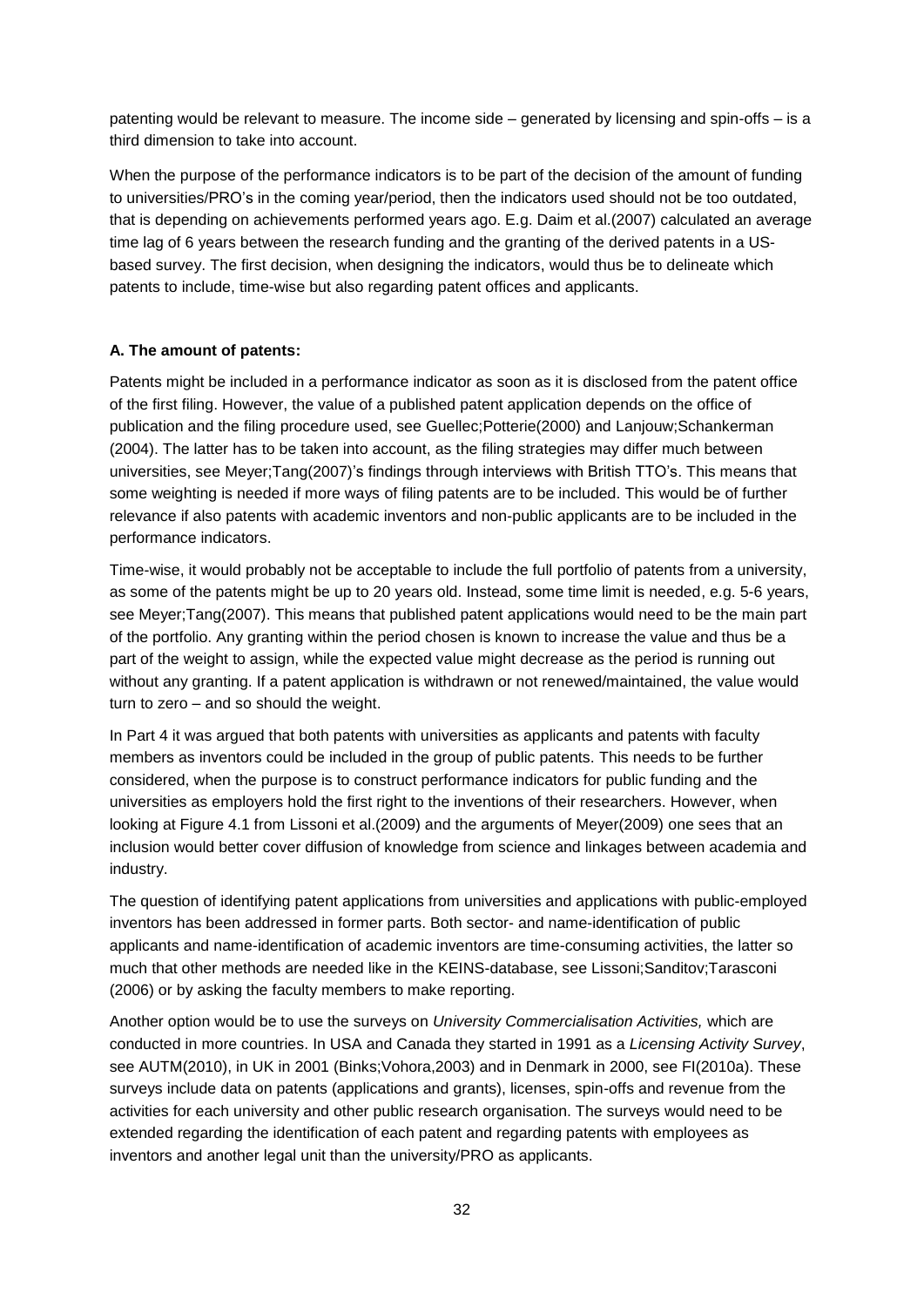### **B. The value:**

A number of patent data was identified from the patenting procedure in Figure 2.1, and in Part 3.2 many of these data were identified as indicators of (expected) impact and value of patents. Some of these indicators were pointed out as specific suitable for academic patenting in Part 4.3, taking into account the main uses of academic patenting – licensing, spin-offs, portfolio formation (stock holding) and royalties (as inventors). The performance indicators for patenting would be a subset of those presented in Part 4.3, taking into account the demand for timeliness and broad coverage regarding patent offices and universities/PRO's as applicants and employees as inventors.

Some of the indicators can only be used partially, as only interim outcome within the recommended time frame will be available. This applies to forward citations, granting, renewals, licensing, spin-offs, opposition and litigation. As these indicators were found to be highly correlated with some of the dimensions of value of patents in Part 3.2, they should not be left out in advance, but be handled according to their limitation, that is being conditional on the time since publication of the patent.

Table 5.1 gives a list of the indicators proposed, mostly on public or science-related patents. Also, the simple (log)-count or yes/no is included for the type of indicators mentioned.

| <b>Time</b>        | Type of indicator         | <b>Indicator</b>                          | Used by                          |
|--------------------|---------------------------|-------------------------------------------|----------------------------------|
|                    |                           | (Log of) no. of patent offices            |                                  |
|                    | Protection                | <b>USPTO</b>                              | Sapsalis; Potterie, 2007         |
|                    |                           | JPO/Triadic                               | Sapsalis; Potterie, 2007         |
|                    |                           | (Log of) no. (3-digits)                   |                                  |
|                    | <b>Technical classes</b>  | <b>Difference</b>                         | Gibbs, 2005                      |
|                    |                           | Distance                                  | Trajtenberg;Henderson;Jaffe,1997 |
|                    | Claims                    | (Log of) no.                              |                                  |
|                    |                           | Lenght, type                              | Neifeld, 2001                    |
|                    |                           | (Log of) no.                              |                                  |
|                    |                           | Self citations                            | Sapsalis; Potterie, 2007         |
| Patent application | <b>Backward citations</b> | Public citations                          | Sapsalis; Potterie, 2007         |
|                    |                           | Citations of the citations                | Trajtenberg;Henderson;Jaffe,1997 |
|                    |                           | Concentration of citations in IPC-classes | Trajtenberg;Henderson;Jaffe,1997 |
|                    |                           | Scope breadth                             | Gibbs, 2005                      |
|                    | Non-patent citations      | (Log of) no.                              |                                  |
|                    |                           | Self citations                            | Sapsalis; Potterie, 2007         |
|                    |                           | Share of all citations                    | Trajtenberg;Henderson;Jaffe,1997 |
|                    | Joint applicants          | (Log of) no.                              |                                  |
|                    |                           | Public                                    | Sapsalis; Potterie, 2007         |
|                    | Joint inventors           | (Log of) no.                              | Gibbs, 2005                      |
|                    | <b>Forward citations</b>  | (Log of) no.                              |                                  |
| Published patents  |                           | Concentration of citations in IPC-classes | Trajtenberg;Henderson;Jaffe,1997 |
|                    | Granting                  | Granted                                   |                                  |
|                    |                           | Probability of being granted              | Hall; Jaffe; Trajtenberg, 2005   |
|                    | Renewals                  | Renewed                                   |                                  |
|                    |                           | Probability of renewal                    | Zeebroeck, 2009                  |
| After granting     | Licenses                  | Licensed                                  |                                  |
|                    |                           | Probability of being licensed             | Sampat;Ziedonis,2010             |
|                    | Spin-offs                 | Spin-off"s                                |                                  |
|                    |                           | Probability of being a spin-off           | Shane, 2001                      |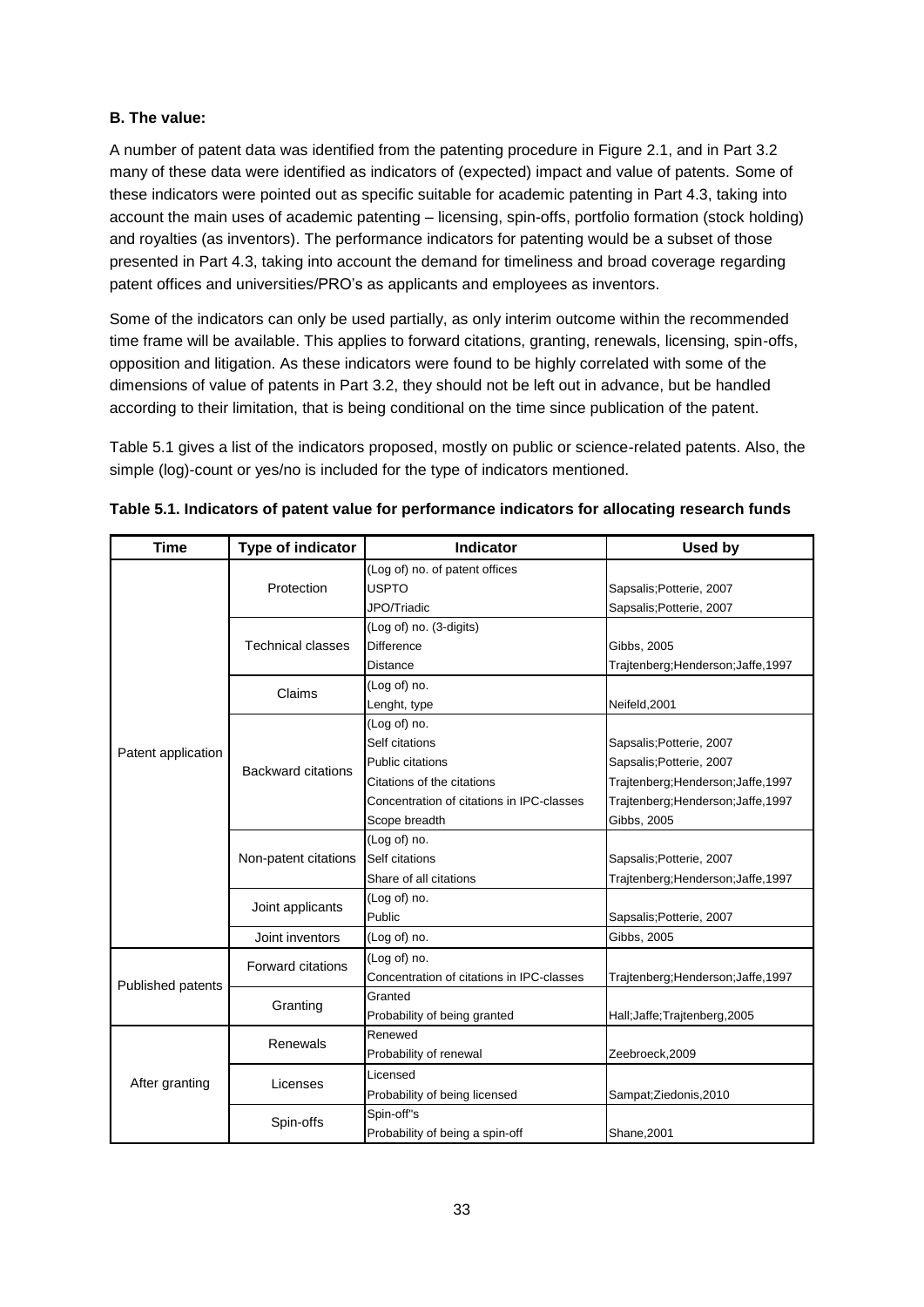One also needs to relate to the dimensions of value. Which of the dimensions described in Part 4.3 should be included, if not all. There are some overlaps between the indicators suggested for measures of the economic, technical and scientific value of academic patenting, while the relevant parts of the legal value is concentrated on the quality of the claims, see Part 4.3.

### **C. Linkages:**

As described in Part 4.5 patenting is one of more ways of meeting the political objective of establishing knowledge flow from universities and PRO's to the business sector and society. This makes it relevant to include this aspect of patenting as a performance indicator for allocating research funds.

Figure 4.3 gave an overview of possible patent-based linkages between public research and the business sector. Most of these indicators are also important indicators for the value of patents, see Table 5.1, and may thus be used for that purpose (e.g. citations, co-operation and licensing/spin-offs). The possible indicators for linkages can be organised in three parts:

Dissemination of information through citations or patent descriptions

The forward citations are parallel to the citations in bibliometric and could be partly included, only covering the citations between universities/PRO's and industry. Also, the backward citations of non-public patents of publicly owned patents and non-patent literature could be included. The information flow from public patent descriptions is not feasible to measure, but some proxy could still be included in the value indicator (e.g. the quality of the claims).

Co-operation, informal, formal or as co-inventors/applicants

The number of patents with a mix of public and industrial applicant(s) and inventors could be used as an indicator of co-operation, if sectors of applicants and affiliation of inventors are known. Other types of co-operation (4-6 in Figure 4.3) could only be included, if it is collected in some commercialisation survey for universities/PRO's. This is in fact suggested by an EU Expert Group, see EU(2009) and being implemented in e.g. Denmark, see FI(2010a). The suggestion is, however, not limited to co-operation regarding patenting, but to all *research agreements*.

Licensing, royalties or spin-offs

Licenses, royalties and spin-offs of patents may be counted and the revenues included. Some commercialisation survey for universities/PRO's may be providing this information for the part where a university/PRO is involved, see FI(2010a). It would probably not be feasible to get information on the royalties - and other output – from the patenting of academic inventors with non-public applicants by using sampling.

The revenues from licensing could be included in the external funding, if external funding of universities/PRO's is part of the performance indicator for allocating research funds.

### **D. Composite patent performance indicator(s)**

More performance indicators for public patents were identified as relevant and measureable in the last paragraphs A-C. The patents to be included in the indicators were considered in paragraph A, while paragraph B showed that the value of these depend on a number of dimensions. The aim would therefore be to establish a way to calculate a composite indicator for the value of the public patents which would be tailored for the purpose of allocating funds including the element in Table 5.1 and having a limited time-frame. One way would be to use some of the methodologies reported in the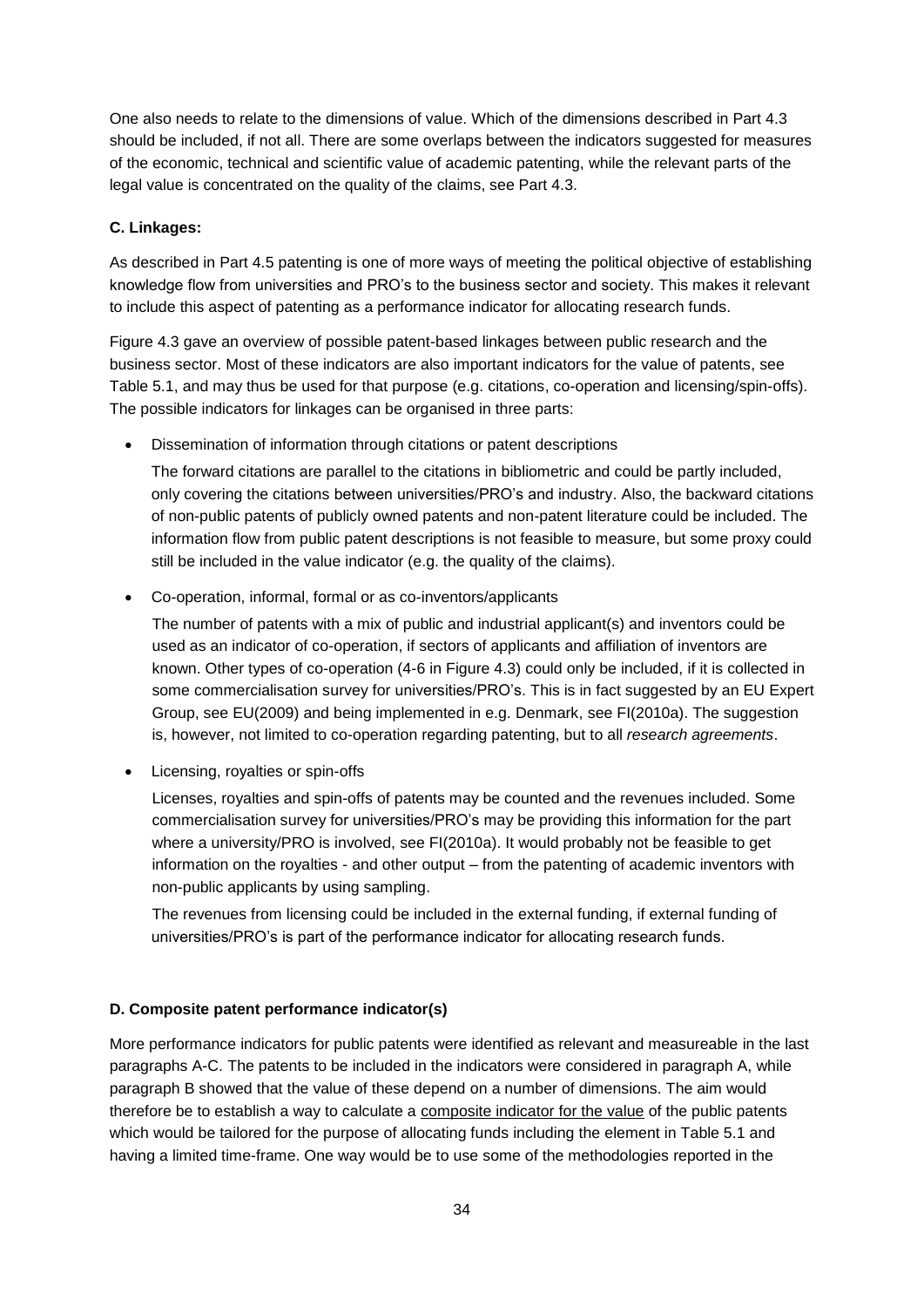references of Part 4.3 to select the variables to include and the weights to assign to each variable. Also, the weights may be assigned using other methods, see the discussion in Part E.

The output of patent-based linkages would include co-patenting and the derived revenues. These could also be combined using some weighting, eventually as Revilla;Sarkis;Modrego(2003) did in a DEA-analysis $^{23}$  of Spanish concerted projects.

### **E. Inclusion of patent performance indicators with other indicators**

Obviously, patent performance indicators will not be the only indicators for allocating research funds to universities or other public research organisations. This means that the weighting of the determinants of the patent value and the weighting of determinants of the patent-based linkages need to be followed by – or combined with – weighting with other scientometrics or other indicators of performance, see Annex 2. This will be described in a later paper, but a short description with focus on patenting will be given here.

When a number of performance indicators are to be used for allocating research funds, they need to be combined somehow, unless the role of the performance indicators is to serve as information in a peer review process like in UK, see RAE(2009):

### *… these experts will draw on appropriate quantitative indicators to support their professional assessment of RAE submissions, (*but*) expert review remains paramount.*

All quantitative indicators may be combined to one single composite indicator by establishing some weight to each of them. The weights for calculating the value of a composite indicator for each university- and PRO-unit may either be established based on subjective judgement or on objective criteria. The subjective weights are established without use of the values of the indicators – thus also called *a priori weights*. The objective weights are calculated using the values of the indicators – thus often called *a posteriori weights*.

A simple example of **subjective weights** is an estimation of the performance of departments of a technical university by Wallmark;McQueen;Sedig(1988). The authors compose the weights themselves (e.g. patents=3; spin-offs=10) and admit that *"(the weights) has not been sanctioned by the university"*. Kao;Pao(2009) is a bit more sophisticated, as they asked 10 experts to judge the importance of 3 indicators by allocating 100% among them; the averages are then used as weights.

The *Analytical Hierarchy Process* (AHP) is a well-established method for subjective judgements between more factors, see Saaty(1977). This method can, among others, be used to establish subjective weights for performance factors, based on the judgements of a number of experts. The experts are asked about the relative importance for each pair of indicators (w<sub>i</sub>/w<sub>i</sub>) on a 9-point scale. From this information the weights can be extracted, based on eigenvalues. Often, a hierarchy of factors is established to reduce the judgements and make the judgements simpler. E.g. Ding;Qiu(2011) selected 13 performance indicators for Chinese universities. This would result in 78 pairs (1:2, 1:3, … 12:13) to be judged by the selected experts and university principals – and some of the pairs would be rather odd. So, they organised the indicators in 4 groups, and now only 21 pairs need to be judged and each group has the same theme. E.g. one group included *Granted patents*, *Patent application* and *Transfer income*.

l  $^{23}$  A standard textbook on DEA: Cooper,W; Seiford;L; Tone,K. (2007): Data Envelopment Analysis, 2<sup>nd</sup> Ed.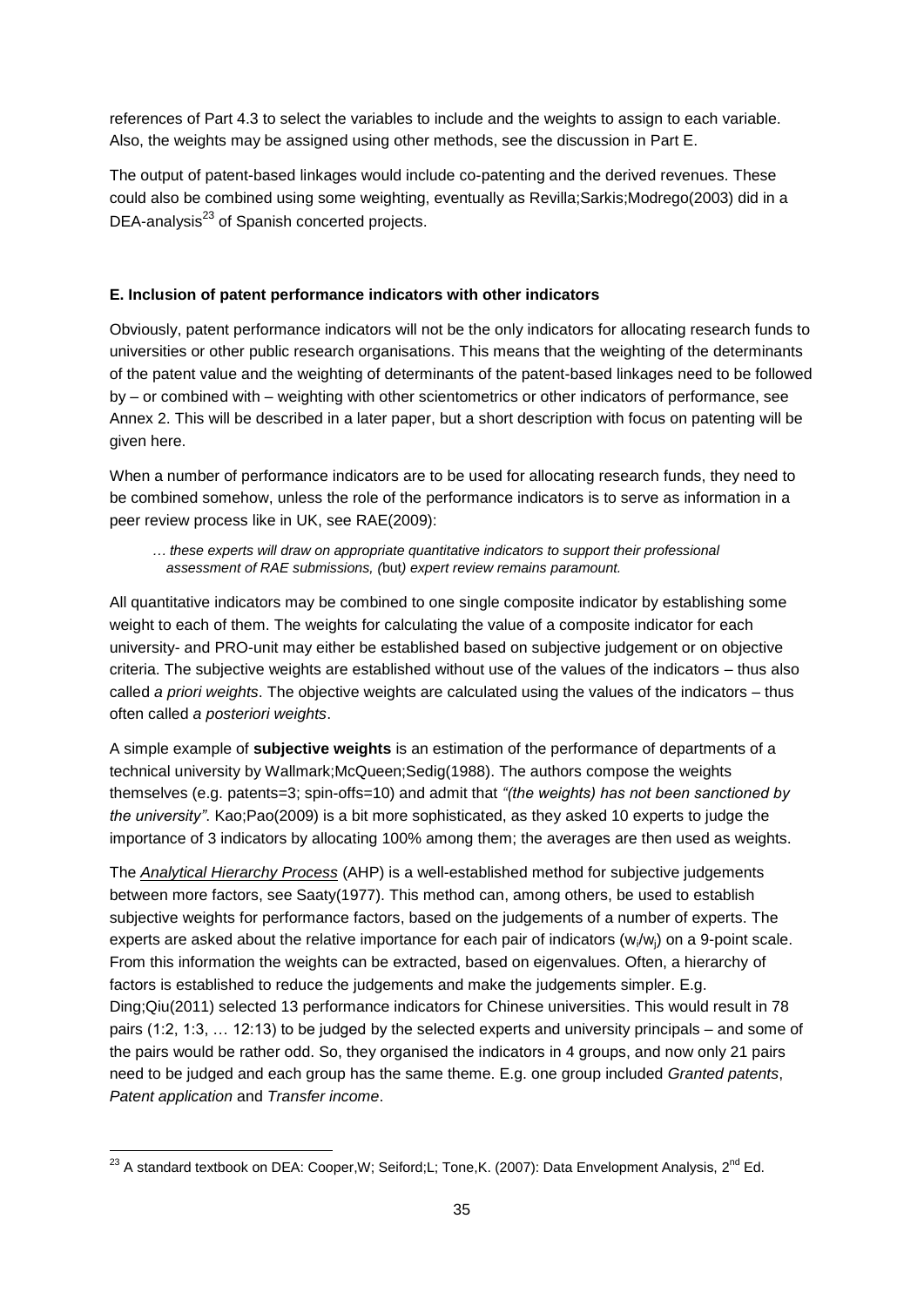There are more methods for estimating **objective weights**, so a (subjective) selection of method is needed, depending on available supplementary information. A linear model could be used if some proxy for the values of the composite indicator is available for a sample, so coefficients could be estimated – just like suggested for the value of patents. The estimated coefficients could be used as weights on all units in the performance study. Also, proxy values could be available for all units, so a linear model could estimate the weights. E.g. Ding;Qiu(2011) uses the last 5 years subjective composite performance indicator of the universities as proxy values.

As mentioned in Part D the DEA-analysis has been used by Revilla;Sarkis;Modrego(2003). The DEAanalysis is, however, a method for estimating the relative efficiency of the units included. This means that (a) indicators of input are also needed; (b) more units may be efficient; (c) the weights differ between units to allow for different prioritisation.

- a. As input indicators Revilla;Sarkis;Modrego(2003) uses *R&D expenses*, *Employees* and *Turnover* for the cooperating companies, while Kao;Hung (2008) - for university departments – also includes *Space used by department*. In both examples it seems that the weights estimated are dependent of less relevant variables. Instead Kao;Pao(2009) substitutes the input indicators with a unity-restriction on the weights ( $\sum w_i=1$ ) and optimises the performance value of each unit, accepting at first different weights ( $\sum Y_{ii} \cdot W_{ii}$ ).
- b. In a simple DEA-analysis one often finds more units to be efficient. One way to vary that would be to include an estimation of each unit's sensitivity to changes, see Revilla;Sarkis;Modrego (2003). Another way would be to put restrictions on the weights, see c.
- c. It seems not acceptable to use different weights for different units, when calculating a common composite indicator for performance. One way to address this would be to introduce restrictions on the weights in the estimation of a DEA-model. These restrictions may in fact be based on the subjective judgement of experts. This is suggested by Kao;Hung(2003) and used in Kao;Hung (2008) based on top administrators and in Kao;Pao(2009) based on members of an evaluation committee. Another way would be to see the standard DEA-solution as the "ideal" scores and then find a set of common weights that minimizes the sum of the squared deviation from each unit's ideal solution and the solution when using the common weights, see Kao;Hung(2005):

min∑(l<sub>ij</sub>-∑Y<sub>ij</sub>•w<sub>i</sub>)<sup>2</sup>  $(I_i = ideal score; w_i = common weights)$ 

This method was also used by Ma;Fan;Huang(1999) without referring to DEA, while Kao;Pao (2009) went one step further and kept the weight-restrictions from the experts when estimating the weights.

Finally Ding;Qiu(2011) has suggested a way to estimate objective weights that is not derived from the DEA-models. Instead, it is based on the differentiating ability of the indicators. Mathematically, the total sum of weights is set to 100 % and is then divided between the indicators proportional with their coefficient of variation<sup>24</sup>.

In some of the modifications of the DEA-model a priori weights were included indirectly as restrictions. A more direct combination of subjective and objective weights is presented by Ma;Fan;Huang(1999). They combine a set of AHP-based judgements with a modified DEA-model with common weights by optimising both sets simultaneously. However, they need to specify the influence of the two sets, e.g. fifty-fifty, and their example shows that this choice has consequences for the ranking.

l  $24$  Calculated as the standard deviation divided by the average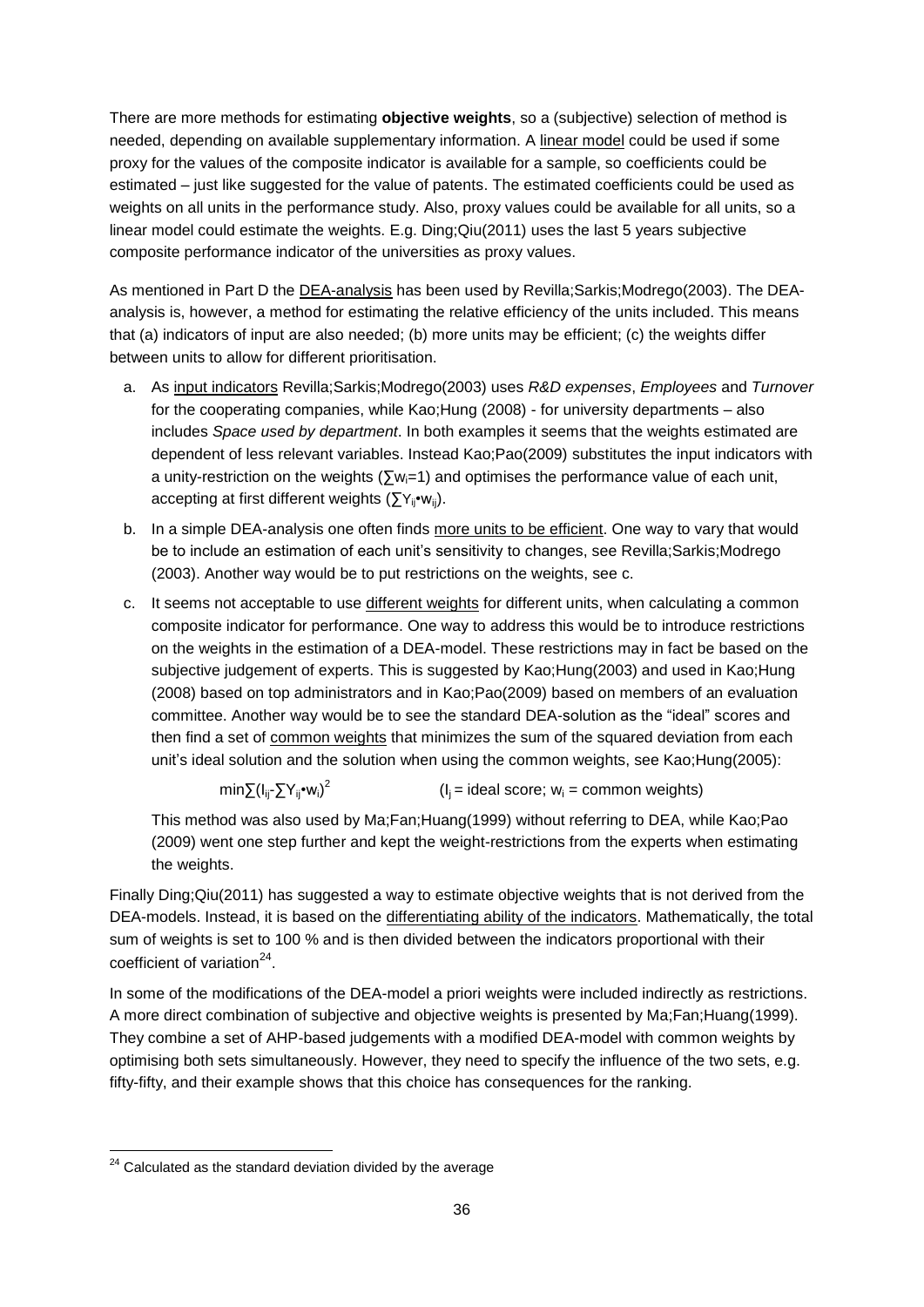Ding;Qiu(2011) avoids this by using a calculation, parallel with their later use of the coefficient of variation. First they estimate the weights according to both a subjective approach (coefficient of variation) and an objective approach (a linear model). Then the combined weights are calculated multiplicatively, that is the product of the weights for an indicator divided with the sum of all products:

 $W_i = P_i \cdot Q_i / (\nabla P_i \cdot Q_i)$  $\mathcal{O}(\sum P_i \cdot Q_i)$  (P<sub>j</sub> is the subjective weights and  $Q_j$  is the objective weights)

### **5.3. State of art: Use of patent performance indicators**

In this last Part some examples of using patents as performance indicators will be described. The description is based on desk research and builds on two main sources, an EU-report from 2008 (Eurydice,2008) and papers from an OECD-workshop in 2010 (OECD,2010b). This means that the list of examples is not a full description of all ways that patent performance indicators are included in allocating research funds, cf. this comment in Eurydice(2008):

*Every country that ties public funding to results has a different way of assessing the importance of the indicators to determine the amounts*.

A prerequisite for using patent performance indicators is that the building blocks are available or can be made available at reasonable costs. The possibility of getting that from patent data bases has been discussed in the former Chapters and also commercialisation surveys were mentioned in Part 5.2.A. More information than the statistics from these two sources may be needed, so dedicated reporting from universities/PRO's may have to be established, ad hoc or continuously.

The first step of including patentometrics among research performance indicators would be to include patent indicators in evaluations. Some examples are listed in Table 5.2, including references. Most involve evaluation of specific areas like research programs, university-industry collaboration and knowledge transfer, but also departments and universities are subject for evalua-tions. The IPRindicators used only include simple measures like number of invention disclosures, patent applications, patent grants, licenses and spin-offs, but also income from these IPRs. In most of the examples other types of performance indicators are included, see Annex 2. Most of the examples end up with a single measure, either expressed in a 5-point scale (research programs), in a ranking (consorted projects; universities), or some score (knowledge transfer; departments), making it possible to use them in some allocation of funding. In fact, one may be in doubt whether the university-ranking described by Ding;Qiu(2011) is used by the Chinese Ministry of Science and Technology for allocating funds.

Patent performance indicators have been involved directly in the allocation of research funds in more ways, but in a modest scope and in simple ways. The modesty is caused by the combination with other indicators, i.e. bibliometric or external funding, and the simplicity can be seen from the listing in Table 5.2 compared with the considerations in former Chapters. Too, the funds allocated are modest in a number of the examples listed, while they also include funding for teaching and general operation in other examples. The scales are just as different as with the evaluations – from a 5-point scale to some scores. The selection of scale seems to depend on how directly the composite performance indicator is determining the funding. In many of the examples in Table 5.2 the composite performance indicator is combined with some peer reviewing. This may either be as an involvement in the weighting of the indicators or as users of the performance indicator(s) as supplementary information when rating the units.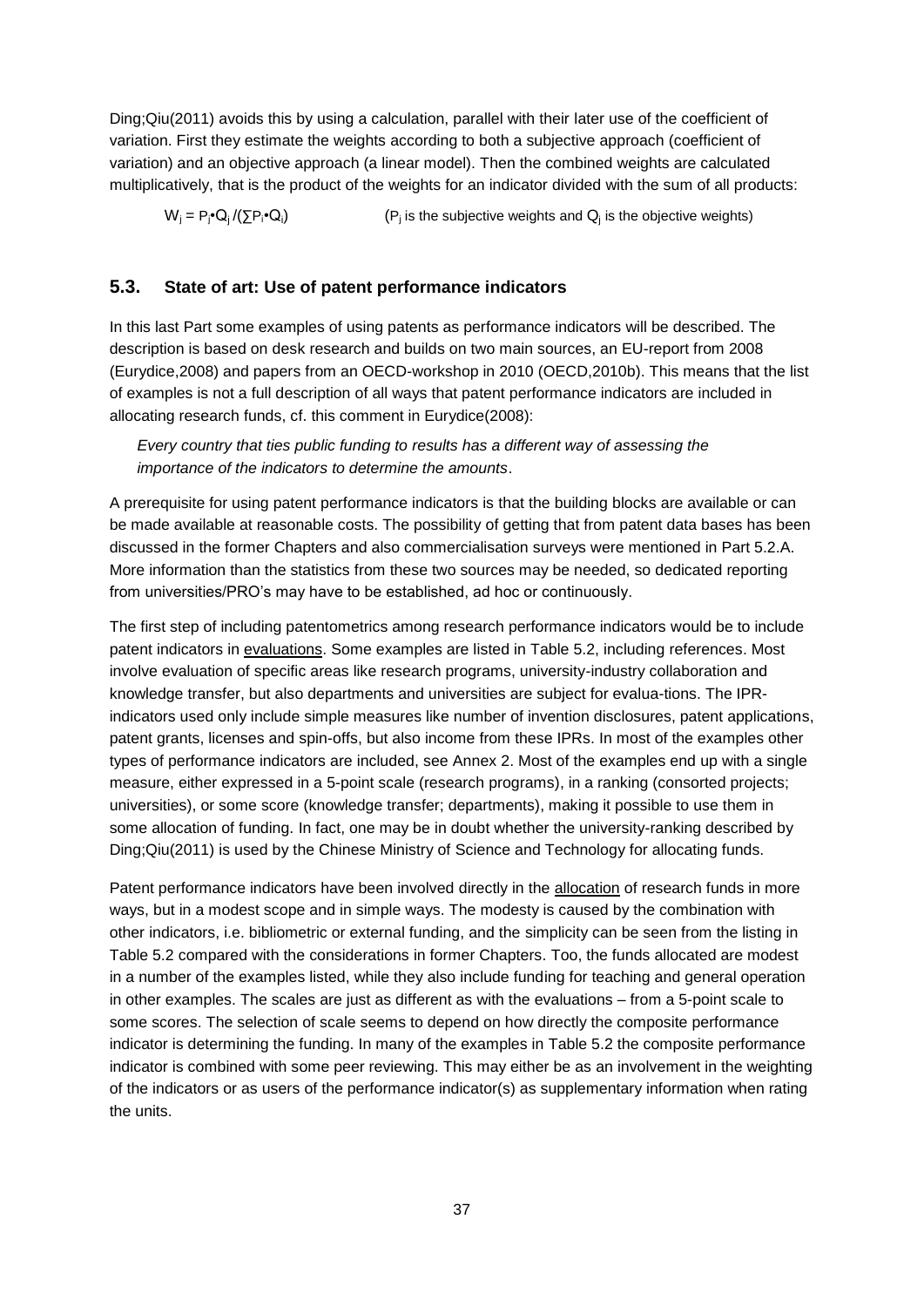| <b>Type</b>       | Coun-<br>try | <b>Conductor</b>                                       | <b>Purpose</b>                                         | <b>IPR-indicators</b><br>included                           | Methodology                                        | <b>Final measure</b>                              | Other sources                        |
|-------------------|--------------|--------------------------------------------------------|--------------------------------------------------------|-------------------------------------------------------------|----------------------------------------------------|---------------------------------------------------|--------------------------------------|
|                   | <b>DK</b>    | Agency for STI                                         | Statistics                                             | Inventions, applied/granted<br>patents, licenses, spin-offs | Census among all<br>universities                   | Counting                                          | FI,2010a                             |
| <b>Statistics</b> | UK           | Nottingham University;<br>UNICO                        | <b>Statistics</b>                                      | Licenses, invention<br>disclosures, total income            | Survey                                             | Counting                                          | Binks; Vohora, 2003                  |
|                   | US,<br>CND   | Assoc. of University<br><b>Transfer Managers</b>       | Statistics                                             | Inventions, patents, licen-<br>ses, spin-offs, income       | Survey among<br>universities                       | Counting                                          | AUTM, 2010                           |
|                   | <b>CHINA</b> | Center for Chinese science<br>evaluation, Wuhang Univ. | Evaluation of universities                             | Patents - applied, granted,<br>Transfer income              | AHP-weighting &<br>subjective weighting            | Ranking                                           | Ding; Qiu, 2011                      |
|                   | <b>CND</b>   | Academics                                              | Evaluation of<br>commercialisation                     | The AUTM-statistics                                         | Survey among<br>academics                          | Dimensions of<br>commercialisation                | Langford et al.,2006                 |
|                   | ES           | Academics                                              | Evaluation of uni-<br>industry collaborations          | Exploitation of patents                                     | Survey - Andalusian<br>universities                | Dimensions of<br>collaboration                    | Ramos-Vielba et al.,<br>2010         |
| Evaluation        | ES           | Academics                                              | <b>Evaluation of "Consorted</b><br>projects"           | Patents; Income generated DEA-analysis                      |                                                    | Ranking                                           | Revilla;Sarkis;<br>Modrego, 2003     |
|                   | <b>NL</b>    | Association of NL<br>Universities                      | Evaluation of research<br>programs                     | Patents                                                     | Counting                                           | 5-point rating scale<br>(informed peer review)    | Geuna:Martin.2003                    |
|                   | <b>SE</b>    | Academics                                              | Evaluation of<br>departments                           | Patents, spin-offs                                          | Subjective weights                                 | A merit figure                                    | Wallmark;McQueen;<br>Sedig, 1988     |
|                   | UK           | Nottingham University;<br>UNICO                        | Evaluation of TTO's                                    | Licenses, invention<br>disclosures, total income            | DEA-analysis                                       | <b>Efficiency scores</b>                          | Chapple et al., 2004                 |
|                   | AT           | Ministry of Science and<br>Research                    | Allocation of grants for<br>operation incl. teaching   | Income from R&D-<br>projects; Patents                       | All activities of the<br>universities              | Weighted indicator                                |                                      |
|                   | <b>AUS</b>   | Australian Research<br>Council                         | Evaluation for allocation<br>by fields of universities | Granted patents;<br>Commercial income                       | Integrated with peer<br>review                     | 5-point rating scale                              | <b>AUS Research</b><br>Council, 2011 |
|                   | BE (FI)      | Ministry for the Flemish<br>Community                  | Allocation of public<br>research funds                 | Patents and spin-offs                                       | Share of all,<br>weighted with other<br>indicators | Weighted indicator                                | Noyons;Luwel;<br>Moed, 1998          |
|                   | <b>DK</b>    | Agency for STI                                         | Allocation of part of the<br>basic grants              | Granted patents                                             | Weighted formula                                   | Scores                                            | FI,2009                              |
| Allocation        | EE           | Ministry                                               | Allocation of basic<br>grants                          | Licenses                                                    | Funding formula                                    |                                                   |                                      |
|                   | IT           | Ministry of Universities and<br>Research               | Allocation of basic<br>grants                          | Patents and designs                                         | <b>Quality index</b>                               | Ranking<br>(informed peer review)                 | Abramo;D'Angelo;<br>Caprasecca, 2009 |
|                   | <b>PL</b>    | Ministry of Science and<br><b>Higher Education</b>     | Allocation of basic<br>grants                          | Licenses, granted patents                                   |                                                    | (informed peer review)                            |                                      |
|                   | PT           | A panel of international<br>experts                    | Allocation of basic/other<br>grants (research centers) | Patent application<br>activities                            |                                                    | Classification of inst.<br>(informed peer review) |                                      |
|                   | SK           | The Acadmic Ranking &<br>Rating Agency                 | Allocation of basic<br>grants                          | Results of technological<br>activities                      |                                                    | More indicators<br>(informed peer review)         |                                      |
|                   | UK           | HEFCE (RAE, 2008)                                      | Allocation of grants for<br>research                   | Patents, patent<br>applications                             |                                                    | 5-point rating scale<br>(informed peer review)    | RAE, 2009                            |

### **Table 5.2. Use of IPR-indicators in measures of research performance**

 $\overline{a}$ 

With at least 10 countries having included patent performance indicators in their allocation of research funds it seems that there is an acceptance of the need for this inclusion, though in a minor role<sup>25</sup>. Still, the patent indicators used are too simple.

 $^{25}$  In the Danish indicator for allocating research funds only 0.34 % of the total score in 2010 was from granted patents (FI,2010b)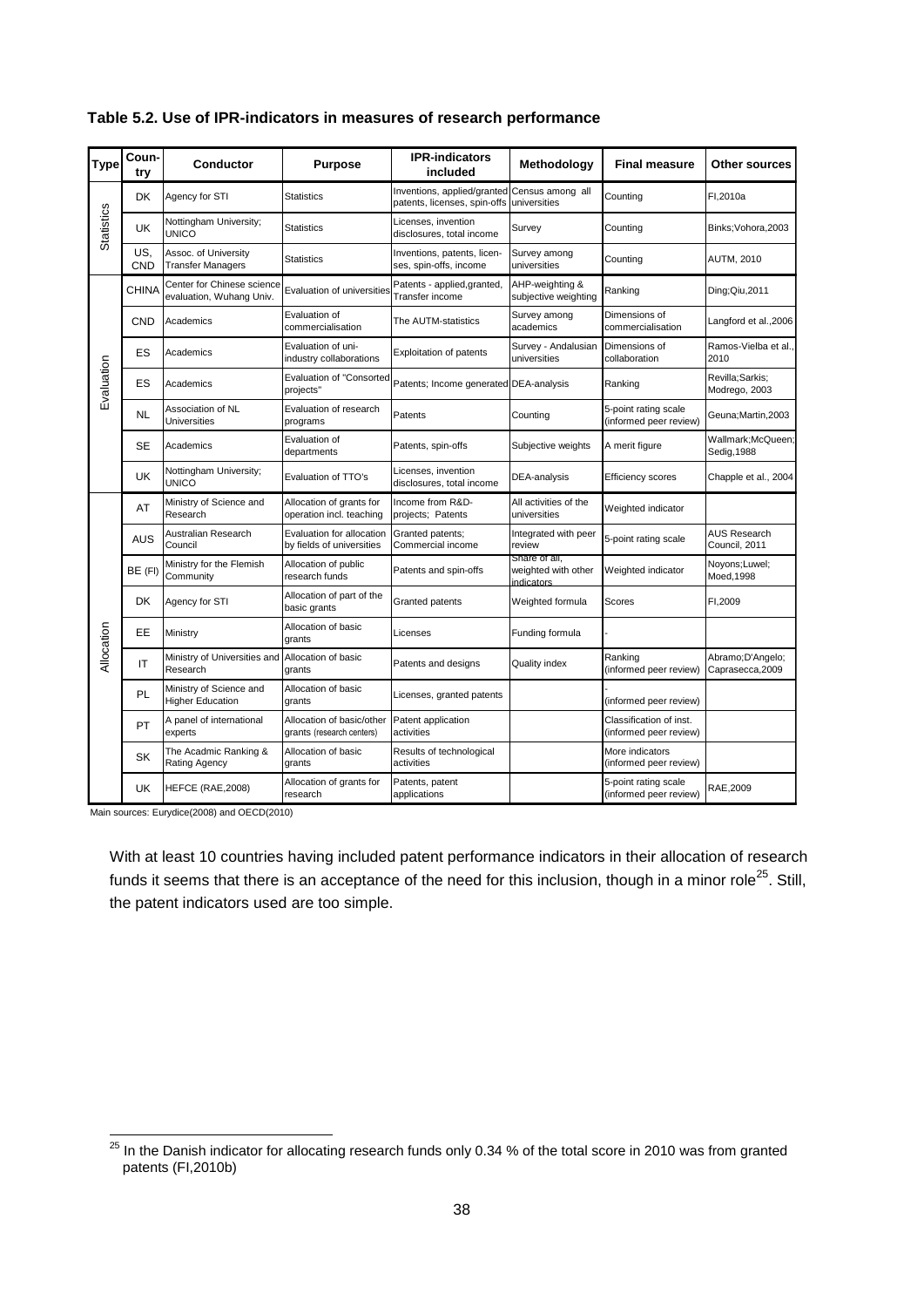### **6. Conclusions**

This review has indicated that some patentometrics is relevant to include as part of performance indicators for allocating research funds. This would ensure that dissemination activities would be fully accepted as relevant activities of universities and prevent these activities from being assigned a lower priority if only e.g. bibliometrics are included in the performance indicator. However, other dissemination activities also play an important role and should thus be included in a common indicator for the dissemination of knowledge to industry and society.

The patent performance indicators used for the allocation of research funding have until now mostly been rather simple counting. This should be replaced by estimates of value, and indicators of cooperation should be included. Also, the effects of patenting should be included, that is licensing, spin-offs and royalties (number or income).

A number of dimensions need to be specified. The most important ones would be which patent offices, period, types of applicants and inventors to include. Also, the variables to be used for constructing the indicators suggested – patent value, cooperation, commercial income – should be decided on, based on availability and applicability. Here, the need for dedicated surveys like commercialisation survey has been stressed, but also inquiries about patent inventions to academics like in the KEINSdatabase, see Lissoni;Sanditov;Tarasconi(2006).

Finally, the way to calculate or model the composite indicators needs to be decided on, probably through experimentations.

The overall conclusion is that patentometrics and other indicators of cooperation should be included in a performance indicator for allocating general and other university funds, but in a more sophisticated way than used now. Some development work is therefore needed, based on the vast amount of theoretical and empirical work described in this paper.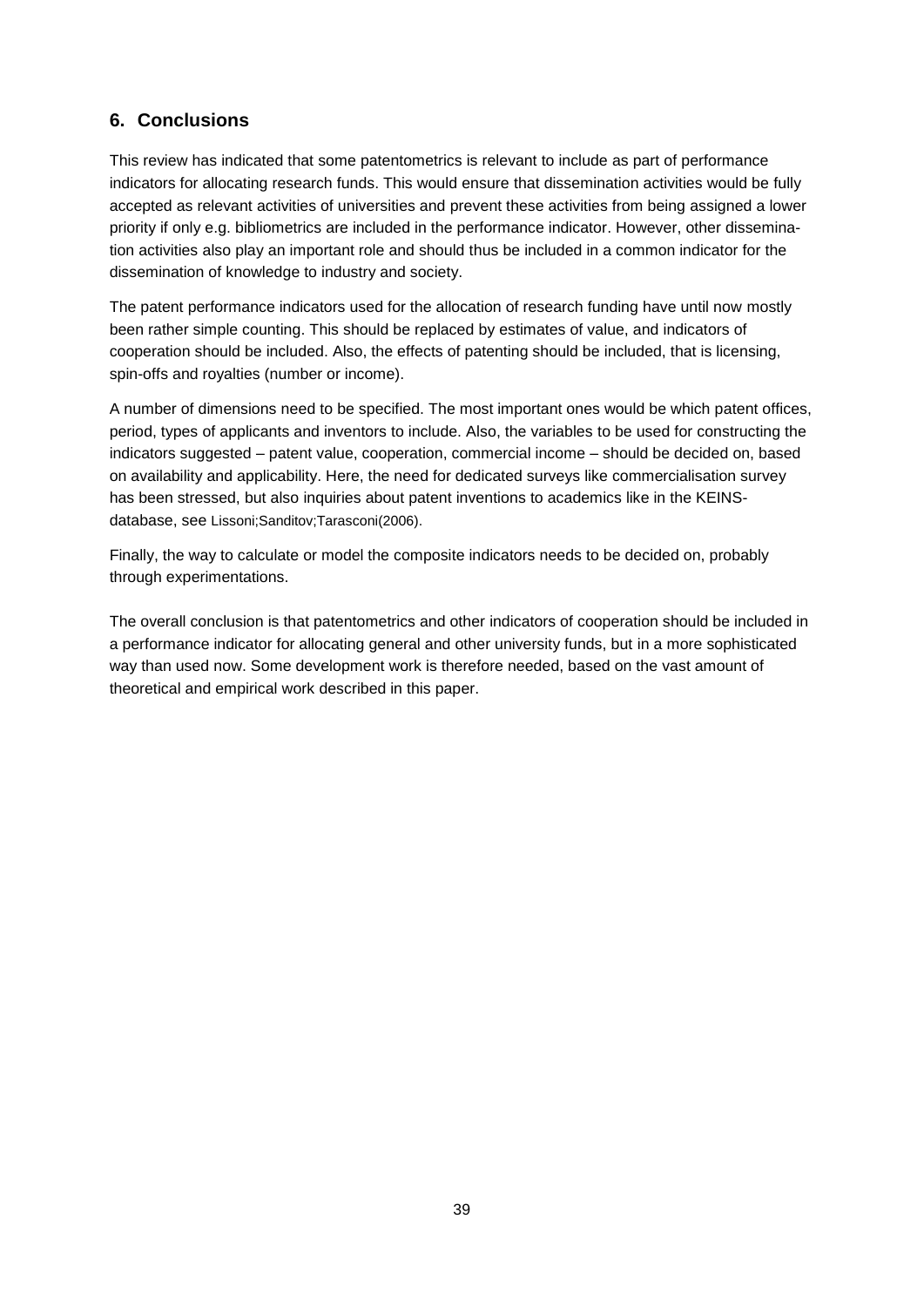## **References**

| <b>FirstAuthor</b>                       | Other authors                     | <b>Title</b>                                                                                                                     | Journal/source                                            | Issue, year; pages                 |
|------------------------------------------|-----------------------------------|----------------------------------------------------------------------------------------------------------------------------------|-----------------------------------------------------------|------------------------------------|
| Agrawal                                  | Henderson                         | Putting Patents in Context - Exploring Knowledge Transfer from MIT                                                               | <b>Management Science</b>                                 | 48,2002 44-60                      |
| <b>Alcacer</b>                           | <b>Gittelman</b>                  | Patent Citations as a Measure of Knowledge Flows - the influence of<br>examiner citations                                        | The Review of<br><b>Economics and Statistics</b>          | 88,4,2006 774-79                   |
| <b>Australian</b><br>Research<br>Council |                                   | Excellence in Research for Australia 2010 - National report                                                                      | <b>Australian Government</b>                              | 2011                               |
| <b>AUTM</b>                              |                                   | U.S. Licensing Activity Survey - FY2009                                                                                          | Assoc. of University<br><b>Technology Managers</b>        | 2010                               |
| Azagra-Caro                              |                                   | Recognising the value of business patents with university inventors                                                              | <b>EUR-S&amp;T Series</b>                                 | 2009, ISSN 1018-5593               |
| Azagra-Caro                              | Lucio;Gracia                      | University patents: output and input indicators  of what?                                                                        | <b>Research evaluation</b>                                | 12,1,2003 5-16                     |
| Azoulay                                  | Ding; Stuart                      | The determinants of faculty patenting behaviour - demographics or<br>opportunities                                               | Journal of Economic<br><b>Behavior &amp; Organization</b> | 63,4,2007 599-623                  |
| Azoulay                                  | Ding; Stuart                      | The impact of academic patenting on the rate, quality and direction of<br>(public) research output                               | The Journal of Industrial<br><b>Economics</b>             | 62,4,2009 637-76                   |
| Bahn                                     | <b>Hansen</b>                     | Tragedy of the anti-commons                                                                                                      | <b>CBS-thesis</b>                                         | 2009                               |
| Balconi                                  | Breschi; Lissoni                  | Networks of inventors and the role of academia - an exploration of Italian<br>patent data                                        | <b>Research Policy</b>                                    | 33,1,2004 127-45                   |
| <b>Baldini</b>                           |                                   | The Act on inventions at public research institutions - Danish universities'<br>patenting activity                               | <b>Scientometrics</b>                                     | 69,2,2006 387-407                  |
| <b>Baldini</b>                           |                                   | Negative effects of university patenting - Myths and grounded evidence                                                           | <b>Scientometrics</b>                                     | 75,2,2008 289-311                  |
| Barney                                   |                                   | Benchmarking Patent Performance - Statistical Techniques for Measuring<br><b>Patent Value</b>                                    | PPT, Ocean Tomo                                           | 2006a                              |
| Barney                                   |                                   | The quality conundrum                                                                                                            | <b>Intellectual Asset</b><br><b>Management</b>            | Oct 2006b, 31-36                   |
| Barney                                   | Barney; McLean                    | Method and System for Rating Patents and Other Intangible Assets                                                                 | <b>USPTO</b>                                              | Patent 6556992, 2003               |
| <b>Baudry</b>                            | <b>Dumont</b>                     | Renewals as Options - Improving the mechanism for weeding out lousy<br>patents                                                   | <b>Review of Industrial</b><br>Organization               | 28,1,2006 41-68                    |
| Bessen                                   |                                   | The Value of U.S. Patents by Owner and Patent Characteristics                                                                    | <b>Boston University</b><br><b>School of Law</b>          | Research On<br>Innovation WP, 2006 |
| Bessen                                   | Meurer                            | Patent failure - how judges, bureaucrats, and lawyers put<br><i>innovators at risk</i>                                           | <b>Princeton University</b><br>Press                      | <b>NJ,US 2008</b>                  |
| Binks                                    | Vohora                            | Annual Survey on University Technology Transfer Activities 2002                                                                  | <b>Nottingham University</b><br><b>Business School</b>    | June 12, 2003                      |
| <b>Bramstetter</b>                       | Ogura                             | Is Academic Science Driving a Surge in Industrial Innovation? Evidence<br>from Patent Citations                                  | <b>NBER WP</b>                                            | WP 11561, 2005                     |
| Breschi                                  | Lissoni:<br>Montobbio             | The scientific productivity of academic inventors - new evidence from<br>Italian data                                            | <b>Economics of Innovation</b><br>and New Technology      | 16,2,2007 101-18                   |
| Calderini                                | Franzoni:<br>Vezzulli             | If star scientists do not patent - effect of productivity, basicness & impact<br>on the decision to patent in the academic world | <b>Research Policy</b>                                    | 36, 3, 2007 303 - 319              |
| Callaert                                 | Looy;Verbeek;<br>Debackere; Thijs | Traces of Prior Art - an Analysis of non-patent references found in patent<br>documents                                          | <b>Scientometrics</b>                                     | 69,1,2006 3-20                     |
| Carayol                                  | Matt                              | Does research organization influence academic production - Laboratory<br>level evidence from a large European university         | <b>Research Policy</b>                                    | 33,8,2004 1081-1102                |
| Chapple                                  | Lockett;Siegel;<br>Wright         | Assessing the Relative Performance of U.K. University Technology<br>Transfer Offices: Parametric and Non-Parametric Evidence     | <b>Rensselaer Working</b><br>papers in Economics          | 0423, 2004                         |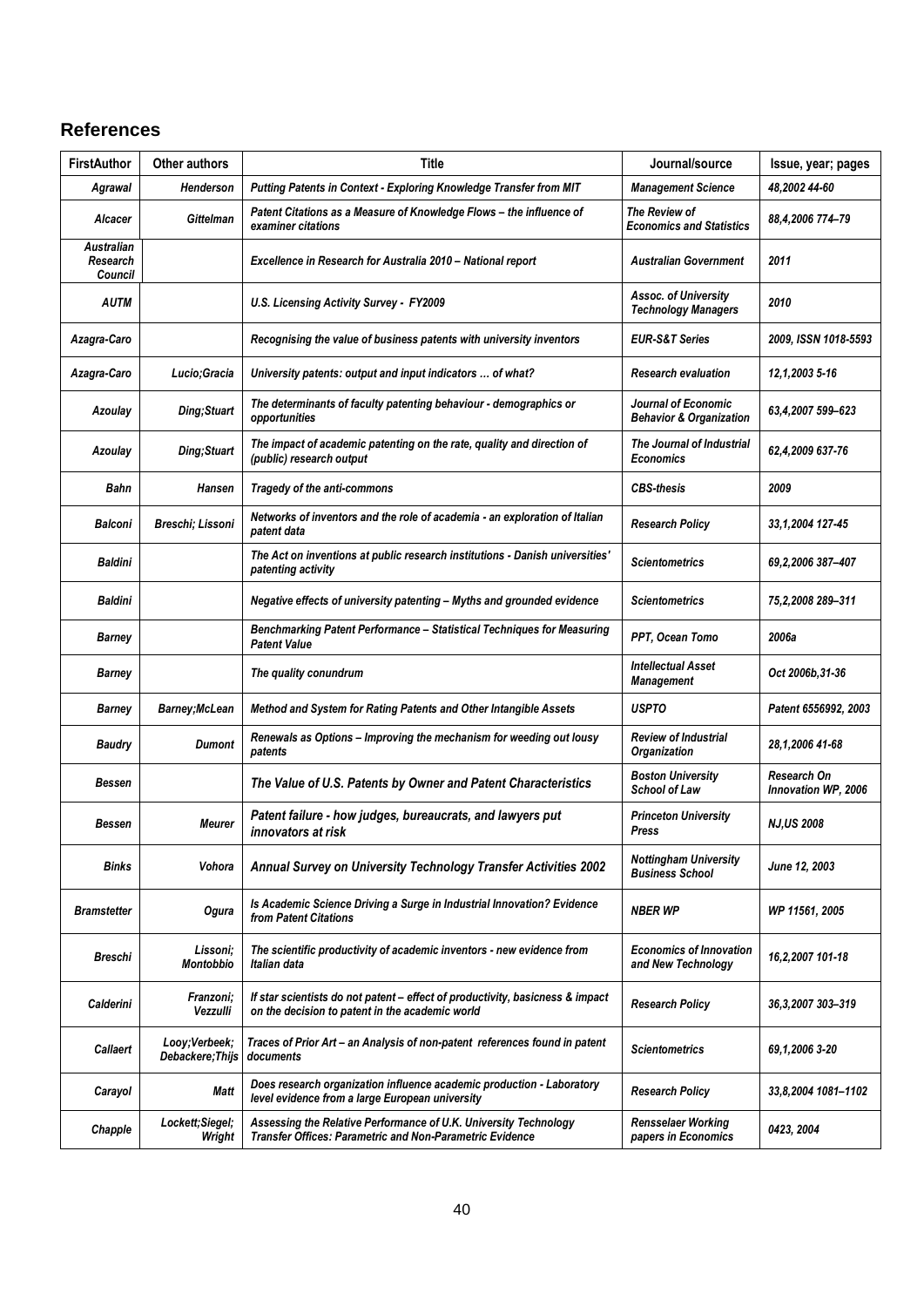| Coccia           |                                | A basic model for evaluating R&D performance - theory and application in<br>Italy                                                     | <b>R&amp;D Management</b>                                                          | 31,4,2001 453-64    |
|------------------|--------------------------------|---------------------------------------------------------------------------------------------------------------------------------------|------------------------------------------------------------------------------------|---------------------|
| Cohen            | Nelson; Walsh                  | Protecting Their Intellectual Assets - Appropriability Conditions and why<br>US manufacturing firms patent (or not)                   | <b>NBER WP</b>                                                                     | WP 2000,75528       |
| Cohen            | Nelson; Walsh                  | Links and Impacts - The Influence of Public Research on Industrial R&D                                                                | <b>Management Science</b>                                                          | 48,1,2002 1-23      |
| Cooper           | Seiford: Tone                  | Data Envelopment Analysis, 2nd Ed.                                                                                                    | <b>Springer Verlag</b>                                                             | 2007                |
| Crespi           | D'Este: Fontana:<br>Geuna:     | The impact of academic patenting on university research and its transfer                                                              | <b>Research Policy</b>                                                             | 40,1,2011 55-68     |
| Crespi           | Geuna:<br>Verspagen            | University IPRs and Knowledge Transfer. Is the IPR ownership model more<br>efficient                                                  | <b>SPRU WP</b>                                                                     | WP 154, 2006        |
| <b>Criscuolo</b> | Verspagen                      | Does it matter where patent citations come from-inventor vs examiner<br>citations in EU patents                                       | <b>MERIT-Infonomics</b><br>series                                                  | 018, 2005           |
| Czarnitzki       | Glänzel; Hussinger             | Heterogeneity of patenting activity and its implications for scientific<br>research                                                   | <b>Research Policy</b>                                                             | 38,1,2009 26-34     |
| Daim             | Monalisa;Dash;<br><b>Brown</b> | Time lag assessment between research funding and output in emerging<br>technologies                                                   | Foresight                                                                          | 9,4,2007 33-44      |
| David            | Fernando; Itziar               | Mapping the importance of the real world - the validity of connectivity<br>analysis of patent citations networks                      | <b>Research Policy</b>                                                             | 40,3,2011 473-486   |
| Davis, C.        |                                | Analysis - UK's spin-offs reap £3 billion reward                                                                                      | <b>Times Higher Education</b><br><b>Web Site</b>                                   | October 25, 2002    |
| Davis,L.         | Larsen; Lotz                   | Scientists' perspectives concerning the effects of university patenting on<br>the conduct of academic research in the life sciences   | Journal of Technology<br><b>Transfer</b>                                           | 36, 1, 2011 14-37   |
| Dernis           | Guellec; Potterie              | Using Patents counts for Cross-country comparisons of Technology<br>Output                                                            | <b>OECD STI Review</b>                                                             | 27,2001, 129-146    |
| D'Este           | Patel                          | University-industry linkages in the UK: What are the factors underlying the<br>variety of interactions with industry                  | <b>Research Policy</b>                                                             | 36,9,2007 1295-1313 |
| Ding             | Qiu                            | An approach to improve the indicator weights of scientific and<br>technological competitiveness evaluation of Chinese universities    | Scientometrics                                                                     | 86, 2, 2011 285-97  |
| EU               |                                | Metrics for knowledge transfer from Public Research Organisations in<br>Europe                                                        | EU,DG-research                                                                     | Rep. EU2009 23894   |
| <b>EPO</b>       |                                | PATSTAT - the EPO Worldwide Patent Statistical Database                                                                               | http://www.epo.org/searching/subscription/raw/pr<br>oduct-14-24.html - April, 2011 |                     |
| Ernst            | Letptien; Vitt                 | Inventors are not alike - the distribution of patenting output among<br>industrial RD personnel                                       | <b>IEEE Transactions on</b><br><b>Engineering Management</b>                       | 47,2,2000 184-199   |
| Eurydice         |                                | Higher Education Governance in Europe - Policies, structures, funding,<br>and academic staff                                          | <b>Education &amp; Culture DG,</b><br>ΕU                                           | 2008                |
| Fabrizio         | Minin                          | Commercializing the laboratory - Faculty patenting and the open science<br>environment                                                | <b>Research Policy</b>                                                             | 37,5,2008 914-31    |
| FI               |                                | Notat om forskningsindikatoren, 22Okt2009 (in Danish)                                                                                 | Forsknings- og<br>Innovationsstyrelsen                                             | Okt. 2009           |
| FI               |                                | Kommercialisering af forskningsresultater - statistik 2009 (in Danish)                                                                | Forsknings- og<br>Innovationsstyrelsen                                             | 06, 2010a           |
| FI               |                                | Indikatorstatistik 2010<br>www.fi.dk/viden-og-politik/tal-og-analyser/den-bibliometriske-forskningsindikator/indikator-statistik-2010 | Forsknings- og<br>Innovationsstyrelsen                                             | Nov. 2010b          |
| Foltz            | Barham;Kim                     | Universities and Agricultural Biotechnology Patent Production                                                                         | <b>Agribusiness</b>                                                                | 16,1,2000 82-95     |
| Fontana          | Geuna                          | The Nature of Collaborative Patenting Activities                                                                                      | TorinoUni;Economics-WP                                                             | WP10, 2009          |
| Fontana          | Nuvolari;<br>Verspagen         | Mapping technological trajectories as patent citation networks - an<br>application to data communication standards                    | <b>Economics of Innovation</b><br>and New Technology                               | 18,4,2009 311-336   |
| Freedman         |                                | Scientific Value and Validity as Ethical Requirements for Research: A<br><b>Proposed Explication</b>                                  | <b>Ethics and Human</b><br>Research                                                | 9.6.1987 7-10       |
| Gambardella      | Harhoff;<br>Verspagen          | The Value of European Patents                                                                                                         | <b>European Management</b><br>Review                                               | 5,1,2008 69-84      |
| Gay              | Latham; LeBas                  | Collective knowledge, prolific inventors and the Value of Inventions                                                                  | <b>Economics of Innovation</b><br>and New Technology                               | 17,1-2,2008,17-22   |
| Geuna            | Martin                         | University Research Evaluation and Funding-An international comparison                                                                | Minerva                                                                            | 41,2003 277-304     |
| Geuna            | Nesta                          | University patenting and its effects on academic research                                                                             | <b>Research Policy</b>                                                             | 35,6,2006 790-807   |
| Gibbs            |                                | Application of Multiple Known Determinants to Evaluate Legal commercial<br>and Technical Value of a Patent                            | PatentCafe WP                                                                      | 400, 2005           |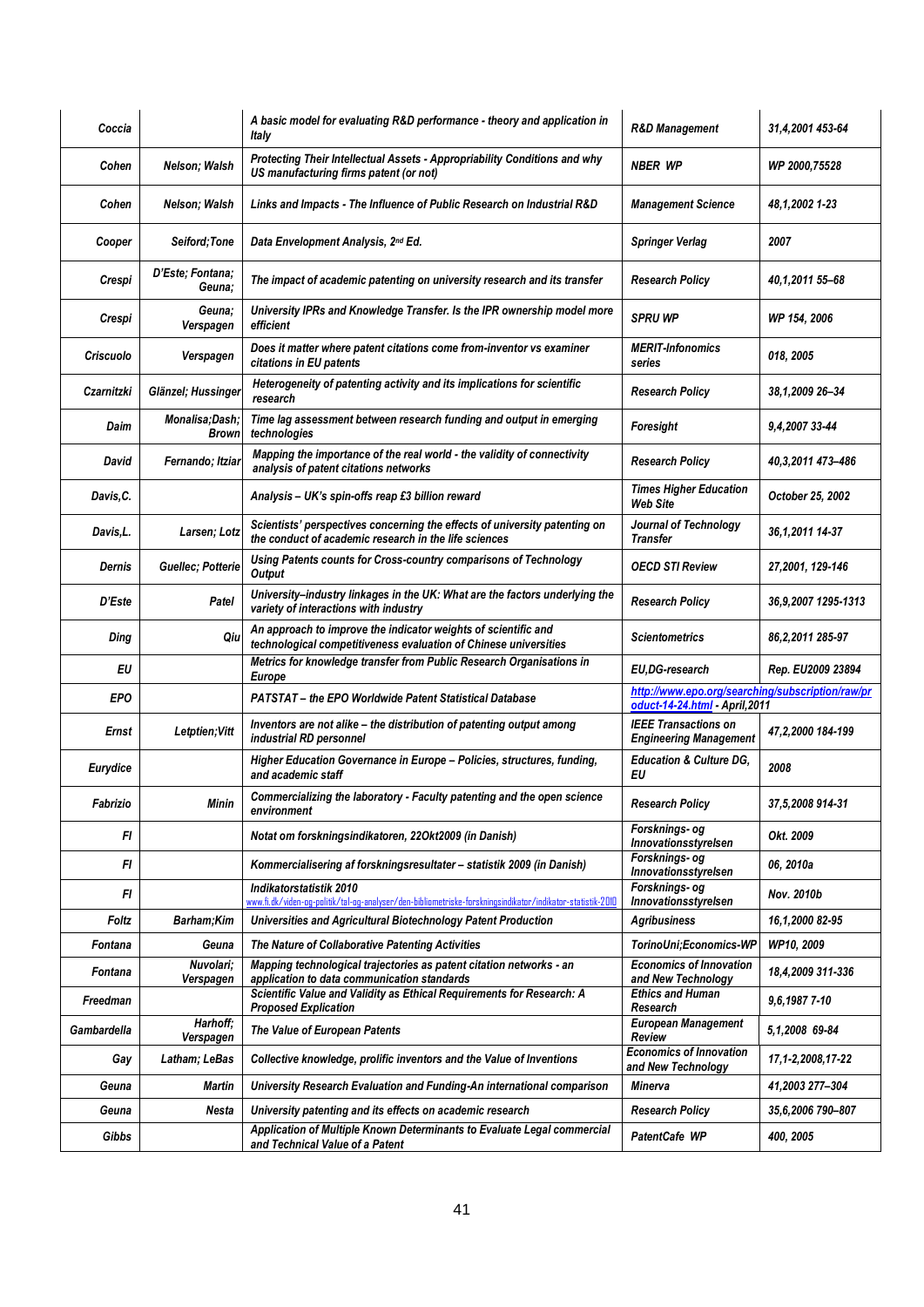| Gibbs              |                                         | <b>Explanation of PatentCafe Patent Factor Index Reports</b>                                                        | <b>PatentCafe WP</b>                                       | Oct 2008                   |
|--------------------|-----------------------------------------|---------------------------------------------------------------------------------------------------------------------|------------------------------------------------------------|----------------------------|
| Giuri              | Mariani et al.                          | Everything you always wanted to know about inventors-the PatVal-EU<br>survey                                        | www.lem.sssup.it/                                          | WP20, 2005                 |
| Giuri              | Mariani et al.                          | Inventors and invention processes in Europe - results from the PatVal-EU<br>survey                                  | <b>Research Policy</b>                                     | 36,8,2007 1107-27          |
| Glänzel            | Meyer                                   | Patents cited in the scientific literature-exploratory study of reverse<br>citation relations                       | Scientometrics                                             | 58,2,2003 415-28           |
| Glänzel            | Zhou                                    | Publication activity, citation impact and bi-directional links between<br>publications and patents in biotechnology | Scientometrics                                             | 86, 2, 2011 505-525        |
| <b>Griliches</b>   |                                         | Patent Statistics as Economic Indicators - a Survey (of literature)                                                 | Journal of Economic<br>Literature                          | 28,4,1990 1661-1707        |
| Guan               | Gao                                     | <b>Exploring the h-index at Patent Level</b>                                                                        | of Am.Soc. for Informa-<br>tion Science & Technology       | 60,1,2009 35-40            |
| Guellec            | Potterie                                | Applications, grants and the value of patent                                                                        | <b>Economic Letters</b>                                    | 69,1,2000 109-14           |
| Guellec            | Potterie                                | The value of patenting strategies - countries and technology areas<br>patterns                                      | <b>Economics of Innovation</b><br>and New Technology       | 11,2,2002,133-48           |
| <b>Gulbrandsen</b> | Smeby                                   | Industry funding and university professors research performance                                                     | <b>Research Policy</b>                                     | 34,6,2005 932-950          |
| Hagedoorn          | Kranenburg;<br><b>Osborn</b>            | Joint Patenting Amongst companies - exploring the effect of inter-<br>firm R&D partnering and experience            | <b>Managerial &amp; Decision</b><br><b>Economics</b>       | 24, 1, 2003 71-84          |
| Hall               |                                         | Patent data as indicators                                                                                           | <b>PPT</b>                                                 | 2004                       |
| Hall               |                                         | Website on patent information and databases (December 2010)                                                         | http://elsa.berkeley.edu/~bhhall/patents.html              |                            |
| Hall               | Jaffe;<br><b>Trajtenberg</b>            | <b>Market Value and Patent Citations - A First Look</b>                                                             | UC Berkeley, Econ. WP                                      | <i>E00-277, 2000</i>       |
| Hall               | Jaffe;<br><b>Trajtenberg</b>            | The NBER Patent Citations Data File: Lessons, Insights and<br><b>Methodological Tools</b>                           | <b>NBER WP</b>                                             | WP 2001, 8498              |
| Hall               | Jaffe;<br><b>Trajtenberg</b>            | <b>Market Value and Patent Citations</b>                                                                            | <b>RAND Jour. of Economics</b>                             | 36,1,2005 16-38            |
| Hall               | Link;Scott                              | Barriers Inhibiting Industry from Partnering with Universities - evidence<br>from the Advanced Technology Program   | Journal of<br><b>Technology Transfer</b>                   | 26,1-2,2001 87-98          |
| Harhoff            | Narin;Scherer;<br>Vopel                 | Citation frequency and the value of patented inventions                                                             | <b>Review of Economics</b><br>and Statistics               | 81, 3, 1999 511-15         |
| Harhoff            | Reitzig                                 | Determinants of opposition against EPO patent grants - the case of                                                  | International Journal of<br><b>Industrial Organization</b> | 22,4,2004 443-80           |
| Harhoff            | Scherer; Vopel                          | Citations, family size, opposition and the value of patent rights                                                   | <b>Research Policy</b>                                     | 32,8,2003 1343-63          |
| Harhoff            | Scherer; Vopel                          | Erratum - Citations, family size, opposition and the value of patent<br>rights                                      | <b>Research Policy</b>                                     | 33, 2, 2004 363-64         |
| Heller             | Eisenberg                               | <b>Can Patents Deter Innovation - The Anticommons in Biomedical</b><br>Research                                     | <b>Science</b>                                             | 280,1.May 1998 698-<br>701 |
| Henderson          | Jaffe;<br><b>Trajtenberg</b>            | Universities as a source of commercial technology: A Detailed<br>Analysis of University Patenting, 1965-1988        | <b>Review of Economics</b><br>and Statistics               | 80,1,1998 119-27           |
| <b>Hicks</b>       | <b>Breitzman:Olivastr</b><br>o;Hamilton | The changing composition of innovative activity in the US-a<br>portrait based on patent analysis                    | <b>Research Policy</b>                                     | 30,4,2001.681-703          |
| Hirsch             |                                         | An index to quantify an individual's scientific research output                                                     | <b>Proc National Academy</b><br>of Science                 | 102,46, 2005 16549-72      |
| <b>Iversen</b>     | Gulbranden;<br>Klitkou                  | A baseline for the impact of academic patenting legislation in<br>Norway                                            | <b>Scientometrics</b>                                      | 70,2,2007 393-414          |
| Jacob              | Lundqvist:<br><b>Hellsmark</b>          | Entrepreneurial transformations in the Swedish University system                                                    | <b>Research Policy</b>                                     | 32,9,2003. 1555-68         |
| Jaffe              | Trajtenberg;<br>Fogarty                 | Knowledge Spillovers and Patent Citations - Evidence from a<br><b>Survey of Inventors</b>                           | <b>American Economic</b><br>review                         | 90,2,2000a 215-18          |
| Jaffe              | Trajtenberg;<br>Fogarty                 | The Meaning of Patent Citations - Report on the NBER-Case-<br><b>Western Reserve Survey on Patentees</b>            | <b>NBER WP</b>                                             | WP 7631, 2000b             |
| Jaffe              | <b>Trajtenberg</b>                      | Patents, citations, innovations (bog)                                                                               | Bog                                                        | 2002                       |
| Jaffe              | <b>Trajtenberg</b>                      | Patents, citations, Innovations (database), 2008                                                                    | http://www.nber.org/patents/                               |                            |
| Kaiser             |                                         | The Value of Danish Patents - Evidence from a Survey of<br><i><b>Inventors</b></i>                                  | SDU, Economics, WP                                         | 2, 2006                    |
| Kao                | Hung                                    | Ranking University Libraries with a posteriori weights                                                              | Libri                                                      | 53,2,2003 282-89           |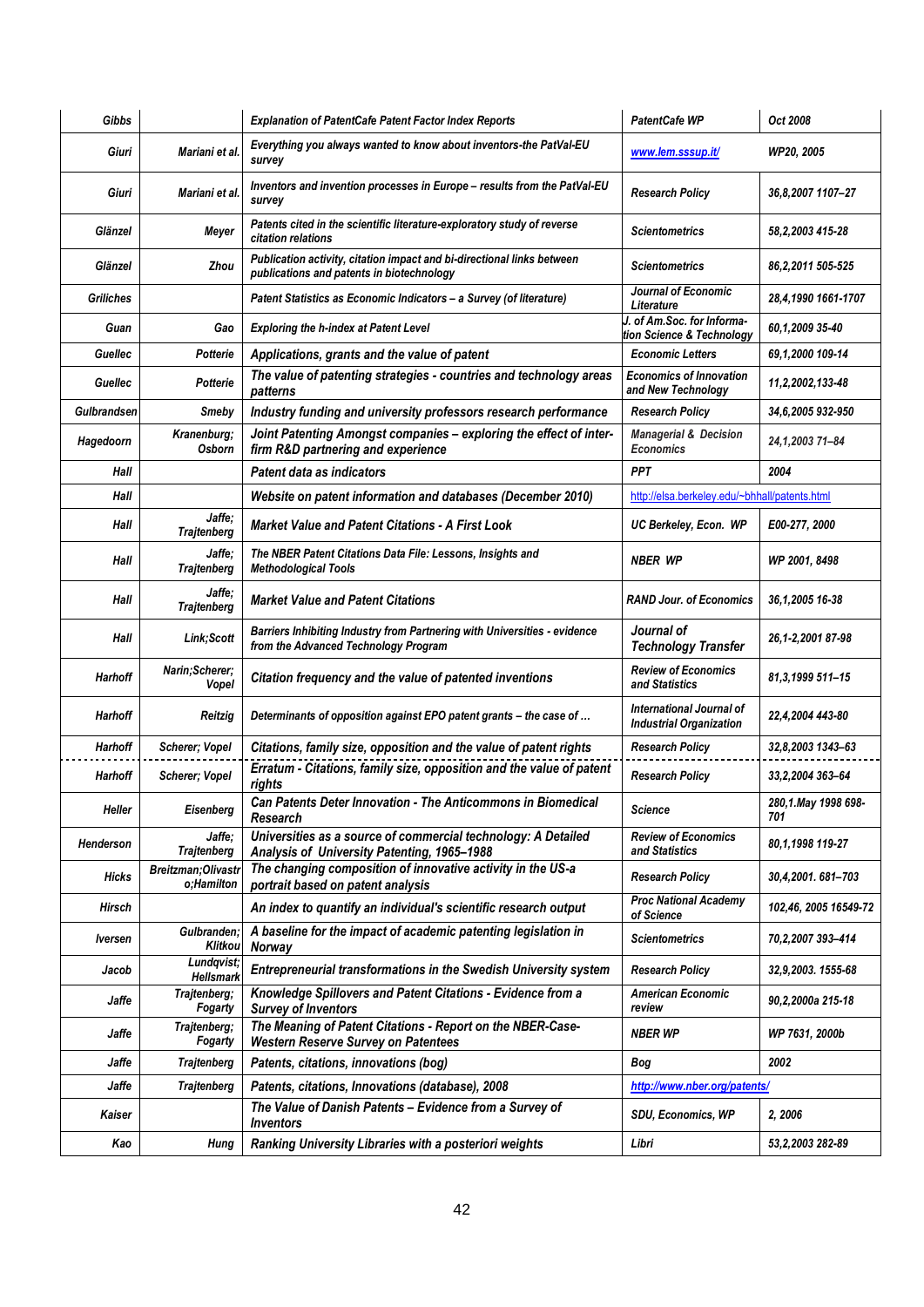| Kao              | Hung                                                        | Data envelopment analysis with common weights - the<br>compromise solution approach                                                 | Journal of the Operational<br><b>Research Society</b> | 56,2005 1196-1203    |
|------------------|-------------------------------------------------------------|-------------------------------------------------------------------------------------------------------------------------------------|-------------------------------------------------------|----------------------|
| Kao              | Hung                                                        | Efficiency analysis of university departments - An empirical study                                                                  | <b>Omega</b>                                          | 36,2008 653-64       |
| Kao              | Pao                                                         | An evaluation of research performance in management of 169<br><b>Taiwan Universities</b>                                            | <b>Scientometrics</b>                                 | 78, 2, 2009 261-77   |
| Kilger           | <b>Bartenbach</b>                                           | <b>New rules for German professors</b>                                                                                              | <b>Science</b>                                        | 298, 2002 1173-75    |
| Klitkou          | <b>Gulbrandsen</b>                                          | The relationship between academic patenting and scientific<br>publishing In Norway                                                  | <b>Scientometrics</b>                                 | 82,1,2010 93-108     |
| Klitkou          | Nygaard; Meyer                                              | Tracking techno-science networks - a case study of fuel cells and<br>related hydrogen technology R&D in Norway                      | Scientometrics                                        | 70,2,2007 491-518    |
| Kuan             | Huang; Chen                                                 | Ranking patent assignee performance by h-index and shape<br>descriptors                                                             | Journal of Informetrics                               | 5,2011 303-12        |
| Lach             | <b>Schankerman</b>                                          | Incentives and Invention in Universities                                                                                            | <b>NBER WP</b>                                        | WP 9727, 2003        |
| Landauer         | Foltz;Laham                                                 | <b>Introduction to Latent Semantic Analysis</b>                                                                                     | <b>Discourse Processes</b>                            | 25,1998 259-284      |
| Langford         | Hall; Josty;<br>Matos; Jacobson                             | Indicators and outcomes of Canadian university research -<br>Proxies becoming goals                                                 | <b>Research Policy</b>                                | 35,10,2006 1586-98   |
| Lanjouw          | Pakes; Putnam                                               | How to Count Patents and Value Intellectual Property-renewal and<br>application data                                                | Journal of Industrial<br><b>Economics</b>             | 44,4,1998,405-33     |
| Lanjouw          | <b>Schankerman</b>                                          | Patent suits-do they distort research incentives                                                                                    | <b>CEPR Discussion paper</b>                          | 2042, 1998           |
| Lanjouw          | <b>Schankerman</b>                                          | The quality of ideas: Measuring innovation with multiple indicators                                                                 | <b>NBER WP</b>                                        | 7345, 1999           |
| Lanjouw          | <b>Schankerman</b>                                          | Patent Quality and Research Productivity: Measuring innovation<br>with multiple indicators                                          | <b>The Economic Journal</b>                           | 114,495,2004 441-65  |
| Larsen           |                                                             | The Implication of academic enterprise for public science - an overview of<br>the empirical evidence                                | <b>Research Policy</b>                                | 40,1,2011 6-19       |
| Leaf             |                                                             | The Law of Unintended Consequences                                                                                                  | <b>FORTUNE</b>                                        | Sept 19, 2005        |
| Lee              |                                                             | The Sustainability of University-Industry Research collaboration - an<br><b>Empirical Assessment</b>                                | Journal of<br><b>Technological Transfer</b>           | 25,2,2000 111-33     |
| Lemley           | Sampat                                                      | <b>Examining Patent Examination</b>                                                                                                 | <b>Stanford Law School</b><br>WP-serie                | WP,2010 1485011      |
| Lerner           |                                                             | The importance of patent scope - an empirical analysis                                                                              | <b>RAND Journal of</b><br><b>Economics</b>            | 25, 2, 1994 319-33   |
| Lissoni          | Lotz; Schovsbo;<br>Treccani                                 | Academic patenting and the professors privilege-evidence on<br><b>Denmark</b>                                                       | <b>Science and Public</b><br><b>Policy</b>            | 36,8,2009 595-607    |
| Lissoni          | Sanditov;<br>Tarasconi                                      | The Keins Database on Academic Inventors-methodology and<br>contents                                                                | CESPRI, Boccini Uni.<br>Milan                         | WP181, 2006          |
| Looy             | Callaert:<br>Debackere:                                     | Patent Related Indicators for Assessing Knowledge-generating<br>Institutions-towards a contextual approach                          | Journal of<br><b>Technological Transfer</b>           | 28,1,2003 53-61      |
| Looy             | Callaert:<br>Debackere                                      | Publication and patent behaviour of academic researchers - conflicting,<br>reinforcing or merely co-existing                        | <b>Research Policy</b>                                | 35,4,2006 596-608    |
| Looy             | Landoni; Callaert;<br>Pottelsberghe;Sap-<br>salis:Debackere | Entrepreneurial effectiveness of European universities - An empirical<br>assessment of antecedents and trade-offs                   | <b>Research Policy</b>                                | 40,4,2011 536-564    |
| Looy             | Ranga; Callaert;<br>Debackere;<br>Zimmermann                | Combining entrepreneurial and scientific performance in academia-<br>towards a compounded and reciprocal Matthew-effect             | <b>Research Policy</b>                                | 33, 3, 2004 425 - 41 |
| <b>MacGarvie</b> |                                                             | The determinants of international knowledge diffusion as measured by<br>patent citations                                            | <b>Economics Letters</b>                              | 87,1,2005 121-26     |
| Мa               | Fan; Huang                                                  | A subjective and objective integrated approach to determine attribute<br>weights                                                    | European Journal of<br><b>Operational Research</b>    | 12,1999 397-404      |
| <b>Mariani</b>   | Romanelli                                                   | Stacking and picking inventions - the patenting behavior of European<br>inventors                                                   | <b>Research Policy</b>                                | 36,8,2007 1128-42    |
| Martinez         |                                                             |                                                                                                                                     |                                                       |                      |
|                  |                                                             | Patent families - When do different definitions really matter                                                                       | <b>Scientometrics</b>                                 | 86,1,2011 39-63      |
| <b>Maurer</b>    |                                                             | Inside the Anticommons: Academic scientists struggle to build a<br>commercially self-supporting human mutations database, 1999-2001 | <b>Research Policy</b>                                | 35,6,2006 839-53     |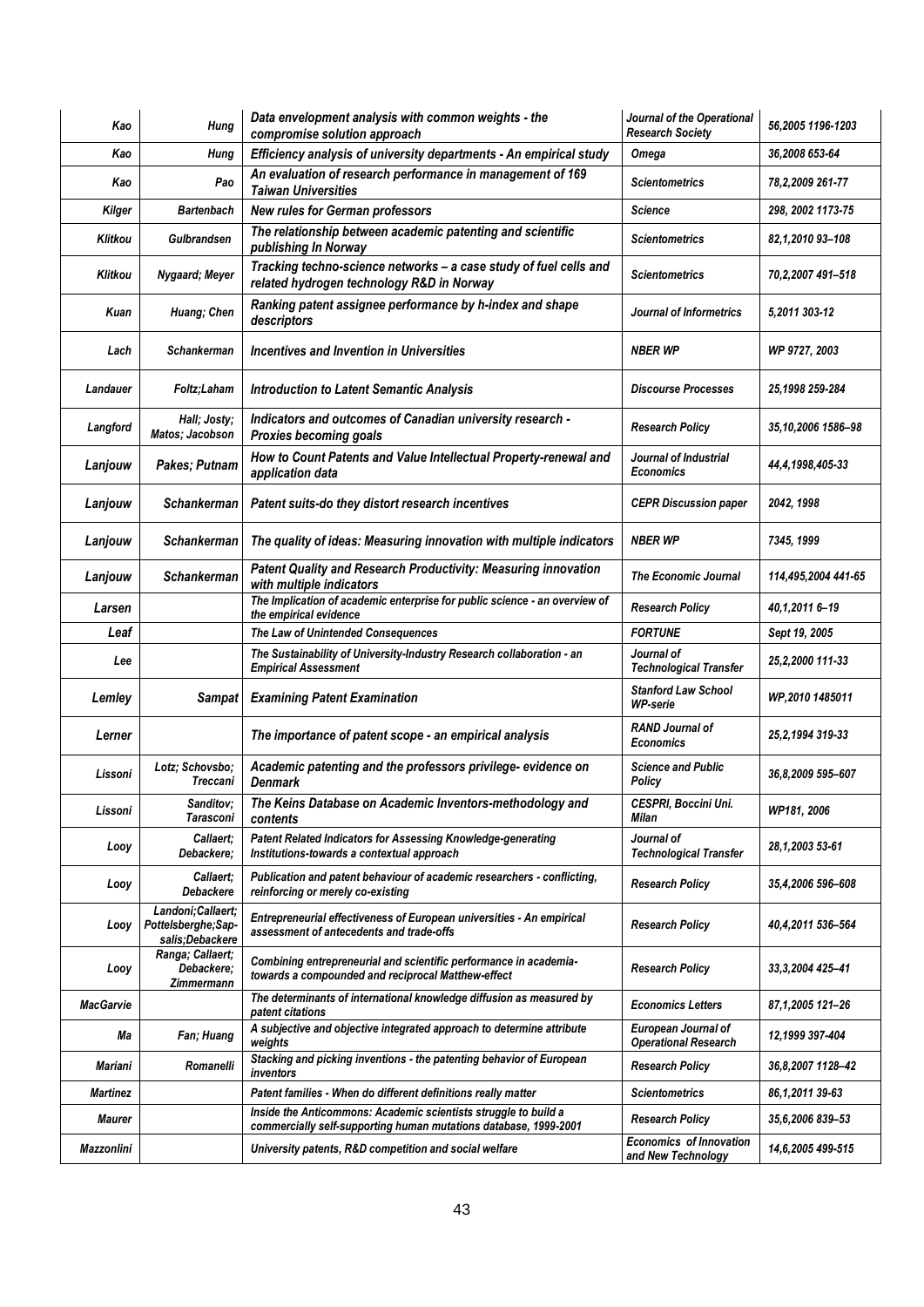| <b>Merton</b>     |                                   | The Matthew effect in science. II. Cumulative advantage and the<br>symbolism of intellectual property                                                        | <b>ISIS</b>                                                       | 79,1988 606-23                          |
|-------------------|-----------------------------------|--------------------------------------------------------------------------------------------------------------------------------------------------------------|-------------------------------------------------------------------|-----------------------------------------|
| Meyer             |                                   | Does science push technology - Patents citing scientific literature                                                                                          | <b>Research Policy</b>                                            | 29,3,2000a 409-34                       |
| Meyer             |                                   | What is special about patent citations-differences between scientific and<br>patent citations                                                                | <b>Scientometrics</b>                                             | 49.1.2000b 93-123                       |
| Meyer             |                                   | Academic patents as an indicator of useful research in Finland                                                                                               | <b>Research Evaluation</b>                                        | 12,1,2003 17-27                         |
| Meyer             |                                   | Are patenting scientists the better scholars-Comparison of inventor-<br>authors with their non-inventing peers                                               | <b>Research Policy</b>                                            | 35,10,2006 1646-62                      |
| Meyer             |                                   | Knowledge integrators or weak links - an exploratory comparison of<br>patenting researchers with their non-inventing peers in nano-science and<br>technoloav | <b>Scientometrics</b>                                             | 68,3,2006 545-60                        |
| Meyer             |                                   | Measuring knowledge translation in the S&T environment                                                                                                       | <b>ALPSP-seminar</b>                                              | PPT, 15.06.2009                         |
| Meyer             | <b>Bhattacharya</b>               | Commonalities and differences between scholarly and technical<br>collaboration                                                                               | <b>Scientometrics</b>                                             | 61,2,2004 443-56                        |
| Meyer             | Debackere;<br>Glänzel             | The relationship between patent citations and citation impact,<br>nanoscience                                                                                | <b>Scientometrics</b>                                             | 85, 2, 2010 527-39                      |
| Meyer             | Tang                              | Exploring the value of academic patents: IP management practices<br>in UK universities and their implications for third-stream indicators                    | <b>Scientometrics</b>                                             | 70,2,2007 415-40                        |
| Meyer             | Utecht:<br>Goloubeva              | Free patent information as a resource for policy analysis                                                                                                    | <b>World Patent</b><br><b>Information</b>                         | 25,2003 223-231                         |
| Michel            | <b>Bettels</b>                    | Patent citation analysis - a closer look at the basic input data from<br>patent search reports                                                               | <b>Scientometrics</b>                                             | 51,1,2001 185-201                       |
| Mowery            | Nelson;Sampat;<br><b>Ziedonis</b> | The growth of patenting and licensing by U.S. universities-an<br>assessment of the effects of the Bayh-Dole act of 1980                                      | <b>Research Policy</b>                                            | 30,1,2001 99-119                        |
| <b>Mowery</b>     | <b>Sampat</b>                     | The Bayh-Dole Act of 1980 and University-Industry Technology Transfer:<br>A Model for Other OECD Governments?                                                | Journal of<br><b>Technological Transfer</b>                       | 30,1-2,2005 115-27                      |
| <b>Murray</b>     |                                   | Innovation as co-evolution of scientific and technological<br>networks - exploring tissue engineering                                                        | <b>Research Policy</b>                                            | 31,8/9,2002 1389-1403                   |
| <b>Murray</b>     | <b>Stern</b>                      | Do formal intellectual property rights hinder the free flow of scientific<br>knowledge - an empirical test of the anti-commons hypothesis                    | Journal of Economic<br><b>Behavior &amp; Organization</b>         | 63,4,2007 648-87                        |
|                   |                                   |                                                                                                                                                              |                                                                   |                                         |
| Narin             |                                   | <b>Patent Bibliometrics</b>                                                                                                                                  | <b>Scientometrics</b>                                             | 30,1,1994 147-55                        |
| <b>Neifeld</b>    |                                   | Patent Valuation from a Practical View Point from the<br><b>PatentValuePredictor Model</b>                                                                   | www.patentvaluepredictor.com/publ_<br>14apr2004_article2.asp      |                                         |
| <b>Neifeld</b>    |                                   | A Macro-Economic Model Providing Patent Valuation and Patent<br><b>Based Company Financial Indicators</b>                                                    | www.patentvaluepredictor.com/publ<br>30apr2001_article.asp#_edn11 |                                         |
| <b>Nelson</b>     |                                   | Observations on the Post-Bayh-Dole Rise of Patenting at<br><b>American Universities</b>                                                                      | Journal of Technology<br><b>Transfer</b>                          | 26,1/2,2001 13-19                       |
| Nelson            |                                   | Measuring knowledge spill-overs - What patents, licenses and<br>publications reveal                                                                          | <b>Research Policy</b>                                            | 38,6,2009 994-1005                      |
| Noyons            | Luwel;Moed                        | Assessment of Flemish R&D in IT - a bibliometric evaluation based on<br>publication and patent data combined with OECD research input statistics             | <b>Research Policy</b>                                            | 27,3,1998 285-300                       |
| Noyons            | Raan;Grupp;<br>Schmoch            | Exploring the science and technology interface - inventor-author                                                                                             | <b>Research Policy</b>                                            | 23,4,1994 443-57                        |
| Ocean Tomo        |                                   | relations in laser medicine<br>Patent ratings™ Report (example)                                                                                              | Ocean Tomo                                                        | 2006                                    |
| <b>OECD</b>       |                                   | Patent Manual: Using Patent Data as Science and Technology<br><b>Indicators</b>                                                                              | <b>OECD</b>                                                       | 1994                                    |
| <b>OECD</b>       |                                   | <b>Compendium of Patent Statistics</b>                                                                                                                       | <b>OECD</b>                                                       | 2005                                    |
| <b>OECD</b>       |                                   | <b>Compendium of Patent Statistics</b>                                                                                                                       | <b>OECD</b>                                                       | 2008a                                   |
| <b>OECD</b>       |                                   | <b>OECD Patent Daabase</b>                                                                                                                                   | <b>OECD</b>                                                       | <b>June 2008b</b>                       |
| <b>OECD</b>       |                                   | <b>OECD Patent Statistics Manual</b>                                                                                                                         | <b>OECD</b>                                                       | 2009                                    |
| <b>OECD</b>       |                                   | New patents databases with harmonised applicant names                                                                                                        | <b>OECD</b>                                                       | Announcement, 2010a                     |
| <b>OECD</b>       |                                   | Performance based Funding for Public Research in Tertiary<br><b>Educational Institutions</b>                                                                 | <b>OECD</b>                                                       | <b>Workshop Proceed-</b><br>ings, 2010b |
| Pakes             |                                   | Patents as Options - Some Estimates of the Value of Holding<br><b>European Patent Stocks</b>                                                                 | <b>Econometrica</b>                                               | 54,4,1986 755-84                        |
| <b>PatentCafe</b> |                                   | <b>Patent Value report</b>                                                                                                                                   | www.PatentCafe.com                                                | 2006                                    |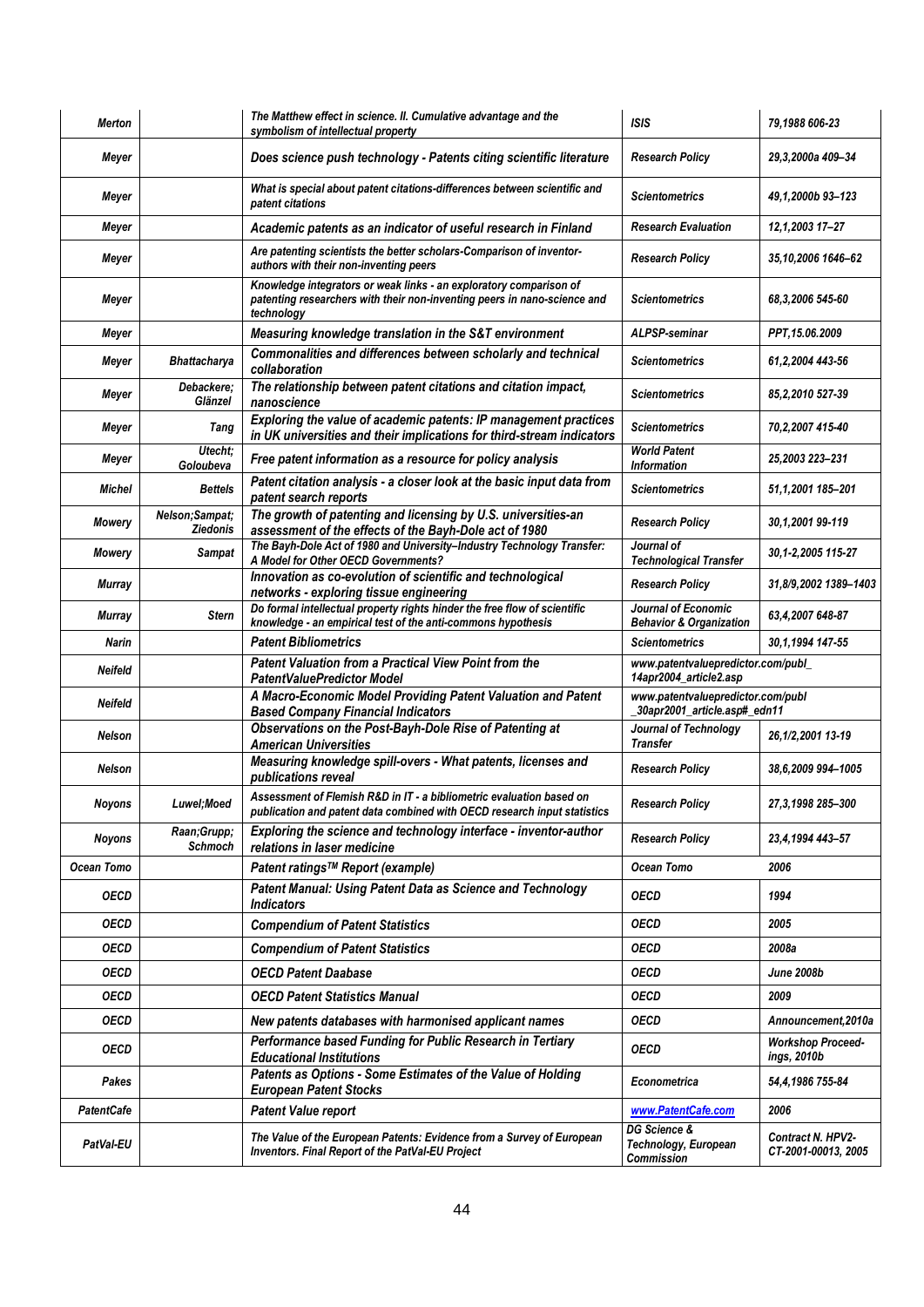| <b>Pavitt</b>      |                              | Do patents reflect the useful research output of universities                                                               | <b>Research Evaluation</b>                                 | 7,2,1998 105-11      |
|--------------------|------------------------------|-----------------------------------------------------------------------------------------------------------------------------|------------------------------------------------------------|----------------------|
| Potterie           | Zeebroeck                    | A brief history of space and time - the scope-year index as a<br>patent value indicator based on families and renewals      | <b>Scientometrics</b>                                      | 75,2,2008 319-38     |
| <b>RAE</b>         |                              | Manager's report, UK                                                                                                        | <b>RAE-2008</b>                                            | <b>April 2009</b>    |
| Ramos-<br>Vielba   | Esquinas:<br><b>Monteros</b> | Measuring university-industry collaboration in a regional<br>innovation system                                              | <b>Scientometrics</b>                                      | 84,3,2010 649-67     |
| Reitzig            |                              | What determines patent value - insights from the semiconductor<br>industry                                                  | <b>Research Policy</b>                                     | 32,1,2003a 13-26     |
| Reitzig            |                              | <b>What Do Patent Indicators Really Measure</b>                                                                             | LEFIC WP, CBS                                              | WP-1, 2003b          |
| Renault            |                              | Academic Capitalism and University Incentives for Faculty<br>Entrepreneurship                                               | <b>Research Policy</b>                                     | 31,2,2006 227-39     |
| Revilla            | Sarkis; Modrego              | <b>Evaluating Performance of Public-Private Research</b><br><b>Collaborations: A DEA Analysis</b>                           | Journal of the Operational<br><b>Research Societv</b>      | 54,2003 165-74       |
| Rosell             | Agrawal                      | University Patenting: Estimating the Diminishing Breadth of<br><b>Knowledge Diffusion and Consumption</b>                   | <b>NBER WP</b>                                             | WP 2006, 12640       |
| Saaty              |                              | A Scaling Method for Priorities in Hierarchical Structures                                                                  | Journal of Mathematical<br>Psychology                      | 15,1977 234-81       |
| <b>Sampat</b>      |                              | Determinants of Patent Quality - An Empirical Analysis                                                                      | <b>Columbia University</b>                                 | <b>WP sept. 2005</b> |
| Sampat             | Mowery;<br><b>Ziedonis</b>   | Changes in university patent quality after the Bayh-Dole act - a re-<br>examination                                         | International Journal of<br><b>Industrial Organization</b> | 21,9,2003 1371-90    |
| <b>Sampat</b>      | Ziedonis                     | <b>Patent Citations and the Economic Value of Patents</b>                                                                   | Columbia University                                        | Draft, January 2010  |
| Sapsalis           | Potterie                     | The Institutional Sources of Knowledge and the Value of<br><b>Academic Patents</b>                                          | <b>Economics of Innovation</b><br>and New Technology       | 16,2,2007 139-57     |
| <b>Sapsalis</b>    | Potterie;Navon               | Academic versus industry patenting - an in-depth analysis of what<br>determines patent value                                | <b>Research Policy</b>                                     | 35,10,2006 1631-45   |
| Saragossi          | <b>Potterie</b>              | What Patent Data Reveal about universities - Belgium                                                                        | J. of Technology Transfer                                  | 28,1,2003 47-51      |
| <b>Schankerman</b> |                              | How valuable is patent protection - estimates by technology field                                                           | <b>RAND Journal of</b><br><b>Economics</b>                 | 29,1,1998 77-107     |
| <b>Schankerman</b> | Pakes                        | Estimates of the value of patent rights in European countries<br>during the post-1950 period                                | <b>Economic Journal</b>                                    | 96,384,1986 1052-76  |
| Shane              |                              | <b>Technological Opportunities and New Firm Creation</b>                                                                    | <b>Management Science</b>                                  | 47,2,2001 205-20     |
| <b>Shane</b>       |                              | Encouraging university entrepreneurship - the effect of the Bayh-<br>Dole act on university patenting in US                 | Journal of Business<br>Venturing                           | 19,2004 127-51       |
| <b>Shane</b>       | <b>Kharuna</b>               | Bringing individuals back in - the effects of career experience on<br>new firm founding                                     | <b>Industrial and Corporate</b><br>Change                  | 12,3,2003 519-43     |
| Stephan            | Gurmu; Sumell;<br>Black      | Who's patenting in the university - evidence from the survey of<br>doctorate recipients                                     | <b>Economics of Innovation</b><br>and New Technology       | 16,2,2007 71-99      |
| Stevnsborg         | Potterie                     | Patenting procedures and filing strategies at the EPO, in<br>Guellec; Potterie: The economics of the European patent system | <b>Oxford University Press</b>                             | Ch.6, 2007 155-83    |
| <b>Thomas</b>      | Breitzman                    | Identifying hot patents and linking them to government-funded<br>scientific research                                        | <b>Research Evaluation</b>                                 | 15,2,2006 145-52     |
| Thursby            | <b>Fuller</b> ; Thursby      | US Faculty Patenting: Inside and Outside the University                                                                     | <b>NBER WP</b>                                             | WP 13256, 2007       |
| Thursby            | Kemp                         | Growth and productive efficiency of university intellectual<br>property licensing                                           | Research policy                                            | 31,1,2002 109-24     |
| Thursby            | Thursby                      | Who Is Selling the Ivory Tower - Sources of Growth in University Licensing                                                  | <b>Management Science</b>                                  | 48,1,2002 90-104     |
| Thursby            | Thursby                      | Faculty participation in licensing - Implications for research                                                              | <b>Research Policy</b>                                     | 40,1,2011 20-29      |
| Tijssen            |                              | Global and domestic utilization of industrial relevant science-patent<br>analysis of science-technology interactions        | <b>Research Policy</b>                                     | 30,1,2001 35-54      |
| Tijssen            |                              | Universities and industrially relevant science: Towards measurement<br>models and indicators of entrepreneurial orientation | <b>Research Policy</b>                                     | 36,10,2006 1569-85   |
| Tijssen            | <b>Buter</b> ; Leeuwen       | Technological relevance of science-an assessment of citation linkages<br>between patents and research papers                | <b>Scientometrics</b>                                      | 47,2,2000.389-412    |
| Tong               | Frame                        | Measuring national technological performance with patent claims data                                                        | <b>Research Policy</b>                                     | 23, 2, 1994 133-141  |
| <b>Trajtenberg</b> |                              | A penny for your quotes - patent citations and the value of innovations                                                     | <b>RAND Journal of</b><br><b>Economics</b>                 | 21,1,1990 172-87     |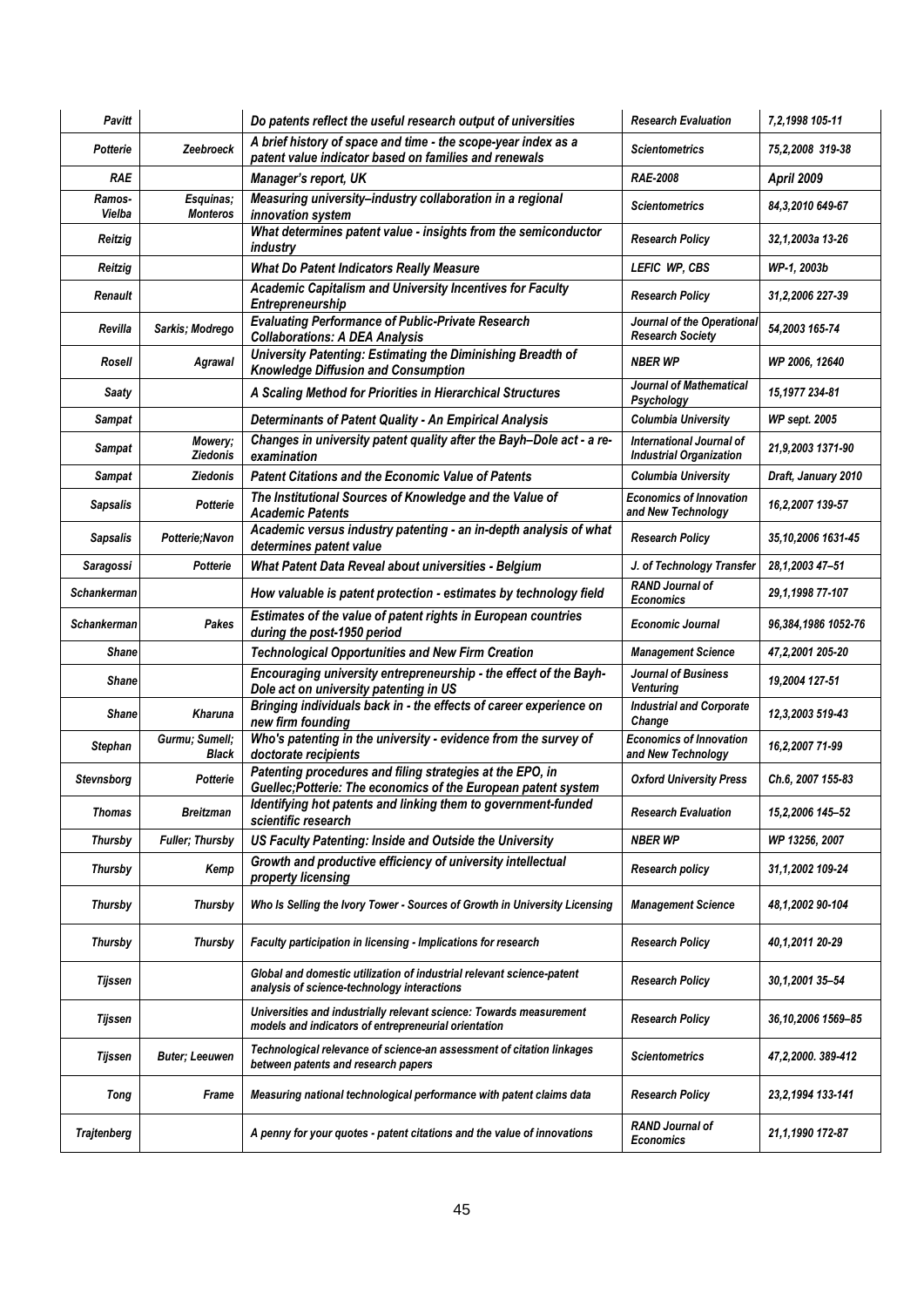| <b>Trajtenberg</b> | Henderson; Jaffe                                     | University vs. corporate patents - A Window On The Basicness Of<br><i><u><b>Invention</b></u></i>                     | <b>Economics of Innovation</b><br>and New Technology         | 5, 1, 1997. 19-50   |
|--------------------|------------------------------------------------------|-----------------------------------------------------------------------------------------------------------------------|--------------------------------------------------------------|---------------------|
| Valentin           | Jensen                                               | Effects on academia-industry collaboration of extending university<br>property rights                                 | Journal of Technology<br>Transfer                            | 32,3,2007 251-76    |
| <b>Verbeek</b>     | Debackere; Luwel;<br>Andries; Zimmer-<br>mann;Deleus | Linking science to technology - Using bibliographic references in patents<br>to build linkage schemes                 | <b>Scientometrics</b>                                        | 54, 3, 2002 399-420 |
| <b>Verbeek</b>     | Debackere:<br>Luwel                                  | Science cited in patents-a geographic flow analysis of bibliographic<br>citation patterns in patents                  | <b>Scientometrics</b>                                        | 58, 2, 2003. 241-63 |
| Verspagen          |                                                      | Mapping Technological Trajectories as Patent Citation Networks -<br>a study on the history of fuel cell research      | <b>WP, Eindhoven Centre</b><br>for Innovation studies        | WP 05.11.2005       |
| Wallmark           | <b>McQueen</b> ; Sedig                               | Measurement of Output from University Research - a case study                                                         | <b>IEEE Transactions on</b><br><b>Engineering management</b> | 35, 3, 1988 175-80  |
| Wang               |                                                      | Factors to evaluate a patent in addition to citations                                                                 | <b>Scientometrics</b>                                        | 71,3,2007.509-522   |
| Wang               | Guan                                                 | The role of patenting activity for scientific research - A study of<br>academic inventors from China's nanotechnology | Journal of Informetrics                                      | 4,2010 338-50       |
| Webb               | Dernis                                               | Analysing European and International patent citations                                                                 | <b>OECD, STI WP</b>                                          | WP9,2005            |
| Webster            | Palangkaraya;<br>Jensen                              | Characteristics of international patent application outcomes                                                          | <b>Economics Letters</b>                                     | 95, 3, 2007 362-68  |
| Zeebroeck          |                                                      | The puzzle of patent value indicators                                                                                 | <b>CEB Working Paper</b>                                     | N° 07/023, 2009     |
| Zeebroeck          | Potterie                                             | <b>Filing strategies and patent value</b>                                                                             | <b>CEB Working Paper</b>                                     | N° 08/016, 2008     |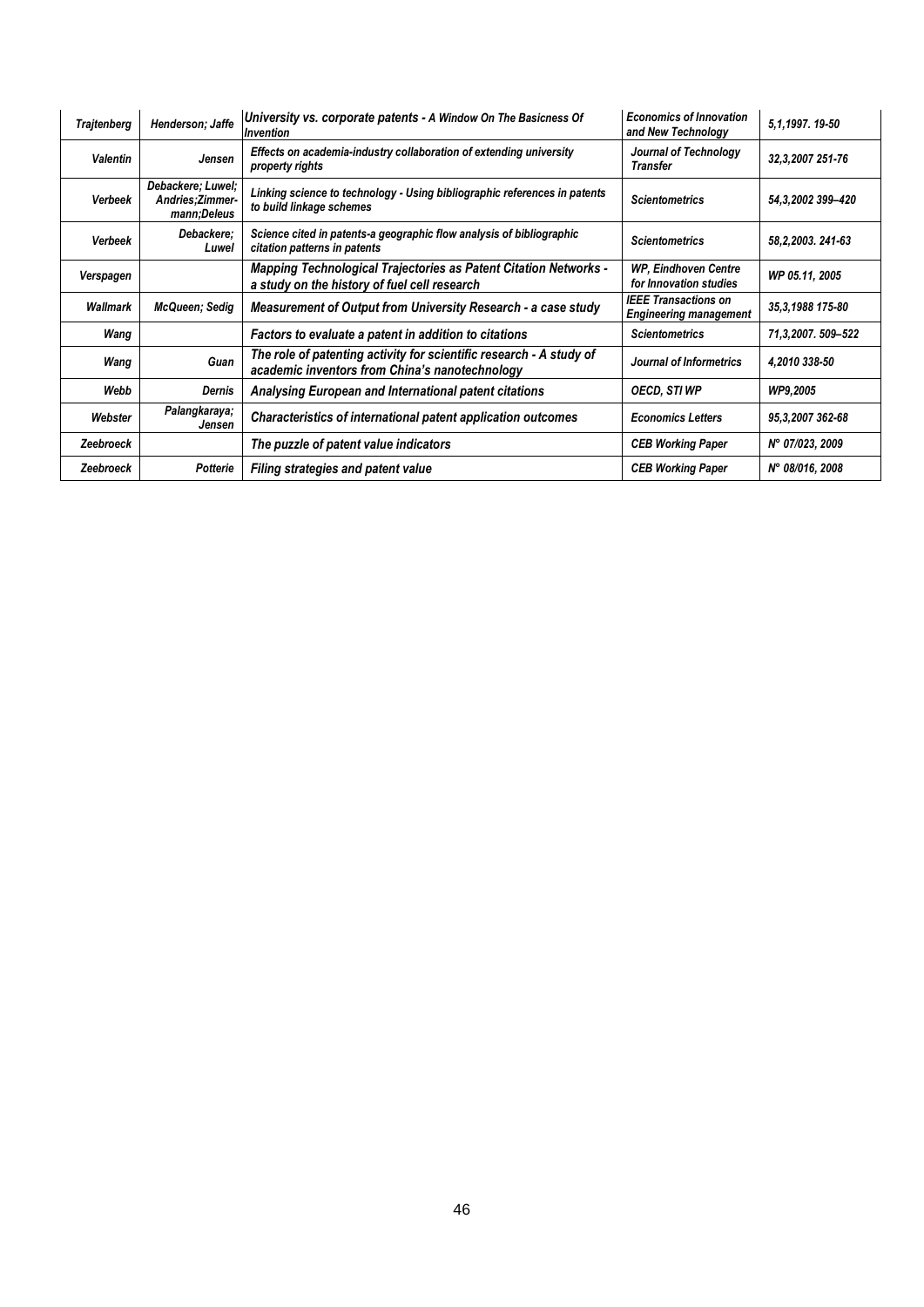|                      | 1995-97      |                 |      |                     |      |              |      |                    |      |  |
|----------------------|--------------|-----------------|------|---------------------|------|--------------|------|--------------------|------|--|
| Country              | <b>Total</b> | <b>Industry</b> |      | <b>Universities</b> |      | Government   |      | Individuals, NPI,? |      |  |
|                      | <b>Abs</b>   | <b>Abs</b>      | Pct. | Abs                 | Pct. | Abs          | Pct. | Abs                | Pct. |  |
| Australia            | 2,748        | 1709            | 62.2 | 142                 | 5.2  | 99           | 3.6  | 798                | 29.0 |  |
| Austria              | 1,236        | 913             | 73.9 | 1                   | 0.0  | $\Omega$     | 0.0  | 323                | 26.1 |  |
| Belgium              | 1,435        | 1044            | 72.8 | 77                  | 5.4  | 11           | 0.7  | 303                | 21.1 |  |
| Canada               | 3,491        | 2367            | 67.8 | 253                 | 7.3  | 158          | 4.5  | 713                | 20.4 |  |
| China                |              |                 | 18.8 |                     | 5.8  |              | 0.3  |                    | 75.1 |  |
| Denmark              | 1,773        | 1433            | 80.8 | 4                   | 0.2  | 3            | 0.2  | 332                | 18.8 |  |
| Finland              | 2,478        | 2148            | 86.7 | 17                  | 0.7  | $\mathbf{1}$ | 0.0  | 312                | 12.6 |  |
| France               | 7,783        | 4835            | 62.1 | 203                 | 2.6  | 423          | 5.4  | 2322               | 29.8 |  |
| Germany              | 22,489       | 18681           | 83.1 | 64                  | 0.3  | 15           | 0.1  | 3729               | 16.6 |  |
| Ireland              | 341          | 260             | 76.2 | 9                   | 2.8  | 3            | 0.9  | 69                 | 20.2 |  |
| Italy                | 2,814        | 1931            | 68.6 | 25                  | 0.9  | 38           | 1.3  | 820                | 29.1 |  |
| Japan                | 13,106       | 12210           | 93.2 | 11                  | 0.1  | 55           | 0.4  | 830                | 6.3  |  |
| Korea                | 878          | 545             | 62.0 | 6                   | 0.6  | 62           | 7.0  | 266                | 30.3 |  |
| Netherlands          | 4,678        | 4226            | 90.3 | 89                  | 1.9  | 5            | 0.1  | 358                | 7.6  |  |
| New Zealand          | 498          | 309             | 62.1 | 8                   | 1.6  | 5            | 0.9  | 176                | 35.4 |  |
| Norway               | 1,156        | 851             | 73.6 | 3                   | 0.3  | 1            | 0.1  | 302                | 26.1 |  |
| Spain                | 1,015        | 450             | 44.4 | 53                  | 5.2  | 9            | 0.9  | 502                | 49.5 |  |
| Sweden               | 5,926        | 5163            | 87.1 | 1                   | 0.0  | 2            | 0.0  | 760                | 12.8 |  |
| Switzerland          | 2,676        | 2249            | 84.1 | 31                  | 1.2  | 4            | 0.2  | 392                | 14.6 |  |
| United Kingdom       | 10,538       | 7871            | 74.7 | 537                 | 5.1  | 747          | 7.1  | 1383               | 13.1 |  |
| <b>United States</b> | 66,784       | 52925           | 79.2 | 4508                | 6.7  | 1202         | 1.8  | 8149               | 12.2 |  |
| <b>EU 27</b>         | 63,575       | 49666           | 78.1 | 1028                | 1.6  | 1210         | 1.9  | 11671              | 18.4 |  |
| <b>World Total</b>   | 160,252      | 125754          | 78.5 | 6308                | 3.9  | 2849         | 1.8  | 25340              | 15.8 |  |

### **Annex 1: Table of Patent applications under the PCT, at international phase EPO designations by sector, 1995-97, 2003-05**

|                      | 2003-05      |                 |      |                     |      |                   |      |                    |      |  |
|----------------------|--------------|-----------------|------|---------------------|------|-------------------|------|--------------------|------|--|
| Country              | <b>Total</b> | <b>Industry</b> |      | <b>Universities</b> |      | <b>Government</b> |      | Individuals, NPI,? |      |  |
|                      | <b>Abs</b>   | Abs             | Pct. | Abs                 | Pct. | Abs               | Pct. | Abs                | Pct. |  |
| Australia            | 6010         | 4028            | 67.0 | 288                 | 4.8  | 133               | 2.2  | 1561               | 26.0 |  |
| Austria              | 3143         | 2397            | 76.3 | 82                  | 2.6  | 1                 | 0.0  | 662                | 21.1 |  |
| Belgium              | 2778         | 2156            | 77.6 | 182                 | 6.6  | 15                | 0.5  | 425                | 15.3 |  |
| Canada               | 7485         | 5460            | 72.9 | 407                 | 5.4  | 231               | 3.1  | 1387               | 18.5 |  |
| China                |              |                 | 58.2 |                     | 4.8  |                   | 0.2  |                    | 36.8 |  |
| Denmark              | 3268         | 2505            | 76.7 | 99                  | 3.0  | 14                | 0.4  | 649                | 19.9 |  |
| Finland              | 4229         | 3943            | 93.2 | $\overline{7}$      | 0.2  | 2                 | 0.0  | 278                | 6.6  |  |
| France               | 17275        | 10686           | 61.9 | 754                 | 4.4  | 922               | 5.3  | 4912               | 28.4 |  |
| Germany              | 47133        | 39582           | 84.0 | 818                 | 1.7  | 21                | 0.0  | 6711               | 14.2 |  |
| Ireland              | 847          | 610             | 72.0 | 81                  | 9.5  | 11                | 1.2  | 146                | 17.2 |  |
| Italy                | 7837         | 5760            | 73.5 | 257                 | 3.3  | 93                | 1.2  | 1726               | 22.0 |  |
| Japan                | 62986        | 57024           | 90.5 | 1640                | 2.6  | 1403              | 2.2  | 2919               | 4.6  |  |
| Korea                | 12755        | 8408            | 65.9 | 299                 | 2.3  | 194               | 1.5  | 3853               | 30.2 |  |
| Netherlands          | 9345         | 8621            | 92.3 | 126                 | 1.3  | 3                 | 0.0  | 595                | 6.4  |  |
| New Zealand          | 1089         | 784             | 72.0 | 19                  | 1.7  | 4                 | 0.3  | 283                | 25.9 |  |
| Norway               | 1716         | 1366            | 79.6 | 19                  | 1.1  | 0                 | 0.0  | 330                | 19.3 |  |
| Spain                | 3162         | 1653            | 52.3 | 271                 | 8.6  | 29                | 0.9  | 1209               | 38.2 |  |
| Sweden               | 6756         | 6229            | 92.2 | 1                   | 0.0  | 2                 | 0.0  | 525                | 7.8  |  |
| Switzerland          | 5673         | 5036            | 88.8 | 116                 | 2.0  | 6                 | 0.1  | 515                | 9.1  |  |
| United Kingdom       | 17548        | 13129           | 74.8 | 1153                | 6.6  | 537               | 3.1  | 2730               | 15.6 |  |
| <b>United States</b> | 133871       | 106977          | 79.9 | 7973                | 6.0  | 2622              | 2.0  | 16299              | 12.2 |  |
| <b>EU 27</b>         | 125807       | 99635           | 79.2 | 3636                | 2.9  | 1513              | 1.2  | 21023              | 16.7 |  |
| <b>World Total</b>   | 389894       | 310092          | 79.5 | 15624               | 4.0  | 6854              | 1.8  | 57324              | 14.7 |  |

*Source:* OECD(2008b)